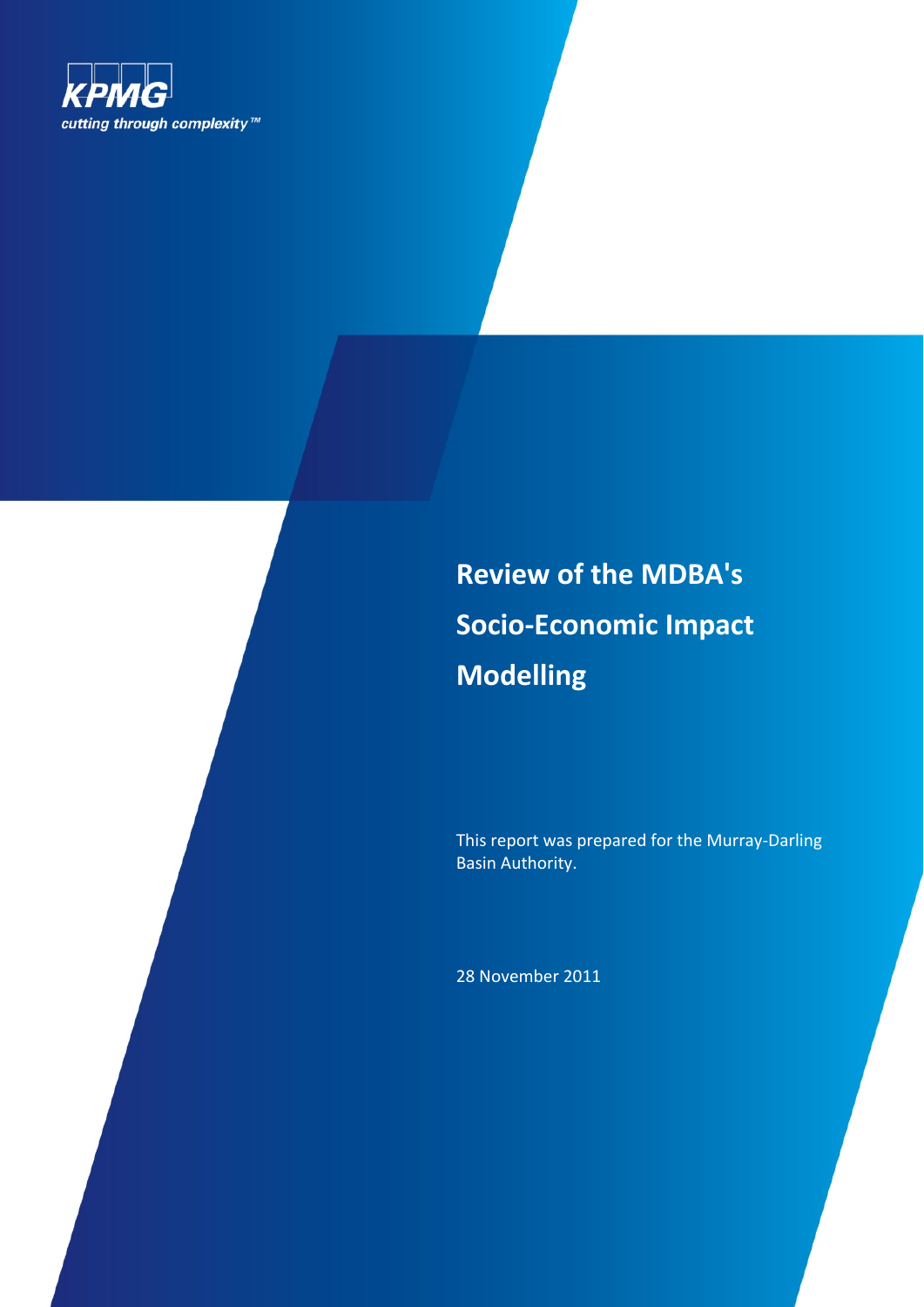# **Disclaimers**

# *Inherent Limitations*

*This report has been prepared as outlined in the Scope Section. The services provided in connection with this engagement comprise an advisory engagement, which is not subject to assurance or other standards issued by the Australian Auditing and Assurance Standards Board and, consequently no opinions or conclusions intended to convey assurance have been expressed.* 

*No warranty of completeness, accuracy or reliability is given in relation to the statements and representations made by, and the information and documentation provided by, Murray-Darling Basin Authority consulted as part of the process.* 

*KPMG have indicated within this report the sources of the information provided. We have not sought to independently verify those sources unless otherwise noted within the report.* 

*KPMG is under no obligation in any circumstance to update this report, in either oral or written form, for events occurring after the report has been issued in final form.* 

*The findings in this report have been formed on the above basis.* 

# *Third Party Reliance*

*This report is solely for the purpose set out in the Scope Section and for Murray-Darling Basin Authority's information, and is not to be used for any other purpose or distributed to any other party without KPMG's prior written consent.* 

*This report has been prepared at the request of the Murray-Darling Basin Authority in accordance with the terms of KPMG's engagement letter of 5 October 2011. Other than our responsibility to the Murray-Darling Basin Authority, neither KPMG nor any member or employee of KPMG undertakes responsibility arising in any way from reliance placed by a third party on this report. Any reliance placed is that party's sole responsibility.* 

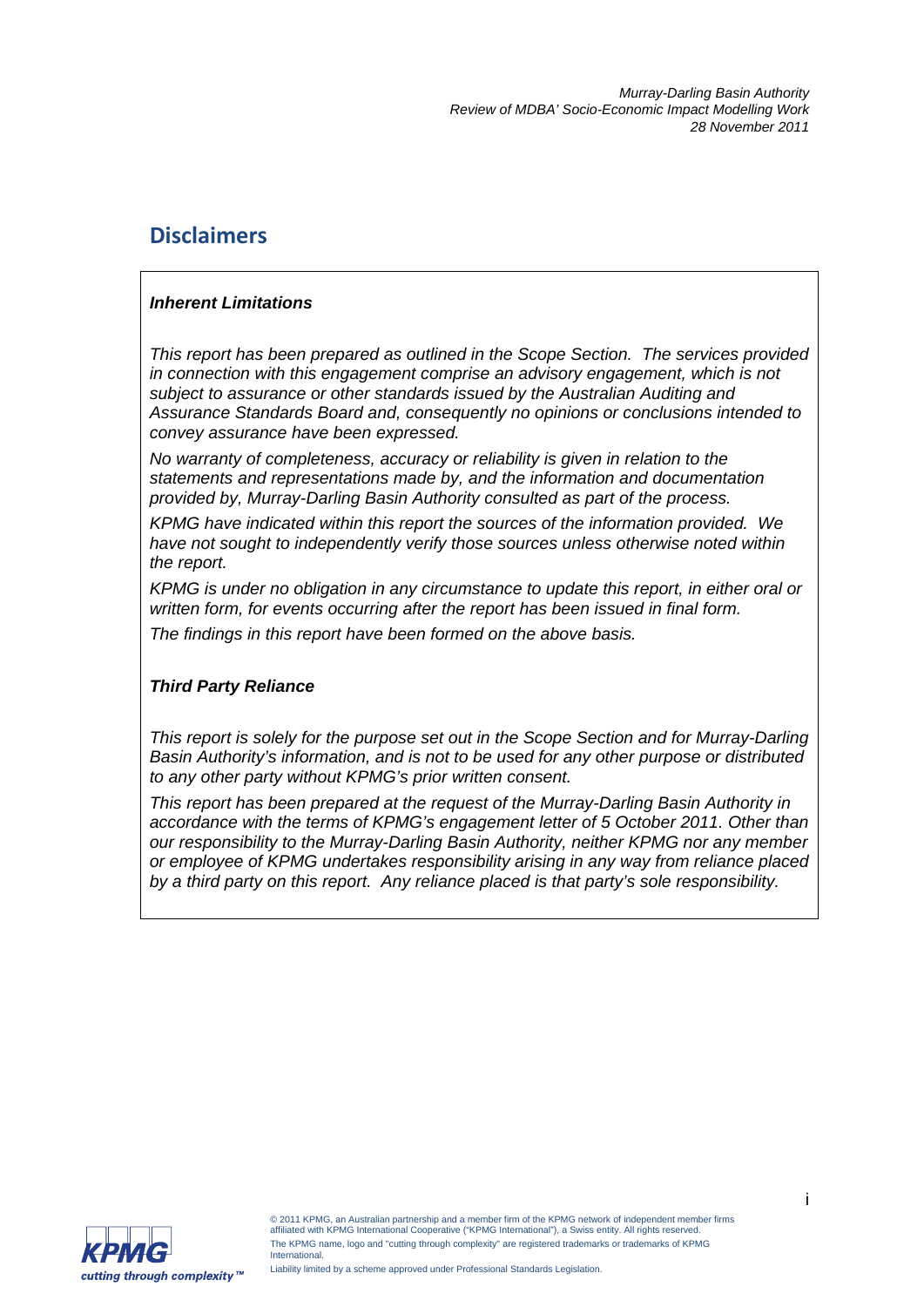#### **© Copyright Commonwealth of Australia 2011.**

This work is copyright. With the exception of the photographs, any logo or emblem, and any trademarks, the work may be stored, retrieved and reproduced in whole or in part, provided that it is not sold or used for commercial benefit. Any reproduction of information from this work must acknowledge the Murray–Darling Basin Authority, the Commonwealth of Australia or the relevant third party, as appropriate, as the owner of copyright in any selected material or information. Apart from any use permitted under the Copyright Act 1968 (Cth) or above, no part of this work may be reproduced by any process without prior written permission from the Commonwealth. Requests and inquiries concerning reproduction and rights should be addressed to the MDBA Copyright Administration, Murray-Darling Basin Authority, GPO Box 1801, Canberra ACT 2601 or by contacting + 61 2 6279 0100.

#### **Disclaimer**

This document has been prepared for the Murray-Darling Basin Authority and is made available for general use and to assist public knowledge and discussion regarding the integrated and sustainable management of the Basin's natural water resources. The opinions, comments and analysis (including those of third parties) expressed in this document are for information purposes only. This document does not indicate the Murray-Darling Basin Authority's commitment to undertake or implement a particular course of action, and should not be relied upon in relation to any particular action or decision taken. Users should note that developments in Commonwealth policy, input from consultation and other circumstances may result in changes to the approaches set out in this document.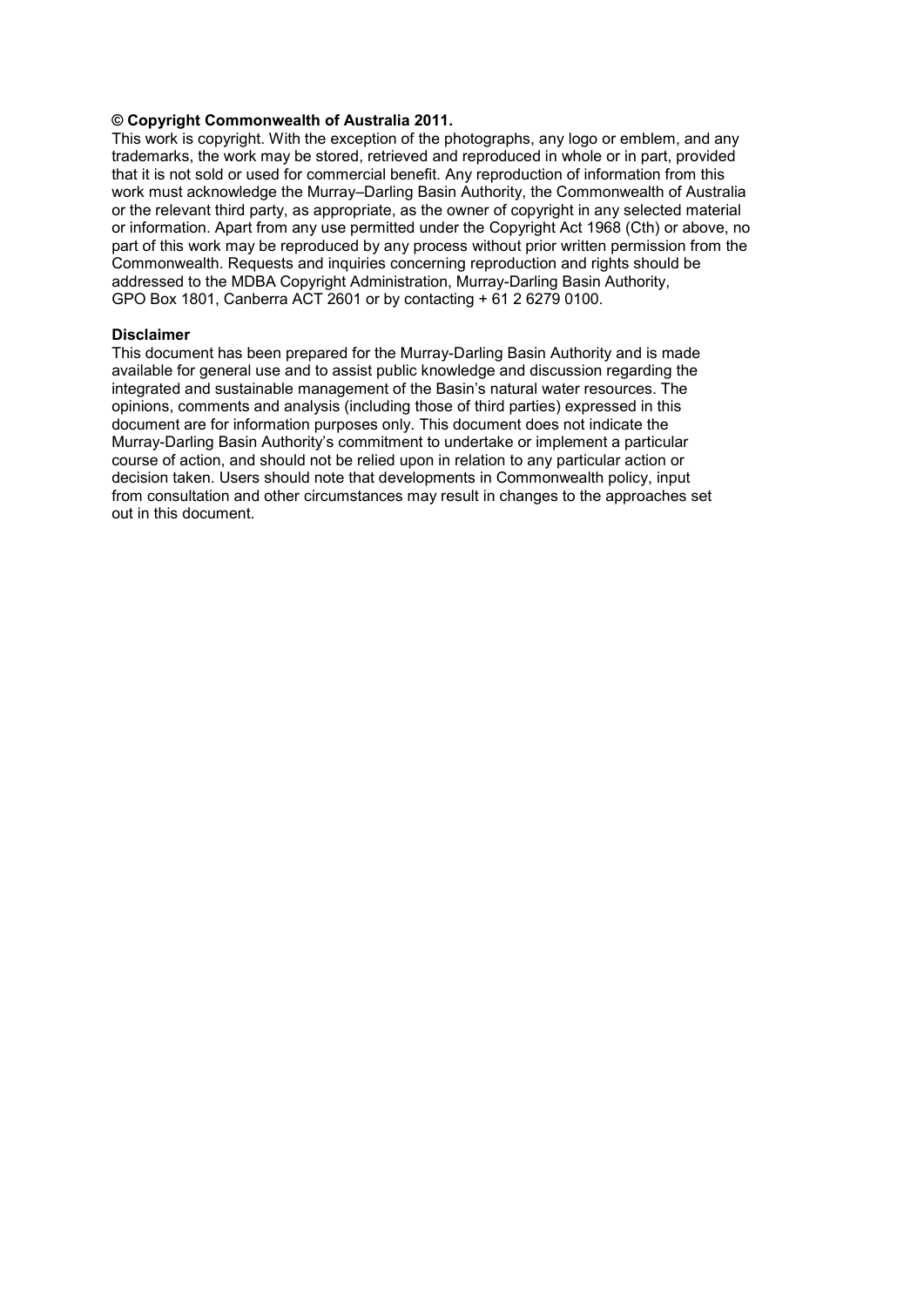# **Contents**

| $\mathbf{1}$   | <b>Executive summary</b>                                              | 1                       |
|----------------|-----------------------------------------------------------------------|-------------------------|
| 1.1            | Background and Scope of the Work                                      | $\mathbf{1}$            |
| 1.2            | Key findings                                                          | $\overline{\mathbf{c}}$ |
| 1.3            | Appropriateness of Commissioned Modelling                             | 8                       |
| $\overline{2}$ | Introduction                                                          | 11                      |
| 2.1            | Report structure                                                      | 11                      |
| 3              | Background                                                            | 13                      |
| 3.1            | The Murray-Darling Basin                                              | 13                      |
| 3.2            | The Basin Plan                                                        | 15                      |
| 4              | <b>Modelling Frameworks</b>                                           | 16                      |
| 5              | <b>Modelling Approaches</b>                                           | 19                      |
| 5.1            | <b>ABARES-BRS Approach</b>                                            | 19                      |
| 5.2            | UQ-RSMG Approach                                                      | 22                      |
| 5.3            | CoPS-Monash Approach                                                  | 26                      |
| 5.4            | Summary of the Modelling Approaches                                   | 29                      |
| 6              | Modelling results                                                     | 31                      |
| 6.1            | ABARES-BRS                                                            | 32                      |
| 6.2            | UQ-RSMG                                                               | 37                      |
| 6.3            | CoPS-Monash                                                           | 39                      |
| 6.4            | Comparison of modelling results                                       | 41                      |
| 7              | Conclusions                                                           | 45                      |
| 7.1            | Methodological differences                                            | 45                      |
| 7.2            | Model validation                                                      | 48                      |
| 7.3            | Common issues                                                         | 49                      |
| 8              | Next steps                                                            | 50                      |
| 8.1            | Stock take                                                            | 50                      |
| 8.2            | Moving forward                                                        | 50                      |
| 8.3            | A Role for a Coordinator                                              | 51                      |
| 8.4            | Phase 1: Short term (3 months)                                        | 52                      |
| 8.5            | Phase 2: Medium term (6 months)                                       | 52                      |
| 8.6            | Phase 3: Longer term (9 months)<br>Phase 4: Stakeholder communication | 52<br>53                |
| 8.7            |                                                                       |                         |
| 9              | References                                                            | 54                      |

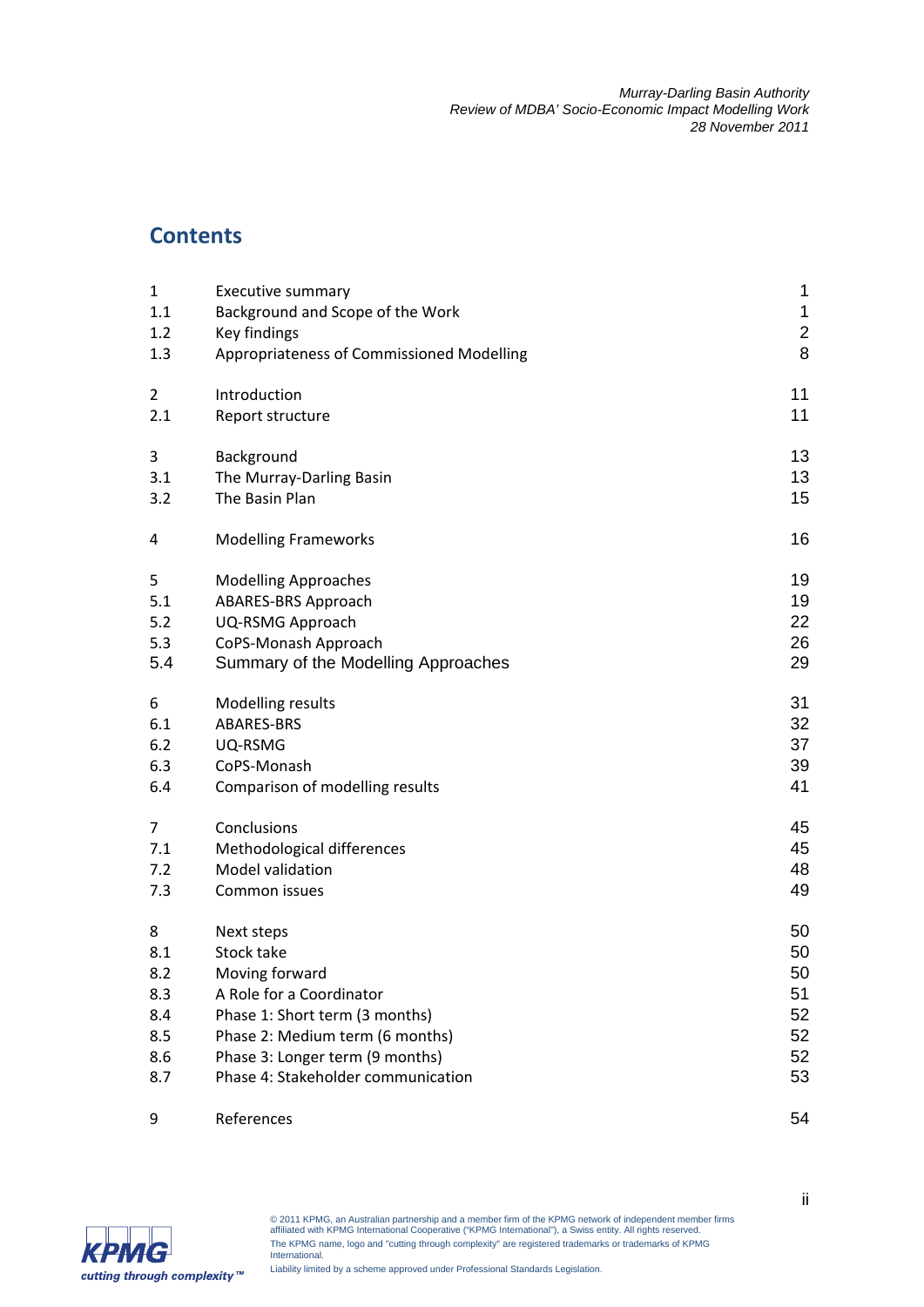# **1 Executive summary**

# **1.1 Background and Scope of the Work**

In accordance with the Commonwealth *Water Act (2007)*, the Murray-Darling Basin Authority (MDBA) is responsible for developing a plan for managing the water resources of the Murray-Darling Basin (the Basin). The Draft Basin Plan includes potential reductions in longterm sustainable diversion limits (SDLs) on extraction of surface and ground water from the Basin system. To assess the implications of these reductions, the MDBA has commissioned a number of analyses to assess the socio-economic impacts of reductions in SDLs.

In 2010, the MDBA commissioned economic modelling reports on the impacts of the proposed SDL reductions outlined in the Draft Basin Plan. These analyses were based on SDL reductions of 3,000 GL, 3,500 GL and 4,000 GL. In June 2011, KPMG provided an initial review of this modelling in our initial report *Review of MBDA's CGE Modelling Work*.

In 2011, the MDBA commissioned updated socio-economic impact modelling based on a revised SDL reduction target reductions of 2,400 GL, 2,800 GL and 3,200 GL. In October 2011, the MDBA commissioned KPMG to provide further review of both the 2010 and 2011 updated socio-economic impact modelling.

The papers considered in the review are outlined below.

- The 2010 modelling reports based on SDL reduction targets of 3,000 GL, 3,500 GL and 4,000 GL:
	- The Regional Economic Impacts of Sustainable Diversion Limits, Wittwer, November 2010
	- Economic Analysis of Diversion Limits in the MDB: Returns to Irrigation under Reduced Water Availability, UniQuest, June 2010
	- Environmentally Sustainable Diversion Limits in the MDB: Socio-economic Analysis, ABARES, October 2010
	- Assessing the Regional Impact of the Murray-Darling Basin Plan and the Australian Government's Water for the Future Program, ABARES, October 2010
- The 2011 updated modelling reports based on SDL reduction targets of 2,400 GL, 2,800 GL and 3,200 GL:
	- Economic Analysis of Alternative Sustainable Diversion Limit Options, ABARES for EBC, April 2011
	- Modelling the Economic Effects of the Murray-Darling Basin Plan, ABARES, October 2011
	- Basin Plan CGE Modelling using TERM-H2O, Wittwer, September 2011
	- Water Supply Variability & Sustainable Diversion Limits: Issues to consider in developing the Murray-Darling Basin Plan, UniQuest, August 2011.

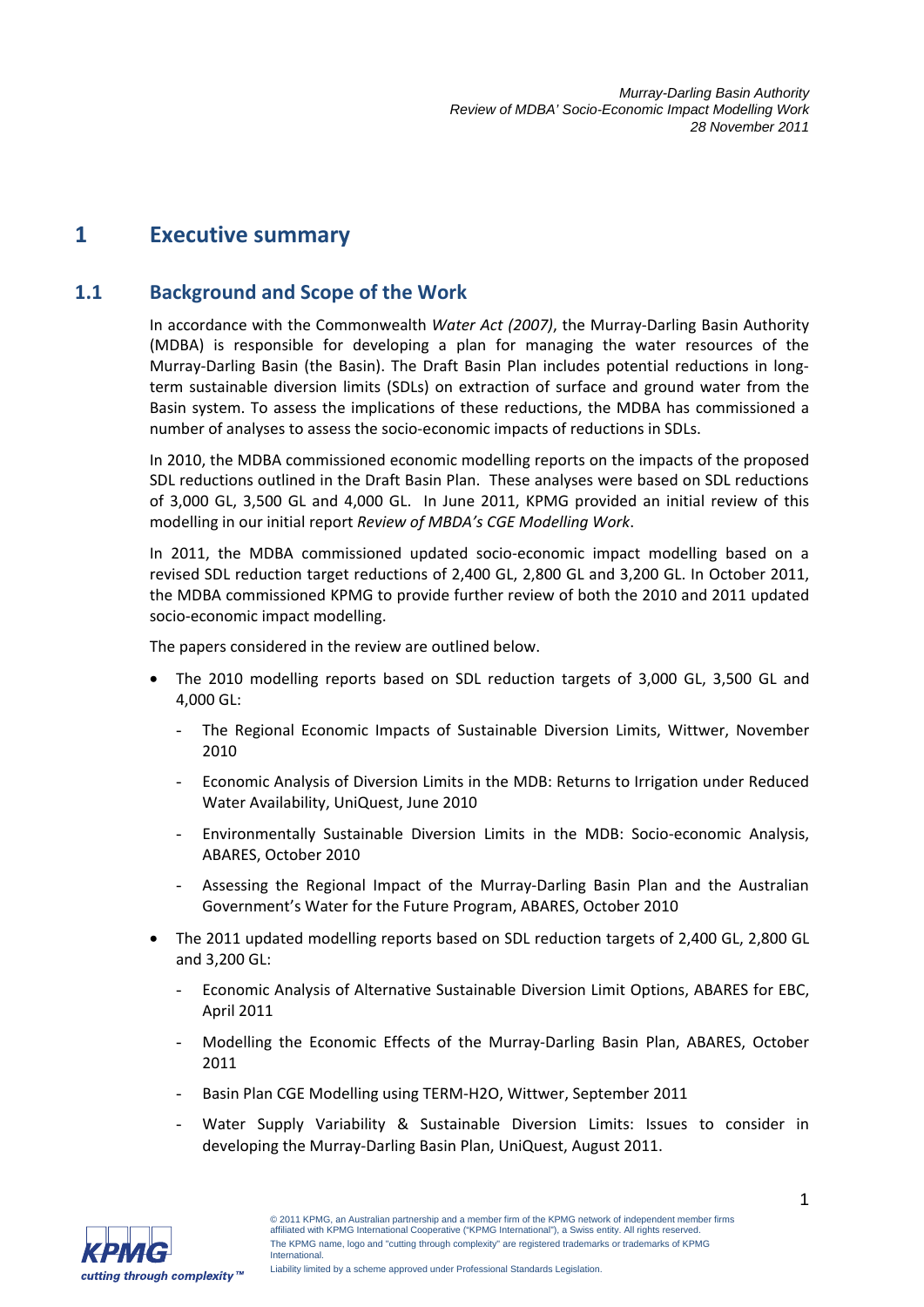The scope of KPMG Econtech's work for this updated review comprises the following:

- Meeting with authors of the reports to obtain information required to conduct a thorough and comparative assessment of the modelling approaches.
- Developing a comparative assessment of the modelling approaches, comparing and contrasting each modelling project to assess their relative strengths and weakness.
- Analysing the importance of variability in determining outcomes, particularly stochastic and state-contingent forecasts.
- Discussing the potential benefits of conducting micro-simulation analysis to assess regional impacts.
- Making recommendations in regards to potential improvements to the existing socioeconomic impact modelling and the strategic direction of modelling work that could be adopted in the medium term.

In undertaking this review, KPMG Econtech has prepared a broad review of the commissioned economic modelling, however, the following aspects of the modelling are the focus of this report:

- model structure;
- definition of baseline, and the appropriateness of selecting a particular baseline;
- employment estimates;
- assumptions regarding dry-land production;
- time paths, short and long term outcomes;
- treatment of water trading; and
- regional outcomes, and the sensitivity/validity of the modelling results on regional results.

# **1.2 Key findings**

# **1.2.1 Model Structure**

The modelling tools used in the relevant projects are:

- ABARES-BRS (2010 and 2011) ABARES-BRS's Water Trade Model (WTM) and AusRegion. The WTM is a partial equilibrium model for irrigated agricultural industries in the Basin that includes interregional and intraregional water trade specifications. AusRegon is a multiregion multi-sector comparative static CGE model.
- UniQuest (2010 and 2011) a Risk and Sustainable Management Group University of Queensland (RSMG-UQ) partial equilibrium model for detailed agriculture products by catchment region with state-contingent hydrological details.

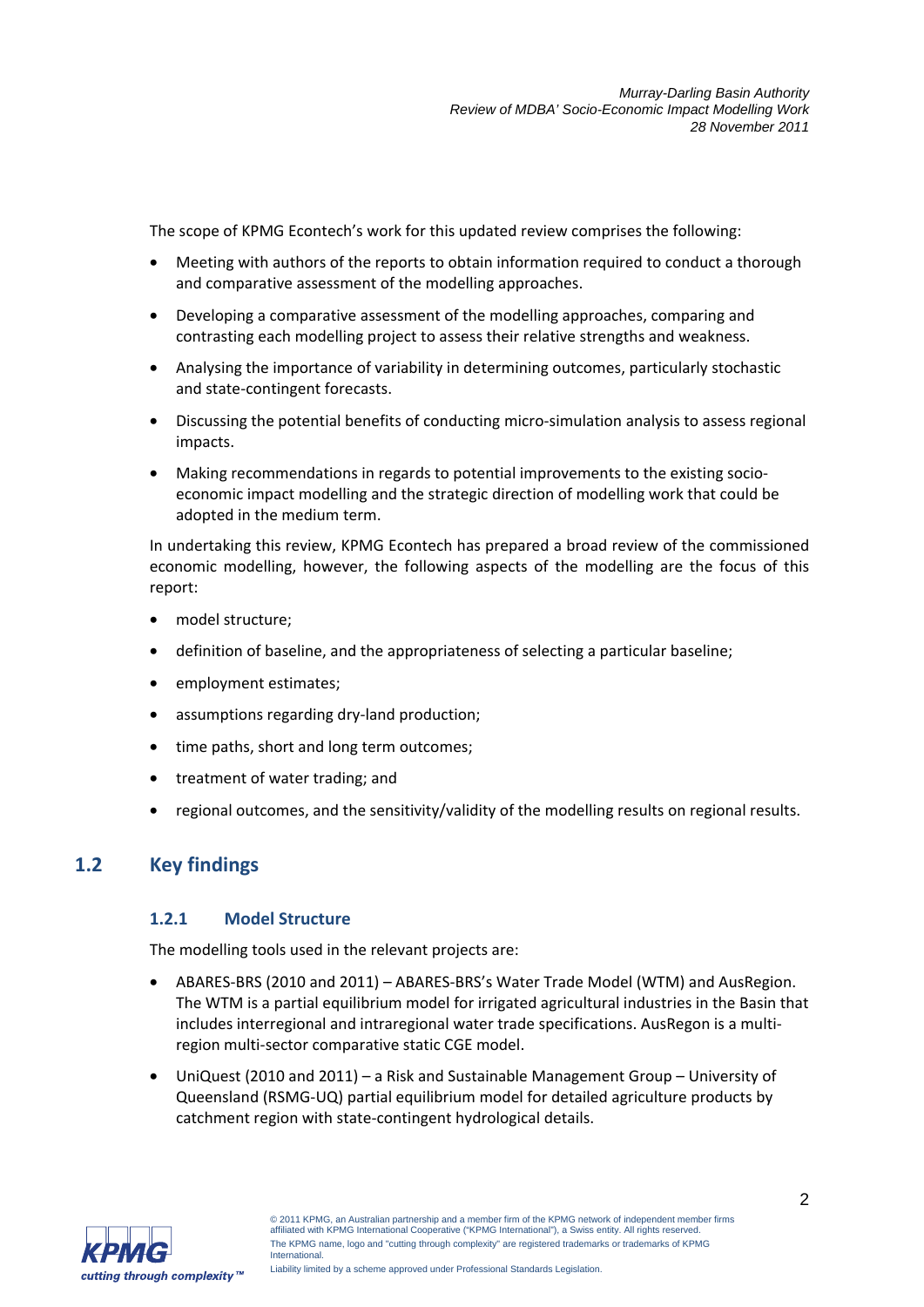• Wittwer (2010 and 2011) – TERM-H2O, bottom-up multi-region, multi-sector year-by-year dynamic computable general equilibrium (CGE) model with detailed agricultural production specifications.

The modelling structures used in 2010 and 2011 by all of the authors did not change significantly<sup>1</sup>.

For each modelling approach, distinctive modelling structures, assumptions, and behavioural equations are employed. These differences are central to the analysis and interpretation of results and are outlined below.

### *ABARES-BRS (2010 and 2011)*

- The focus of the ABARES-BRS approach is to estimate the direct and indirect economic impacts of the SDL reduction scenarios by sequentially and discretely linking a water trade model with an economy-wide model. This approach uses specific information about where water is purchased and how this will impact irrigator production in different regions within the Basin. The impacts on irrigator production are then incorporated in the economy-wide model to assess the implications for the wider economy.
- The strength of combining the water trade model with the economy-wide model is that it draws on hydrology data to calculate direct impacts and then places them within economic constraints of the economy-wide model to provide information on the relative magnitude of the flow-on impacts.
- The economy-wide model uses a 'comparative static' framework, which provides a before and after snapshot of the economy once it has fully adjusted to the reduction in SDL modelled.

# *UQ-RSMG (UniQuest 2010 and 2011)*

- The focus of the UniQuest approach is to estimate the regional distribution of the impacts of reduced water availability. A key strength of the approach is incorporating detailed hydrological information into regional production systems to calculate the impacts of changes in water availability on agricultural production.
- A state contingent approach is used, which adds a layer of information on responsiveness to variability to the analysis.
- UniQuest do not use an economy-wide approach, rather the analysis is more focused on the economic implications of the reductions in water availability on agricultural production within the Basin.

<sup>1</sup> However, there are some notable changes made in the 2011 reports: UniQuest(2011) extended the UQ-RSMG model to capture the stochastic nature of the variability of water supply and to include both the social and environmental objectives into the model; ABARES-BRS (2011) refined the degree of water supply variability, the WTM baseline data sets, the relationship between water diversions and irrigation use, considerations of other government policies and a focus on both short and long run employment effects; and CoPS-Monash(2011) modified its theoretical framework to reflect more closely observed changes in dairy cattle production.



 $\overline{1}$ 

<sup>© 2011</sup> KPMG, an Australian partnership and a member firm of the KPMG network of independent member firms affiliated with KPMG International Cooperative ("KPMG International"), a Swiss entity. All rights reserved. The KPMG name, logo and "cutting through complexity" are registered trademarks or trademarks of KPMG **International**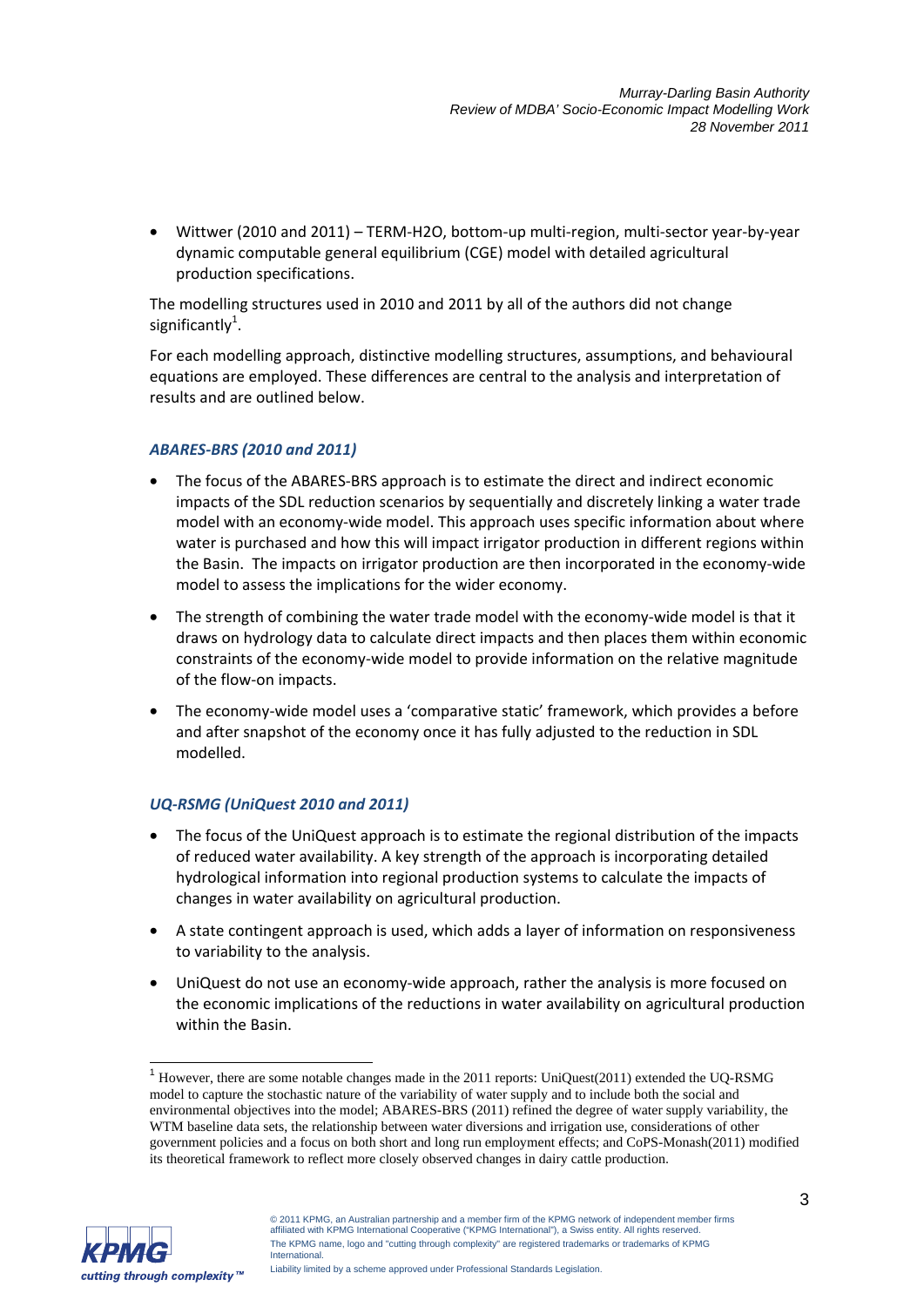#### *Monash-COPS (Wittwer 2010 and 2011)*

- The Monash-COPS approach is to incorporate water as a factor of production within an economy-wide CGE model. This approach allows the analysis to be completed inside a single model, so that all direct and indirect outcomes can be solved simultaneously and remain consistent with overall economic constraints.
- The focus of the Monash-COPS approach is to provide a complete economic assessment of the SDLs reduction scenarios. A strength of the Monash-COPS approach is that it includes the impact of compensation and other effects such as changes in investment decisions.
- As the Monash-COPS model is dynamic, it captures how the economy is impacted as water rights are gradually purchased for environmental purposes. It also includes year-by-year rainfall scenarios, a key determinant of the level of water demanded by irrigators, allowing differing impacts on production between years.

The following table provides a summary of the key aspects of each modelling framework utilised.

|                                            | <b>Monash-CoPS</b><br>(Wittwer 2010 and 2011)                                                 | <b>ABARES-BRS</b><br>$(2010$ and $2011)$                                                                               | <b>UQ-RSMG</b><br>(UniQuest 2010 and<br>2011                                                              |
|--------------------------------------------|-----------------------------------------------------------------------------------------------|------------------------------------------------------------------------------------------------------------------------|-----------------------------------------------------------------------------------------------------------|
| General/partial<br>equilibrium             | General equilibrium                                                                           | Interfacing between<br>partial (WTM) and<br>general equilibrium<br>(AusRegion)                                         | Partial equilibrium <sup>2</sup>                                                                          |
| Regional<br>dimension                      | Based on statistical local<br>areas, 23 regions<br>focusing on 18 MDB<br>regions <sup>3</sup> | 24 WTM regions and 7<br>MDB regions for<br>AusRegion                                                                   | 21 regions including 19<br>catchment areas                                                                |
| Agriculture<br>product/sectoral<br>details | 35 industries including 17<br>farm and 10 irrigation<br>sectors, producing 28<br>commodities  | WRM: 11 irrigated<br>agriculture<br>products/sectors<br>AusRegion: 31 products<br>including 16 agriculture<br>products | 23 sectors: 21 irrigated<br>agriculture<br>products/sectors, 1 dry<br>land product, and<br>Adelaide Water |
| Comparative<br>static/dynamic<br>analysis  | Year-by-Year dynamics                                                                         | WTM: comparative static<br>analysis (short run<br>nature)                                                              | Comparative static<br>analysis (short run<br>nature)                                                      |

#### **Table 1-1: Key aspects of the modelling frameworks**

<sup>3</sup> The bottom-up 18 MDB regions are mapped to 163 top-down regions.



-

 $2$  Key objective function is to maximise the weighted average economic return from irrigation use across the three states of nature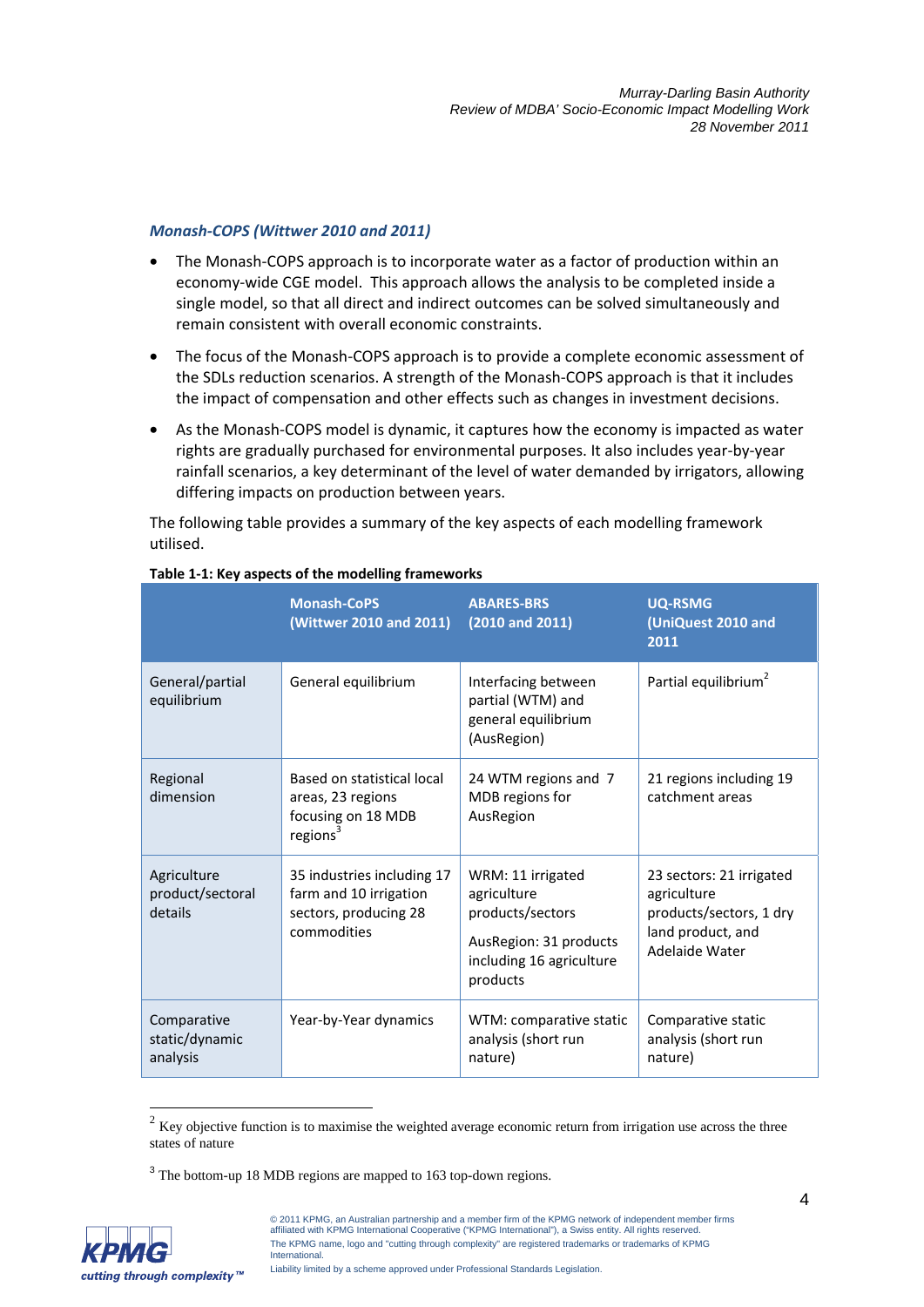|                                                            | <b>Monash-CoPS</b><br>(Wittwer 2010 and 2011)                                     | <b>ABARES-BRS</b><br>$(2010$ and $2011)$                                                                                                                                                                                 | <b>UQ-RSMG</b><br>(UniQuest 2010 and<br>2011                                                                                                |
|------------------------------------------------------------|-----------------------------------------------------------------------------------|--------------------------------------------------------------------------------------------------------------------------------------------------------------------------------------------------------------------------|---------------------------------------------------------------------------------------------------------------------------------------------|
|                                                            |                                                                                   | AusRegion: Comparative<br>static analysis for both<br>short and long run                                                                                                                                                 |                                                                                                                                             |
| Water trade                                                | Implicit treatments of<br>water trade                                             | <b>Explicit treatments of</b><br>water trade in WTM                                                                                                                                                                      | Explicit treatments of<br>water trade                                                                                                       |
| Uncertainty of<br>rainfall                                 | Explicit scenario of<br>rainfall over the<br>simulation periods                   | Sensitivity tests in terms<br>of the variability of<br>rainfall (2011)                                                                                                                                                   | Contingent based<br>analysis                                                                                                                |
| Specification of dry<br>land production                    | Explicit within a product,<br>e.g. dry wheat and wet                              | Irrigated sector only for<br><b>WTM</b>                                                                                                                                                                                  | Single dry land<br>production                                                                                                               |
|                                                            | wheat                                                                             |                                                                                                                                                                                                                          | State-contingent flexible <sup>4</sup><br>irrigated production<br>technology                                                                |
| Role of water in<br>irrigated<br>agriculture<br>production | Factor of production<br>combined with irrigable<br>land                           | WTM: volume of output<br>depends on land and<br>water use according to a<br>Cobb-Douglas production<br>function<br>AusRegion: No specific<br>role of water                                                               | Part of fixed costs along<br>with operator labour cost<br>and annualised capital<br>payments                                                |
| Key production<br>substitutability                         | A wide range of<br>substitutability between<br>primary factors including<br>water | WTM: little substitution<br>among production<br>factors including water<br>AusRegion: a range of<br>substitution between<br>production factors - no<br>water is explicitly<br>specified in the<br>agriculture production | Little substitution<br>between water, labour<br>and capital (however, the<br>output mix is determined<br>through a optimisation<br>process) |
| Reported major<br>model outcome<br>variables               | Agriculture product<br>output and key macro<br>variables for each region          | WTM: GVIAP and Profit<br>AusRegion: key regional<br>macro variables                                                                                                                                                      | Irrigated areas and water<br>used for each region,<br><b>GVIAP and profits</b>                                                              |

 4 For example Wheat/Rice production includes dry land wheat in the normal and dry state, and irrigated rice in the wet state.

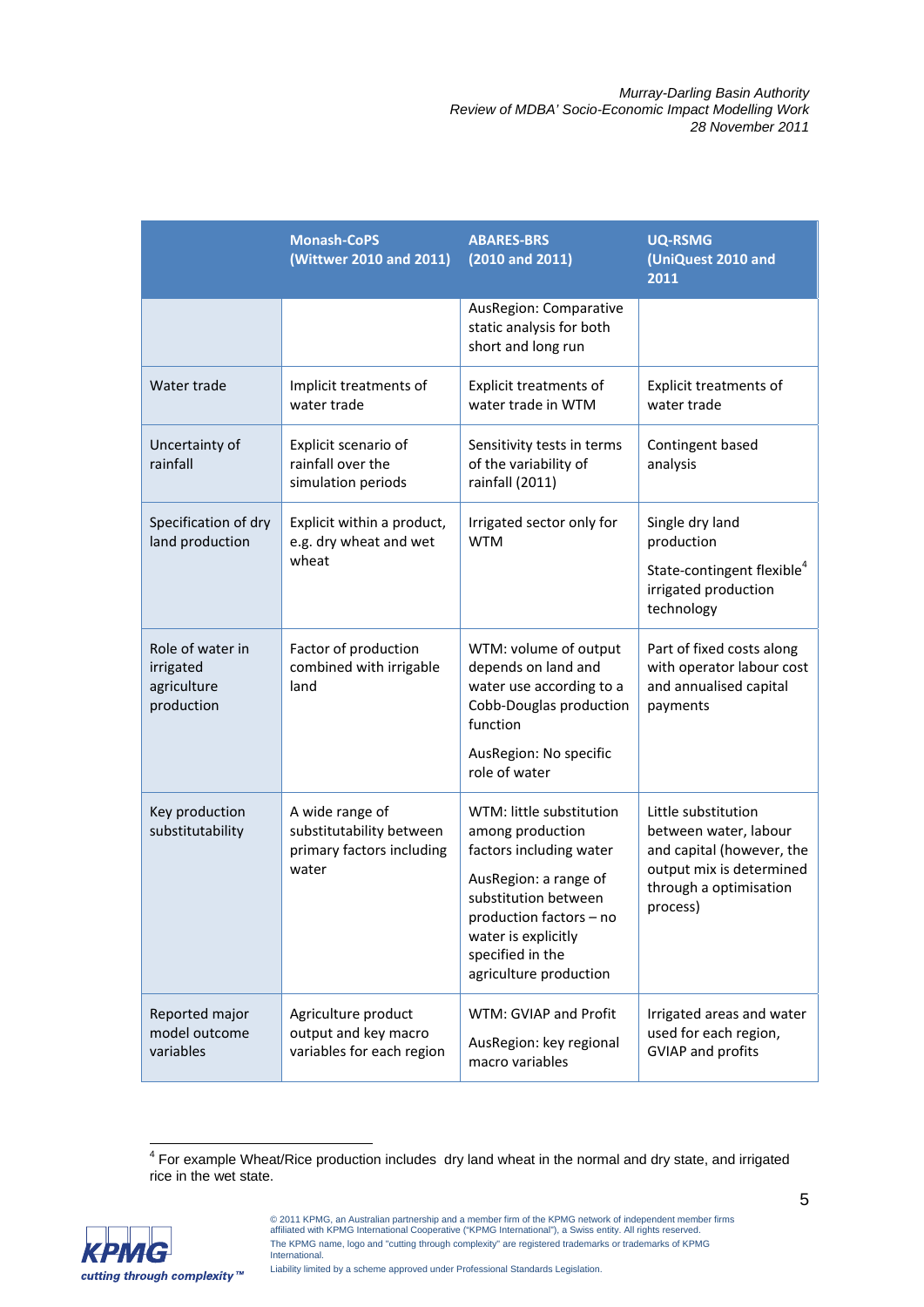# **1.2.2 Simulation Design**

Key simulation design features are summarised in the following table.

|                                       | <b>Monash-CoPS</b><br>(Wittwer 2010 and 2011)                                                                                                                                                                                                                                                                                                             | <b>ABARES-BRS</b><br>$(2010$ and $2011)$                                                                                                                                                                                                                             | <b>UQ-RSMG</b><br>(UniQuest 2010 and<br>2011                                                                                                                                                                                                                                                                                                 |
|---------------------------------------|-----------------------------------------------------------------------------------------------------------------------------------------------------------------------------------------------------------------------------------------------------------------------------------------------------------------------------------------------------------|----------------------------------------------------------------------------------------------------------------------------------------------------------------------------------------------------------------------------------------------------------------------|----------------------------------------------------------------------------------------------------------------------------------------------------------------------------------------------------------------------------------------------------------------------------------------------------------------------------------------------|
| Base year(s)                          | Wittwer (2011): 22 years<br>from 2008 to 2029<br>Wittwer (2010): 17 years<br>from 2010 to 2026                                                                                                                                                                                                                                                            | WTM: combined sources<br>of 2005-06 crop and land<br>use data set with 2000-<br>01 water availability data<br>(considered to be more<br>representative of the<br>long-run average levels<br>of use)<br>AusRegion: 2001-02<br>Australian economy                      | Water availability:<br>estimated using the data<br>from 2000-01 to<br>2009-10<br>Other underlying data is<br>also continuously<br>updated                                                                                                                                                                                                    |
| Major SDL<br>reduction<br>scenario(s) | Wittwer (2011): 2,400<br>GL, 2,800GL and 3,200GL<br>reduction with financial<br>compensation over the<br>simulation period<br>Wittwer (2010): 3,500GL,<br>3,000GL and 4,000GL<br>reductions with financial<br>compensation over the<br>simulation period<br>Note that all the targets<br>include the buy back<br>from 2008 to the last<br>observed period | ABARES (2011): 2,400GL,<br>2,800GL and 3,200GL SDL<br>reduction scenario<br>ABARES (2010): 3,000 GL,<br>3,500GL and 4,000GL SDL<br>reduction scenarios                                                                                                               | UQ (2011): 2,700GL<br>reduction on average<br>between the three states<br>of rainfall<br>UQ (2010): reduced<br>water availability<br>scenario based on 10<br>years from 1998 to 2008,<br>while a base scenario<br>(referred to as a<br>historical scenario) based<br>on the complete 114<br>years water availability<br>data set (1895-2008) |
| Key scenario<br>variations            | Witter (2011): all<br>proceeds of buyback exit<br>the basin<br>Infrastructure<br>upgrades, with<br>infrastructure upgrade<br>on top of a buyback<br>scheme<br>Witter (2010): no<br>buyback scheme                                                                                                                                                         | ABARES (2011):<br>With/without<br>interregional water trade<br>With/without buybacks<br>to date and with/without<br>infrastructure investment<br>Separate sensitivity<br>analysis in terms of water<br>supply variability such as<br>"good", "dry" and "very<br>dry" | UQ (2011): trade and<br>stochastic contingency                                                                                                                                                                                                                                                                                               |

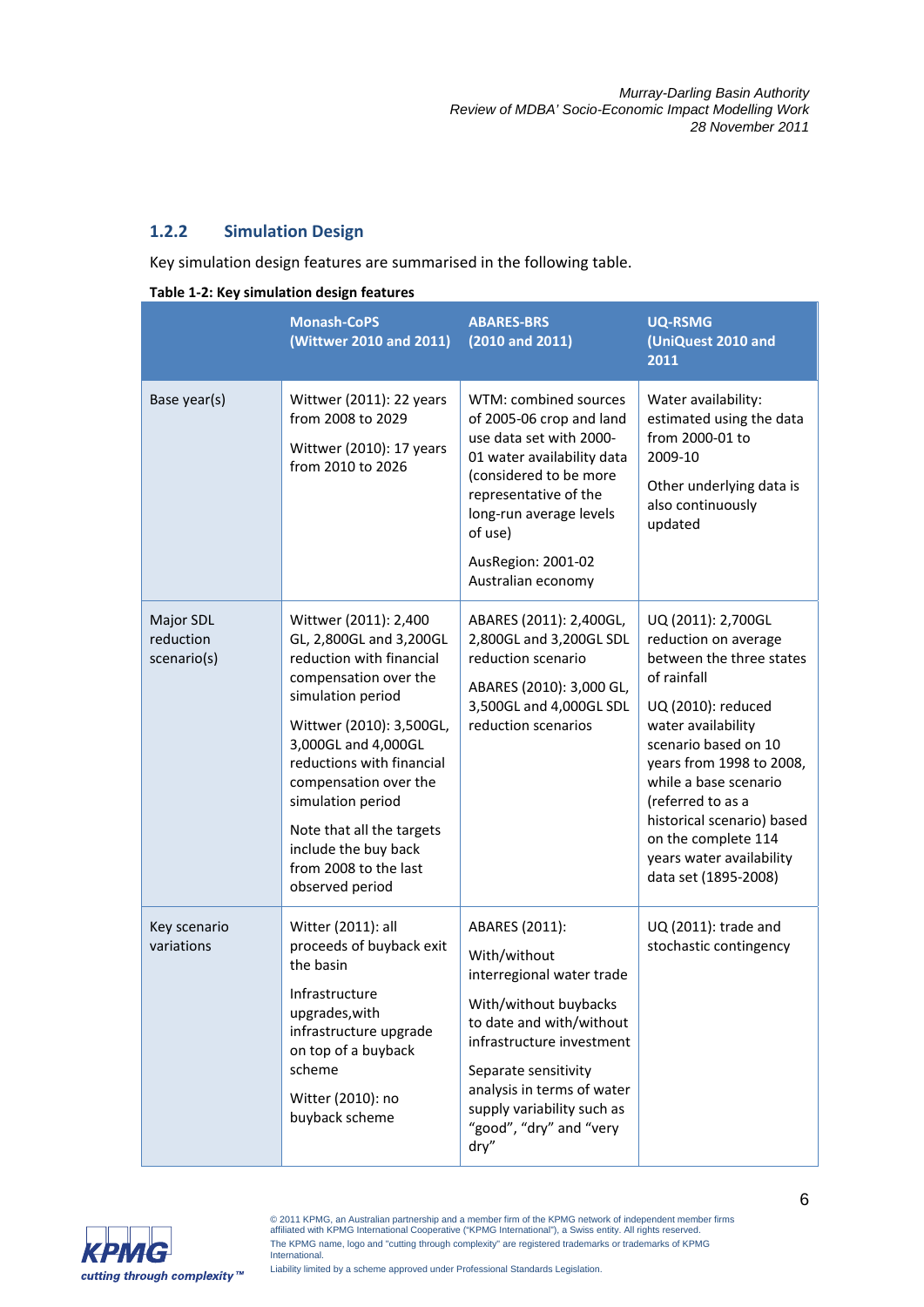|                        | <b>Monash-CoPS</b><br>(Wittwer 2010 and 2011)                                                                            | <b>ABARES-BRS</b><br>$(2010$ and $2011)$                    | <b>UQ-RSMG</b><br>(UniQuest 2010 and<br>2011 |
|------------------------|--------------------------------------------------------------------------------------------------------------------------|-------------------------------------------------------------|----------------------------------------------|
|                        |                                                                                                                          | ABARES (2010):<br>with/without<br>interregional water trade |                                              |
| <b>Buyback schemes</b> | Witter (2011): sales of<br>water entitlement by<br>2019<br>Witter (2010): sales of<br>SDLs target entitlement<br>by 2022 | ABARES (2011): no<br>specific timing                        | Not applicable                               |

# **1.2.3 Key Modelling Results**

Key modelling results are summarised in the following tables.

|                               | <b>Monash-CoPS</b><br>(Wittwer 2010 and<br>$2011)^a$ | <b>ABARES-BRS</b><br>$(2010$ and $2011)^{b}$ | <b>UQ-RSMG</b><br>(UniQuest 2010 and<br>2011 |
|-------------------------------|------------------------------------------------------|----------------------------------------------|----------------------------------------------|
| <b>National GDP</b>           | Year 2029:<br>$-0.013%$                              | $\overline{\phantom{a}}$                     |                                              |
| <b>National</b><br>employment | Fixed by long run<br>assumption                      | Fixed by long run assumption                 |                                              |
| <b>MDB GRP</b>                | Year 2020: -0.05%<br>Year 2029: -0.16%               | Short run: 0.21%<br>Long run: -0.81%         |                                              |
| <b>MDB</b><br>employment      | Year 2020: 0.23%                                     | Short run: 0.33%                             |                                              |
|                               | Year 2029:-0.02%                                     | Long run: -0.03%                             |                                              |
| <b>MDB GVIAP</b>              |                                                      | $-5.8%$<br>(-12.7% for SDL reduction only)   |                                              |

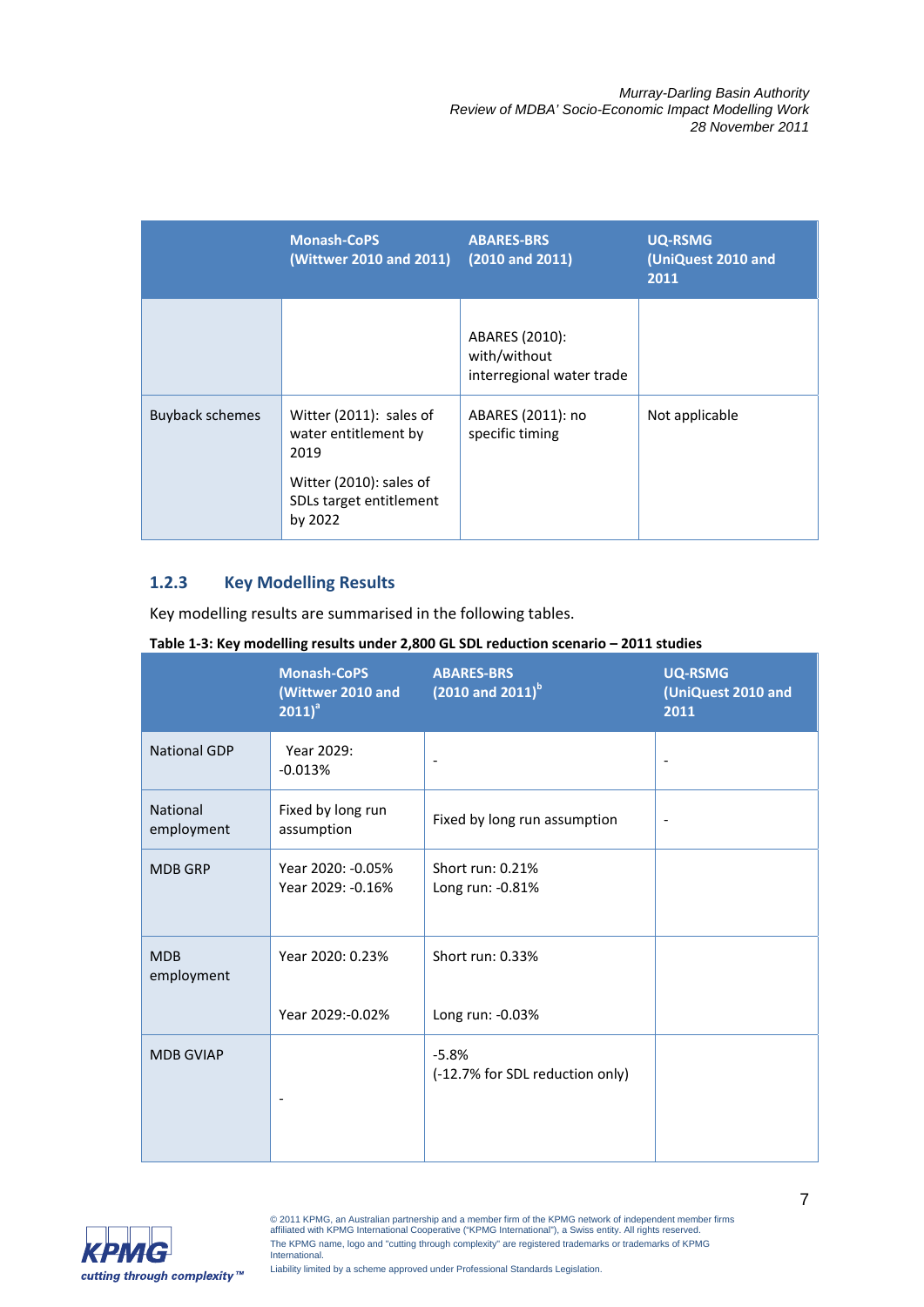| MDB profit levels |   | $-5.7\%$<br>(-8.2% for SDL reduction only) | -13% for SDL reduction<br>only     |
|-------------------|---|--------------------------------------------|------------------------------------|
|                   | - |                                            | 5% for SDL reduction<br>with trade |

<sup>a</sup> With water buyback plus upgrade

**b** After interregional water trade and after water saving

#### **Table 1-4: Key modelling results under 3,500 GL SDL reduction scenarios – 2010 Studies**

|                            | Monash-CoPS       | <b>ABARES-BRS</b> |
|----------------------------|-------------------|-------------------|
| <b>National GDP</b>        | Year 2026: -0.01% | Long run: -0.13%  |
| <b>National Employment</b> |                   | Long run: -0.03%  |
| <b>MDB GRP</b>             | Year 2026: -0.25% | Long run: $-1.3%$ |
| MDB employment             | Year 2026: -0.05% | Long run: -0.10%  |
| <b>MDB GVIAP</b>           |                   | $-19.0%$          |
| MDB profit levels          |                   | $-9.9%$           |

# **1.3 Appropriateness of Commissioned Modelling**

Broadly, two types of models are used: partial equilibrium models focusing on water flows; and CGE models with the capacity for region-wide and national economy-wide flow-on impacts.

The Monash-CoPS CGE model is a hybrid of these two types of models, containing detailed agriculture sectoral specifications and water use modelling applied endogenously within an economy-wide modelling framework. TERM-H2O is also the most sophisticated CGE core of the two CGE modelling studies commissioned.

Two partial equilibrium models, the ABARES-BRS WTM and UQ's RSMG have significant levels of hydrological detail and a regional dimension to capture water flows in and through the Basin regions. ABARES-BRS informally interfaced their partial equilibrium WTM model and the AusRegion CGE model to capture the agriculture sectoral impacts by region along with the more broadly defined regional impacts.

The approaches employed to model the socio-economic impacts are considered to be appropriate. However, the ultimate efficacy of having modellers working independently using different modelling frameworks and different baseline assumptions, is more difficult to review. Each team has brought forward considerable and differing expertise to the analysis. The independent work conducted so far has provided many insights, but has been conducted in

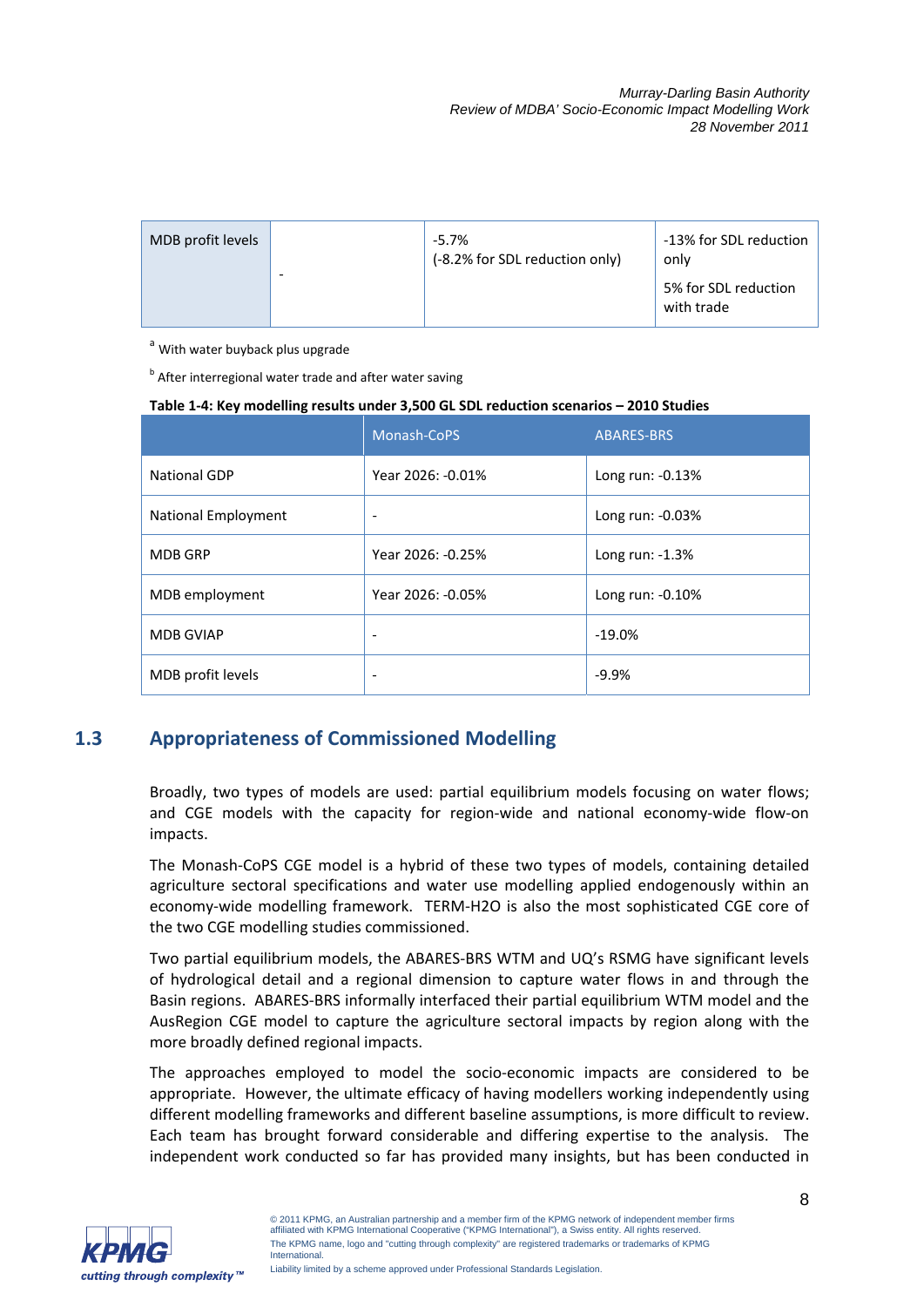such a way that comparison between results from the studies provides limited information. A benefit of the independent approach is that it has highlighted the areas of strength and the limitations of each approach.

For future modelling work, it is our recommendation that the MDBA take the lessons of the work conducted so far and invest resources in pulling together a team of researchers to pursue a common, integrated research agenda. Part of this process would be the development of a modelling framework using the key strengths of these models, and others, built around a dynamic, regional CGE model. This would constitute best-practice for the next phase of the MDBA's research agenda.

With the focus on socio-economic impact modelling, a well-specified dynamic CGE model with either (a) the ability to interface with a detailed hydrological model of the basin or, (b) internal water-modelling capacity (at least in terms of specifying water costs in production functions) is essential to adequately capture the necessary interactions and responses.

Any restriction of water supply will directly affect agricultural producers. This may also impact downstream users and upstream suppliers leading to a range of flow on impacts at the micro and macroeconomic levels. To account for these complex and dynamic interactions, a CGE model is essential

A limitation of CGE models is the level of regional detail. CGE models require information that is detailed across productive activities, for example, trade and investment. However, quality data of this type is not usually available at the regional level. Furthermore, the specification of key CGE parameter values, such as elasticities of substitution, becomes problematic at this level of detail. An option that we recommend the MDBA consider is the use of micro-simulation techniques to generate information at this more granular level. Micro-simulation models generally deal with very detailed information about household income and expenditure patterns, but within a relatively unsophisticated behavioural framework which lacks the production, sales and trade data that is the strength of the CGE model framework. Detailed household income and expenditure can usually be acquired at the regional level. With knowledge of the types of households that exist at a detailed regional level, including how income is earned and the goods and services that are purchased, the CGE results for variables such as wages, industry output and prices could be used, along with a an understanding of the geographical distribution of productive activity (for example, the location of a rice mill), to infer the impacts on communities for a small set of, nonetheless, important metrics.

A key component of the modelling framework is the hydrological component. The strength of the ABARES-BRS and UQ-RSMG models is their detailed handling of river systems and the geographical and spatial elements of the basin plan's impacts. Whether formally or informally linked, this component of the framework ensures that the supply side of the water market is properly modelled, and that the regional linkages are also based on river systems and the downstream consequences of upstream producer decision making.

Overall, the MDBA has brought together an appropriately qualified and experienced set of subject matter experts, and has produced a set of informative studies that serve to (a) provide important insights into particular components of the problem and (b) highlight the need for a larger scale, more integrated approach to the socio-economic impact modelling. This phase of

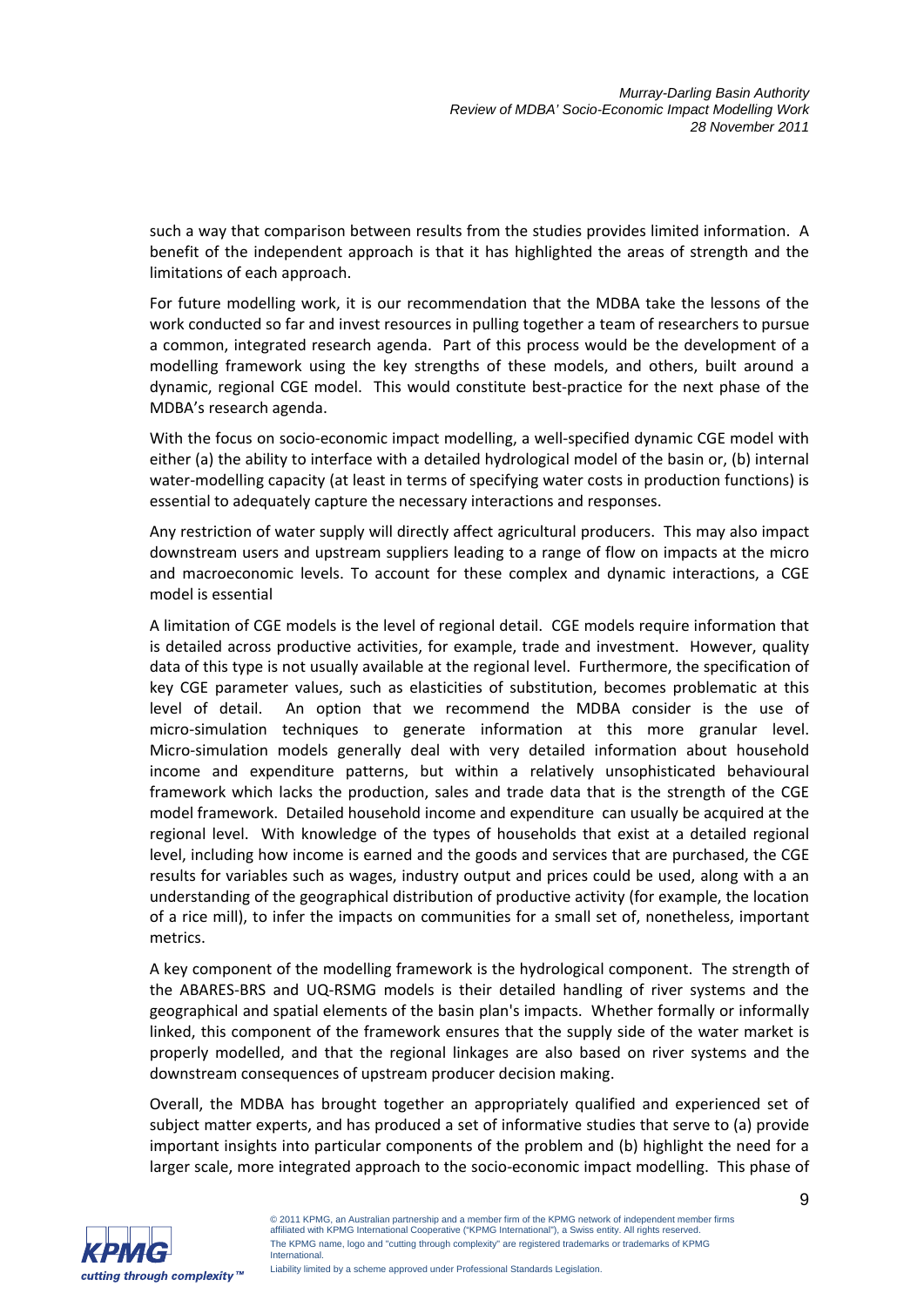the analysis has benefited from the independence of the three groups of researchers, and it was appropriate for that independence to be allowed at this stage. The next phase of the research should pursue a more coordinated and cooperative approach. This approach should draw on the lessons of this first phase, and use the strengths of the various approaches in pursuing a common research agenda that includes agreement on scenario analysis and the appropriate formation of model baselines.



© 2011 KPMG, an Australian partnership and a member firm of the KPMG network of independent member firms affiliated with KPMG International Cooperative ("KPMG International"), a Swiss entity. All rights reserved. The KPMG name, logo and "cutting through complexity" are registered trademarks or trademarks of KPMG **International**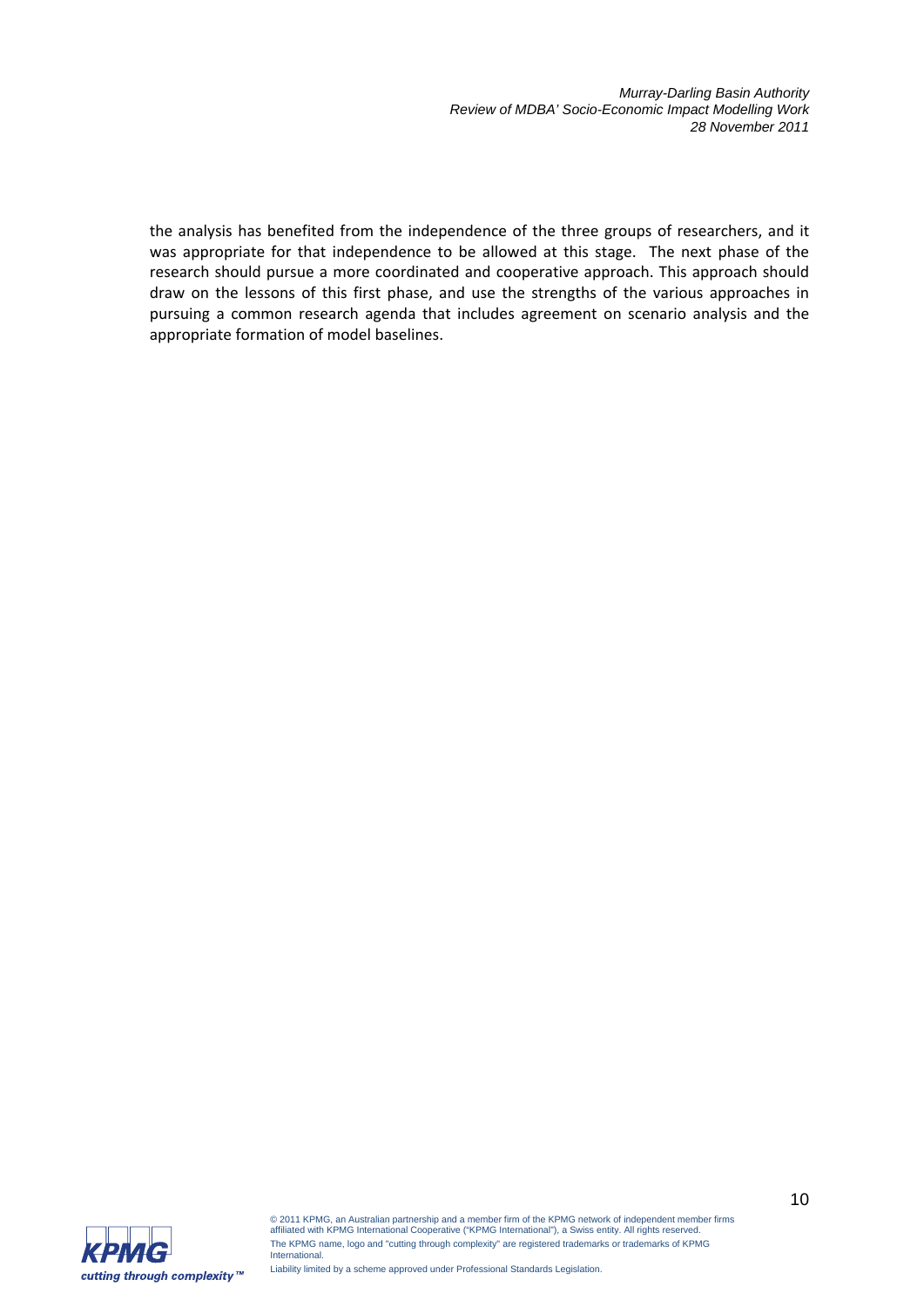# **2 Introduction**

In accordance with the Commonwealth *Water Act (2007)*, the Murray-Darling Basin Authority (MDBA) is responsible for developing a plan for managing the water resources of the Murray-Darling Basin (the Basin). The Draft Basin Plan includes potential reductions in long-term sustainable diversion limits (SDLs) on extraction of surface and ground water from the Basin system.

Central to this plan will be reducing the limits on the quantities of surface water and groundwater that can be extracted for consumptive use - known as sustainable diversion limit (SDL). These SDL<sup>5</sup> reductions will apply to the Basin's water resources as a whole, as well as at sub-regional levels.

In developing the Basin plan, the MDBA is required to consider the potential socio-economic impacts of possible changes in future water availability. Specifically, under Section 21 of *the Act* on the *'General basis on which Basin Plan to be developed'*, there is a requirement under subsection (4) (b) that the MDBA (and Minister) *'act on the basis of the best available scientific knowledge and socio-economic analysis'.* To adhere to the requirements of the Act, the MDBA have commissioned a number of studies to provide socio-economic advice, including modelling and analysis, of the potential impacts of the proposed SDL reductions.

KPMG was commissioned by the MDBA to undertake a rigorous review of selected socioeconomic impact analyses. In completing this review, KPMG has:

- detailed and compared the modelling approaches and assumptions of the six reports (the three original and three subsequently updated reports) subject to review;
- presented and clarified the modelling results in terms of the insights that each provide to the socio-economic impacts from reductions in SDLs; and
- identified options for a workable path forward to improve the modelling completed to date and to enhance the future process in line with the requirements of the Act.

# **2.1 Report structure**

The report is structured as follows

- Section 3 Background a discussion on the Basin, the MDBAs modelling objectives and an overview of economy-wide modelling;
- Section 4 Modelling frameworks a discussion of the different approaches used in the reports reviewed;
- Section 5 Approach details the general features of each model, the objectives of the analysis and the scenarios modelled;
- Section 6 Results- summarises and compares the results of each analysis and the underlying assumptions that drive these results;

 5 Long-term average SDL represents the amount of water that can be used for consumption after the environmental requirements have been met.



<sup>© 2011</sup> KPMG, an Australian partnership and a member firm of the KPMG network of independent member firms affiliated with KPMG International Cooperative ("KPMG International"), a Swiss entity. All rights reserved. The KPMG name, logo and "cutting through complexity" are registered trademarks or trademarks of KPMG International.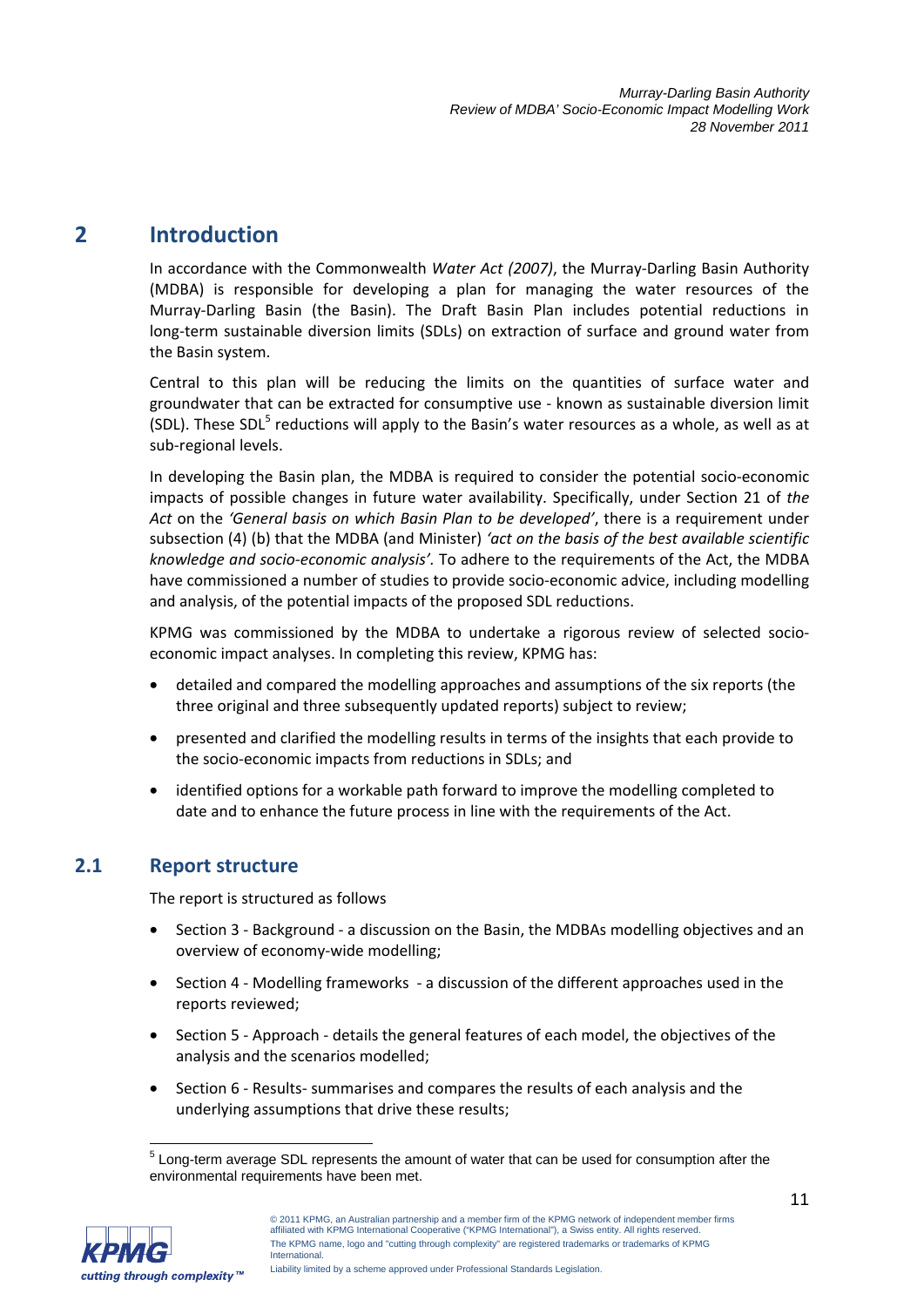- Section 7 Conclusions highlights the key outcomes for the MDBA in terms of the modelling to date; and
- Section 8 Next steps outlines possible options for managing the future modelling requirements of the MDBA.

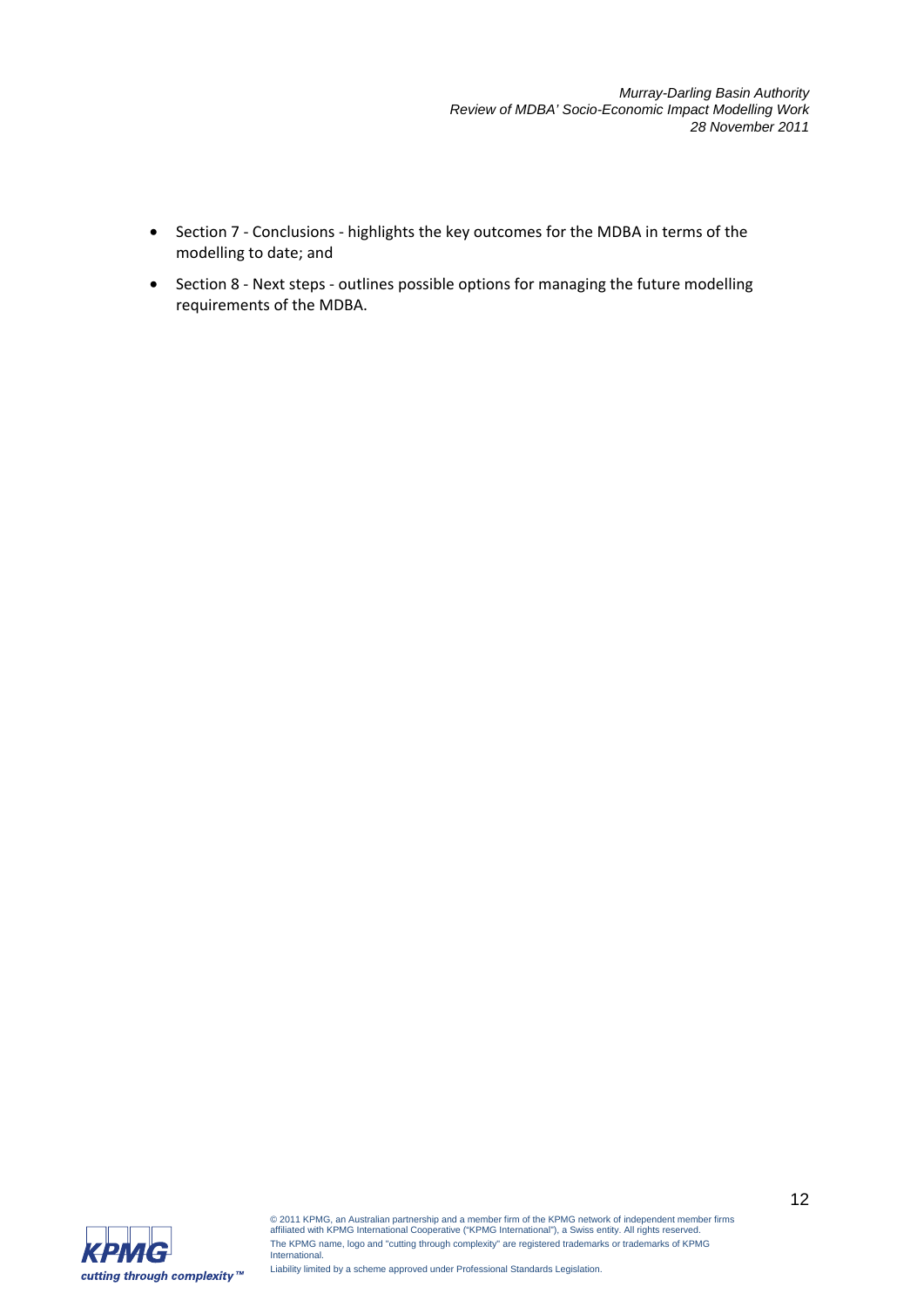# **3 Background**

This section provides an overview of the MDBA modelling requirements, model options and value of economy-wide modelling.

#### **Key points**

- The Murray-Darling Basin is an area of national social, economic and environmental significance.
- The MDBA is charged with developing a Basin Plan that considers the potential implications of changes in future water availability.
- The MDBA has commissioned reports from three economic modelling groups to consider the socio-economic impacts.

This section is structured as follows:

- Section 3.1 provides an outline of the significance of the Murray-Darling Basin;
- Section 3.2 details the modelling requirements in relation to the development of the Basin Plan; and
- Section 3.3 provides an overview of economy-wide modelling.

# **3.1 The Murray-Darling Basin**

The Murray–Darling Basin is Australia's largest river system, and one of the biggest systems in the world. It covers 1,059,000 square kilometres or 14 per cent of Australia's land area across south-eastern Australia, collecting the water draining west of the Great Dividing Range.

The Basin collects water that flows inland to the west across flat floodplains, forming rivers, creeks and wetlands as it goes. Passing through five states and territories — Queensland, New South Wales, Australian Capital Territory, Victoria and South Australia — its water eventually flows out to sea at Goolwa in South Australia.

Australia's three longest rivers, the Darling (2,740 km), Murray (2,530 km) and Murrumbidgee (1,690 km) are found in the Murray-Darling Basin (ABS, 2008), with the system including 23 major rivers in all.

Throughout the Basin there is great variation in climatic conditions and landscapes. From the warm, sub-tropical environment in the north, the Basin ranges through cooler, humid highlands to the east; cold alpine country further south; temperate regions in the south-east, and hot, arid plains in the west before reaching the sea.

# **3.1.1 Basin environments**

Across the Basin's vast area, water flows in river channels; creates lakes and wetlands; spreads across floodplains; recharges groundwater and eventually creates an estuary environment where the fresh water of the river meets the salty sea water. These varieties of environments within the Basin support a huge range of Australia's plant and animal life. Many plant and

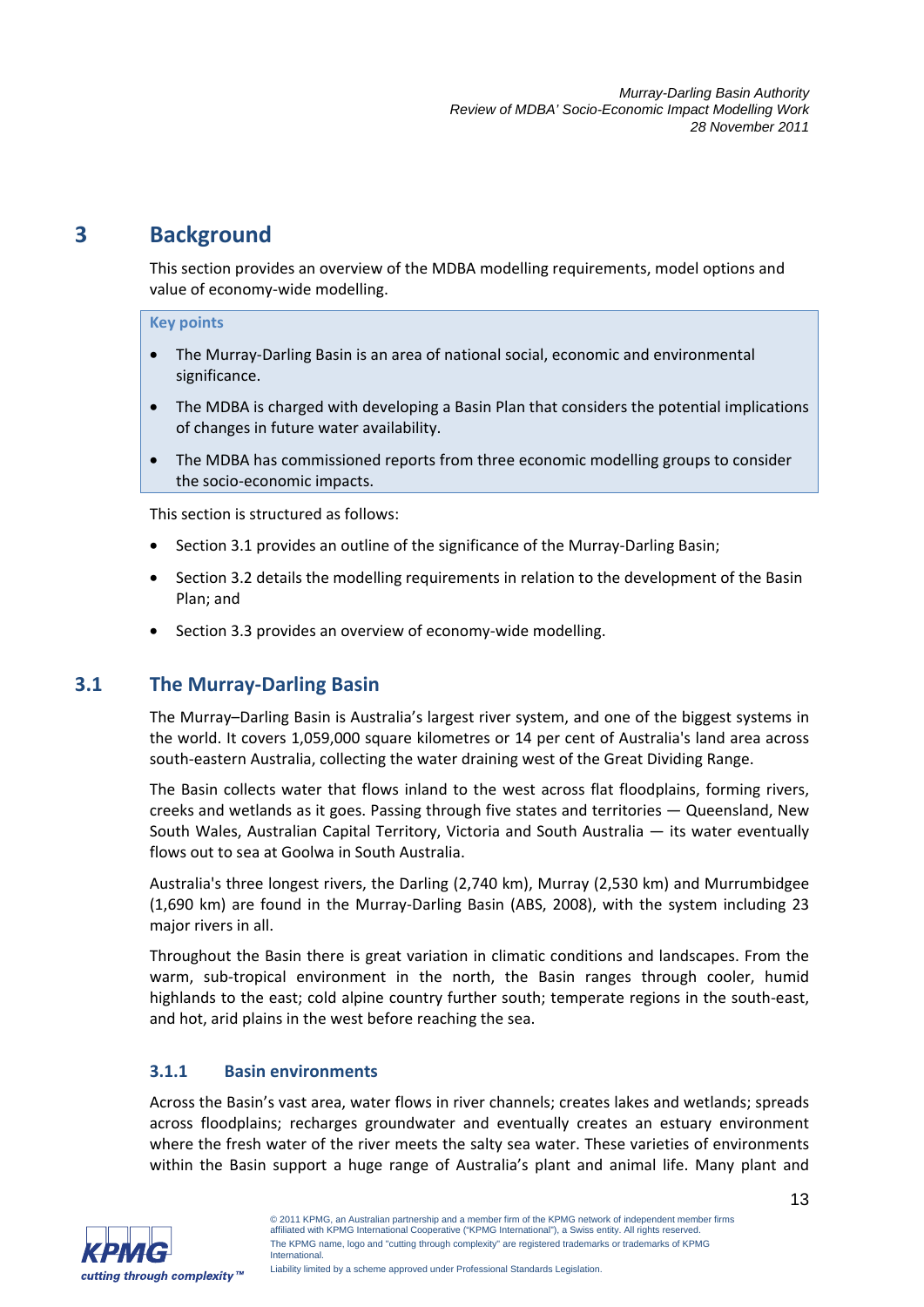animal species rely on the seasonal changes of water flow for their survival. Wetlands are an extremely important environment for many fish and bird species that need them for their feeding and breeding cycles.

The diversity of environments also allows the production of a great range of food types across the Basin, including tropical fruits in the north, dryland cropping and livestock grazing to the west, and cooler weather produce found in the southern regions.

# **3.1.2 Water availability**

Water availability in the Basin is subject to large variations, throughout the year, between years and over longer periods. In the last 100 years, the Basin has been transformed by the construction of major water storages on the rivers. The total volume of publicly managed water storage capacity in the Basin is just under 35,000 GL. The area overseen by the MDBA includes storages that account for about one – third of that volume – with major storages at the Dartmouth Dam, Hume Dam, Lake Victoria, Torrumbarry Weir, the Menindee Lakes and other river regulatory structures. These storages have made it possible to store water during wet periods and release it as needed during summer or in droughts.

The volume of water extracted for consumptive use in the Basin increased from around 2,000 GL a year to more than 10,000 GL a year between the early and late 1900s (Productivity Commission 2010). Much of this increase was used to expand the irrigation sector. In 2004-05, industries (including Agriculture) and households in the Basin used more than half (52 per cent) of Australia's total water consumption. In 2004-05, 83 per cent of water consumed in the Basin was consumed by the Agriculture industry (ABS 2008).

# **3.1.3 Basin life**

At the time of the ABS 2006 Census of Population and Housing there were just over 2 million people living in the Basin – around 10 per cent of Australia's population. Outside the Basin, a further 1.3 million people depend on its water resources, including Adelaide with the largest population base reliant on Basin water resources. Additionally, about 30 Aboriginal nations live in the Basin and are connected spiritually to the land, water and environment of the Murray-Darling river systems.

The Basin is Australia's most important agricultural area, producing over one–third of Australia's food supply. It produces 53 per cent of Australian cereals grown for grain (including 100 per cent of rice), 95 per cent of oranges, and 54 per cent of apples. The Basin supports 28 per cent of the nation's cattle herd, 45 per cent of sheep, and 62 per cent of pigs.

Agriculture is a significant employer in the Basin and in 2006, 10 per cent of all people employed in the Basin worked in dry land and irrigated agriculture, compared to 3 per cent Australia-wide. Almost 40 per cent of Australia's farmers reside in the Basin (ABS, 2008).

The Basin includes 65 per cent of Australia's irrigated agricultural land. In 2005–06, the Basin also accounted for around 40 per cent of Australia's gross value of agricultural production (GVAP) and 45 per cent of its gross value of irrigated agricultural production (GVIAP). The value

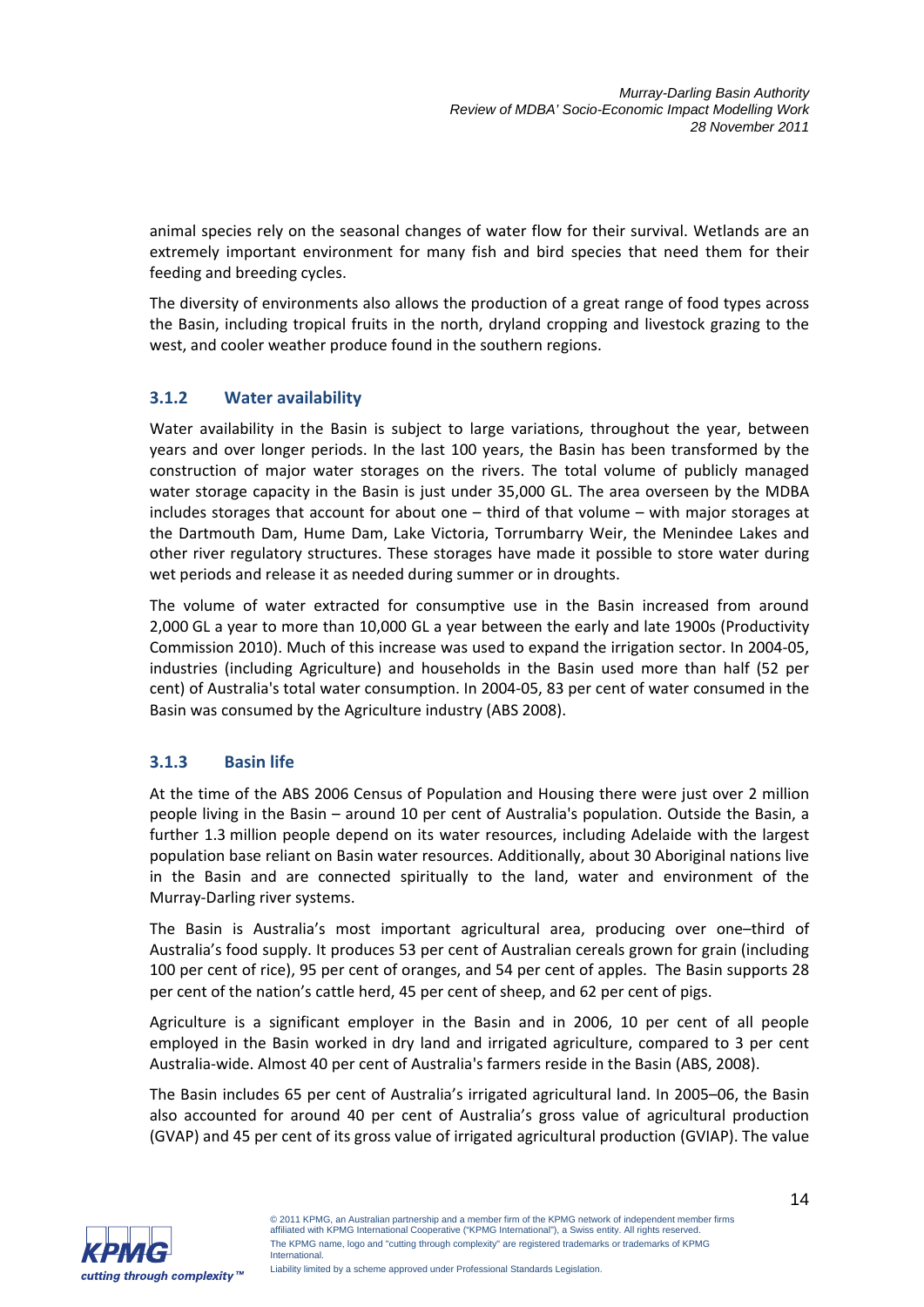of irrigated agricultural production in the Basin was equivalent to around 14 per cent of Australia's total GVAP in 2005–06 (ABS 2009).

The Basin's diverse landscapes — including over 77,000 km of rivers and more than 25,000 of wetlands — support a wide range of complex ecosystems. The Basin is home to at least 35 endangered species of birds and 16 endangered species of mammals. There are 46 known species of native fish in the waterways of the Basin of which 16 are listed as rare or threatened on state, territory or Commonwealth listings.

# **3.2 The Basin Plan**

The MDBA was established in September 2008 to manage the water resources of the Basin in the national interest, assuming responsibility for all the functions of the former Murray-Darling Basin Commission. A key role for the MDBA is to prepare a Basin plan that will include reductions in long-term average SDLs on the use of both surface and groundwater in the Basin. The aim of these SDL reductions is to provide water for key environmental assets in the basin while still allowing water for irrigation, food production and other consumptive uses.

The Basin Plan will be a high-level plan to ensure the water resources of the Basin can be managed in a sustainable way. This will include developing a package of strategies that includes management practices, infrastructure and environmental flows that together provide security of access to water and an environment that is resilient to change.

The Basin Plan will identify, and seek to protect and restore, key environmental assets that are essential to the life of the rivers, their surrounding landscapes and the cultural values of the communities which depend on those water resources. The Basin Plan will also take into account the impact of this protection and restoration on individual communities, industries, regions and the wider economy. In developing the Plan, the MDBA has commissioned various modelling work to assess the environmental and socio-economic impacts of reductions in long term average SDLs.

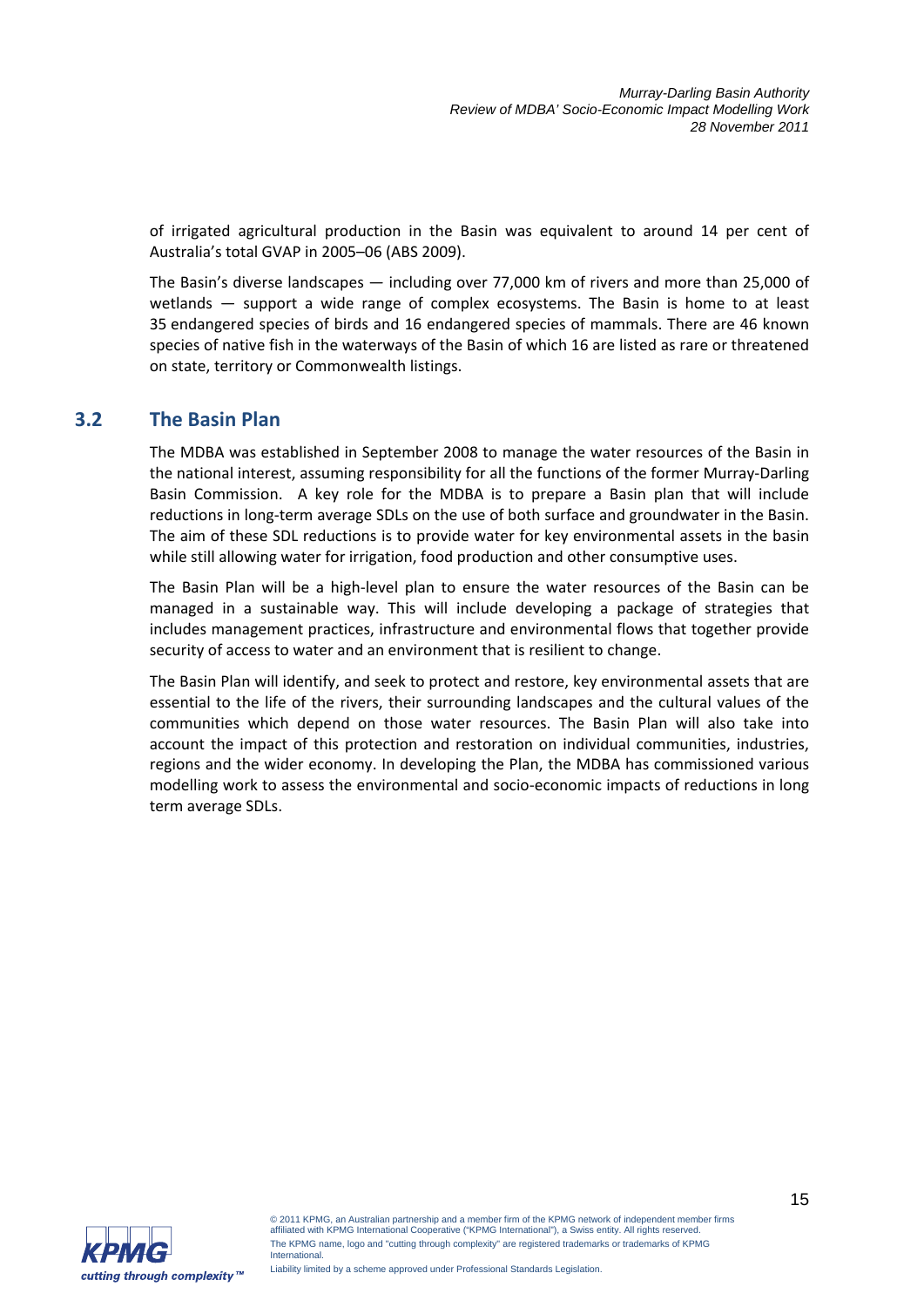# **4 Modelling Frameworks**

In this report, KPMG reviews three modelling approaches that analyse the socio-economic impacts of reductions in SDLs. The following diagram presents an overview of the some of the key modelling frameworks that are relevant to assessing these impacts.

All approaches seek to assess the socio-economic impacts of the SDL reductions either directly or on an economy-wide basis. These approaches analyse the impact of SDLs using a combination of partial-equilibrium and/or computable general equilibrium (CGE) models of the Australian economy:

- CoPS used a dynamic, bottom-up regional CGE model with internal water-modelling capacity;
- ABARES-BRS sequentially and informally linked a comparative static, bottom-up regional CGE model with a partial equilibrium hydrological model that includes some economic optimization behaviour; and
- UQ applied a partial-equilibrium hydrological model that some elements of economic optimization and an application of uncertainty in decision making.

Governments, at all levels, are interested in the economic impacts of major infrastructure projects and policy decisions. An ideal method for such analyses, and one that is now a necessary input into policy development around the world, is through the application of well-specified CGE models. The findings of detailed and focused partial equilibrium analysis of water trading are useful in informing economy wide impact analysis of relevant policies.



#### **Figure 4-1: Modelling frameworks**

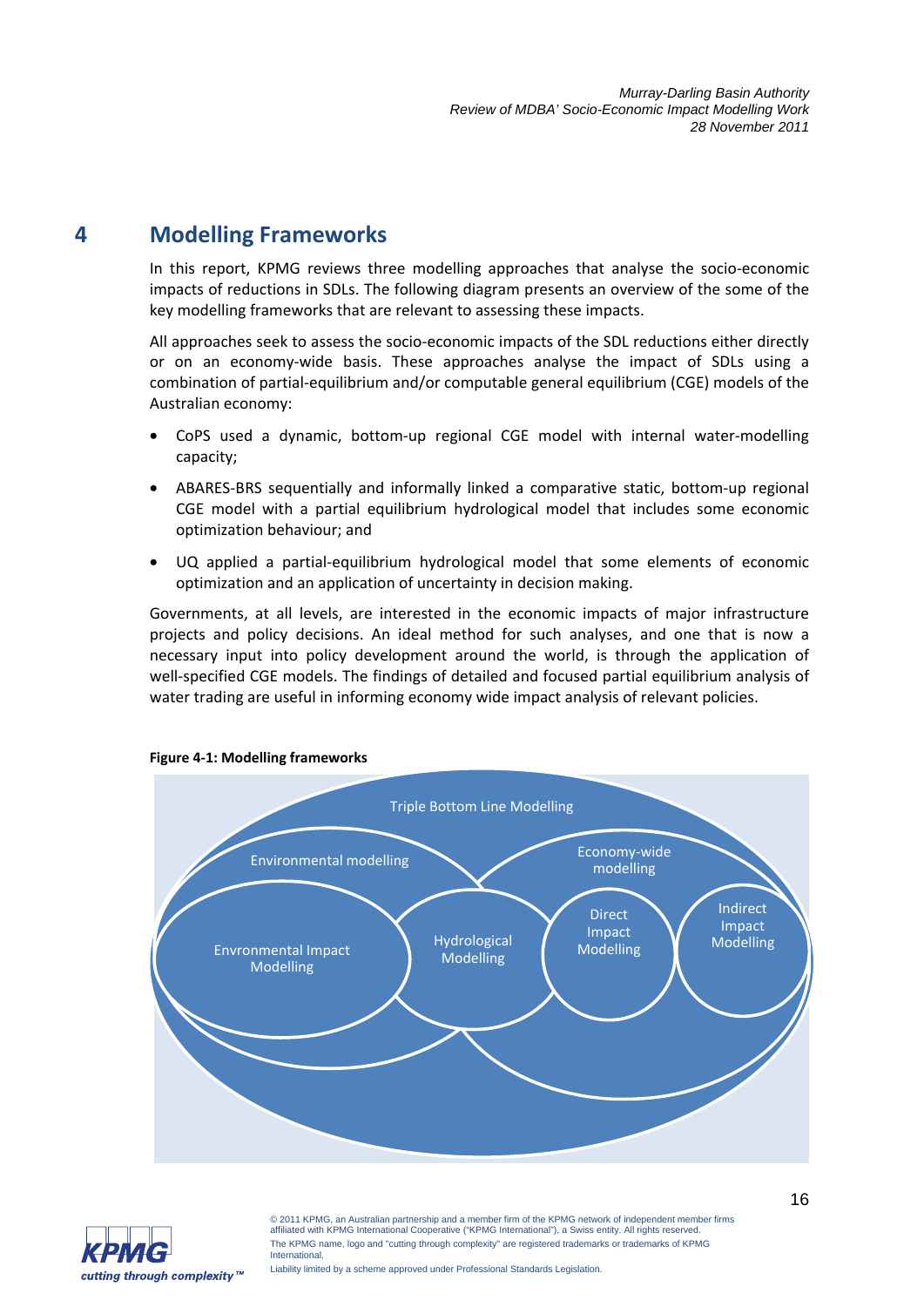# **4.1.1 CGE modelling approaches**

CGE models account for economic behaviour and linkages between agents in the economy (consumers, workers, investors, governments, exporters, industries, etc) at varying levels of industry and regional detail. They are used to estimate the effect of a change in one part of the economy on the economy as a whole, at both a detailed industry and commodity level, and at the macroeconomic level. For example, a reduction in water availability will affect agricultural production and prices, the consumer price index (CPI), and potentially wages and employment, and have direct and indirect impact on other industries through sales and supply chains. CGE has become a key method applied to estimate the economic effects of environmental policies, such as measures to reduce greenhouse gas emissions and in biofuel policy analysis.

There are a number of types of CGE models.

Comparative-static CGE models estimate the reactions of the economy at one point in time. For policy analysis, results from such a model are often interpreted as showing the reaction of the economy to an external shock or policy change at a future point in time, although this is not strictly correct. That is, the results are interpreted to show the difference (usually reported in per cent change form) between two alternate future states (with and without the policy shock). The process of adjustment to the new equilibrium is not explicitly represented in such a model, although details of the model's closure<sup>6</sup> lead modellers to distinguish between shortrun and long-run equilibria. Strictly speaking, as comparative static simulations have no explicit time dimension, it is fallacious to interpret results as representing any real-world point in time. Rather, results should be interpreted as deviations away from a representative point in time, in a simulation in which an economy adjusts instantaneously and costlessly to changes in a policy (or other exogenous) variable, without regard for dynamic concepts like flow-stockaccumulation relationships (for example, between investment and capital accumulation) or market frictions (for example, such as stickiness in wages and employment responses over time). Comparative static models are best at analysing the consequences of policy for allocative efficiency - the efficiency with which the economy allocates resources amongst productive uses. The ABARES-BRS CGE model falls into this category.

Dynamic CGE models explicitly trace variables through time - often at annual intervals. These models are better than comparative-static models (for example) in creating time-dependent projections for purposes such as forecasting, for policy analysis that involves phase-in or anticipation effects, and for economic shocks that impact on dynamic variables like investor expectations. They are, however, significantly more challenging to construct and solve. For example, truly dynamic simulations require specification of future changes for all exogenous variables, not just those affected by a possible policy change. The dynamic elements may arise from partial adjustment processes or from stock/flow accumulation relations for example, between capital stocks and investment, and between foreign debt and trade deficits.

 6 The mix of endogenous and exogenous variables. The values of endogenous variables are generated by the model via in a simulation, while the values of exogenous variables are told to the model by the modeller as means to determine the nature of the simulation. For example, in long run comparative static analysis, it is common to allow real wages to adjust but to assume that the aggregate level of employment is exogenous.



<sup>© 2011</sup> KPMG, an Australian partnership and a member firm of the KPMG network of independent member firms affiliated with KPMG International Cooperative ("KPMG International"), a Swiss entity. All rights reserved. The KPMG name, logo and "cutting through complexity" are registered trademarks or trademarks of KPMG **International**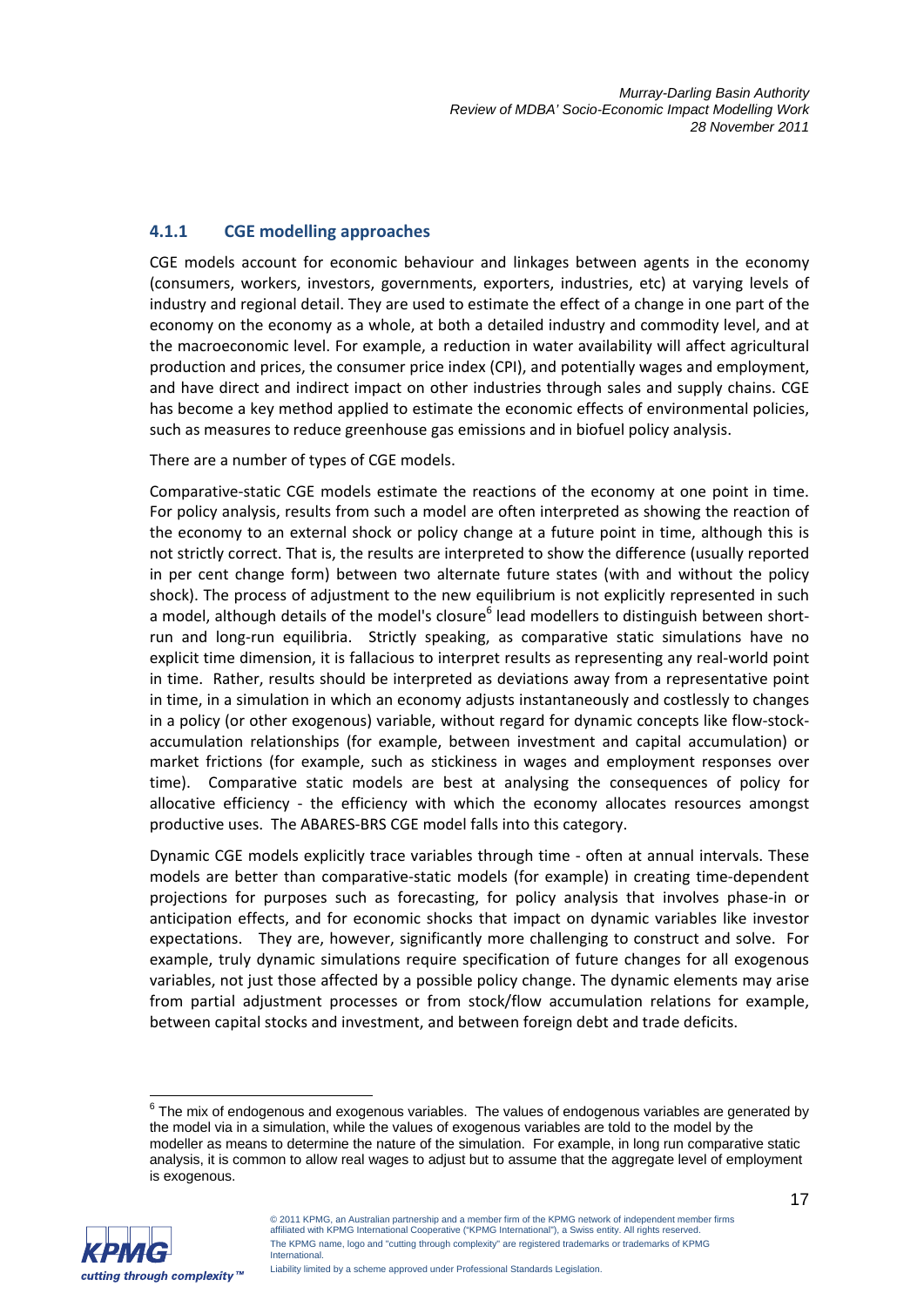Recursive-dynamic CGE models are those that can be solved sequentially (one period at a time). They assume that dynamic behaviour depends on expectations about the future based only on current and past states of the economy. Alternatively, if an agent's expectations can be informed by information about the future state of the economy, it becomes necessary to specify expectations in the current period as dependent on all future periods of the simulation. This second type of dynamic model is usually referred to as involving a forward-looking or rational-expectations framework. Within this group, dynamic stochastic general equilibrium models explicitly incorporate uncertainty about the future. The Monash CoPS CGE model is a recursive dynamic CGE model.

As the Basin Plan is likely to result in reductions in the levels of water available for use in the agriculture industry, it is likely to have implications for agricultural production levels. The impact on agricultural production would have flow on impacts to the rest of the Australian economy. CGE models provide a structural representation of the economy. They are able to capture how particular policies impact the economy, how it responds, and how these responses flow through to socio-economic impacts.

# **4.1.2 Partial Equilibrium Approaches**

In the studies commissioned from ABARES-BRS and UQ, partial equilibrium hydrological models were employed. These models are designed to enable detailed analysis of changes in Basin-wide irrigation activity, river systems and river health before and after the introduction of SDL reductions. They also enable detailed analysis of the effectiveness of water trading in mitigating economic losses that may result from reductions in SDLs, although this is also true of the water-modelling components of the TERM-H2O model applied by CoPS. The key findings of such analysis is useful in informing subsequent analysis of the economy-wide implications of SDL reductions.

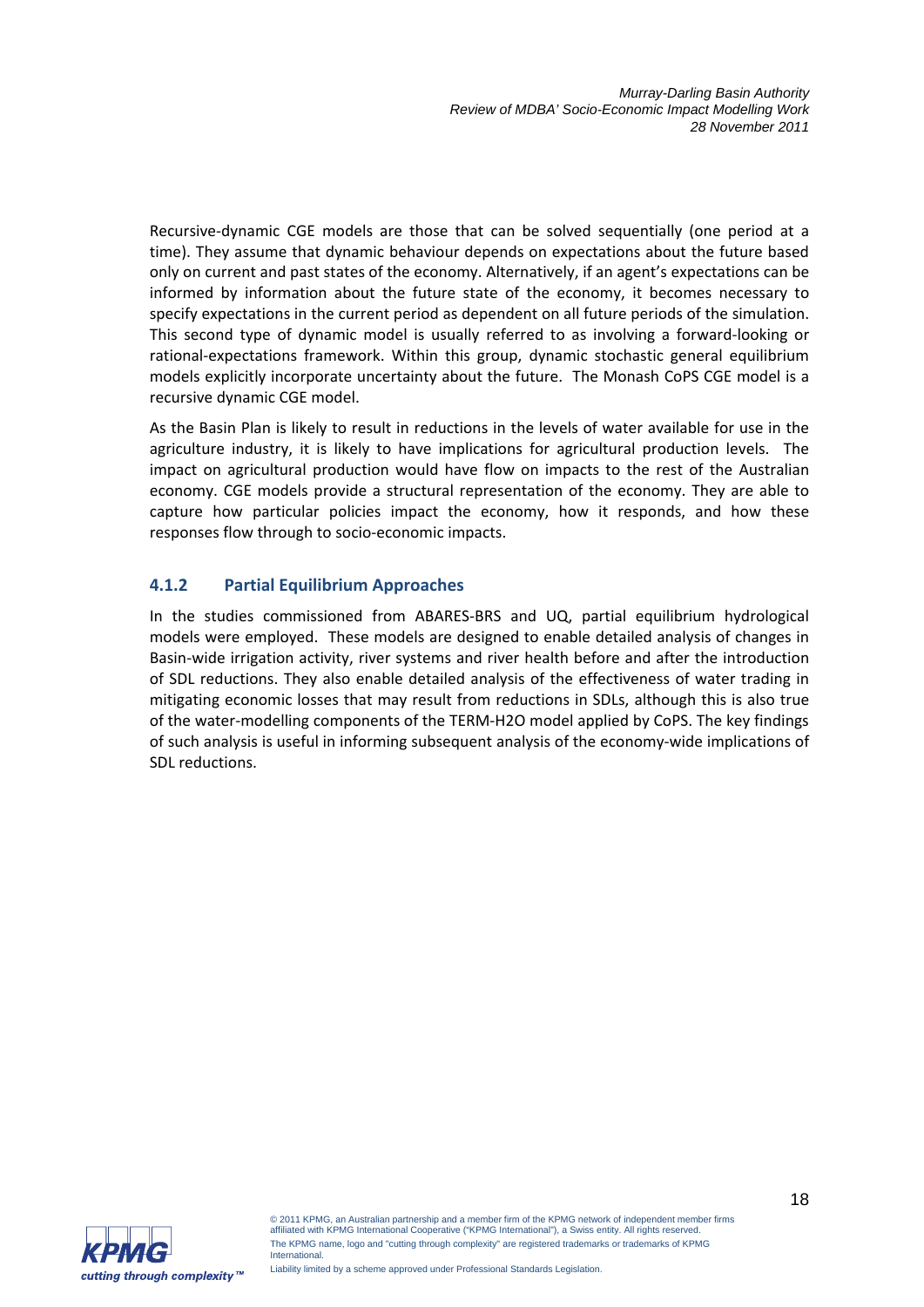# **5 Modelling Approaches**

This section details the three modelling approaches undertaken in each of the three reports reviewed by KPMG.

#### **Key points**

- Three distinctive modelling approaches are used, although there are some common features.
- ABARES-BRS (2010 and 2011) used two modelling tools; a hydrological partial equilibrium region specific agricultural sector model (the "water trade model" (WTM)) and a comparative static CGE model. The outcomes of the partial equilibrium model (irrigated agriculture production impacts) were used as inputs to the CGE modelling analysis. The adopted two stage modelling approach could be combined into one if the underlying CGE modelling framework were further refined to accommodate the hydrological elements of the irrigated agriculture production. The integrated CGE modelling approach would have challenges, particularly in specifying the region-specific water trade channels and their capacity limits, but would pay dividends in terms of the consistency between the economic constraints imposed in the CGE model and the hydrological constraints of the WTM.
- UQ-RSMG (UniQuest 2010 and 2011) addresses the hydrological aspects of the irrigated agriculture sector with a particular focus on imposing uncertainty on producer decision-making. The application of state-contingent analysis to deal with uncertainty, and the specification of state-contingent production systems, is used to provide an additional layer of detail to agricultural production functions. However, this model is not designed to capture the economy-wide impacts in the way that a CGE model does. Nevertheless, this type of model can provide information on the localised impacts of the irrigation sector in the short to medium run, so these modelling results could be used to help develop structural adjustment strategies. From this perspective, this modelling has a common base with the WTM used by ABARES-BRS. In terms of the MDBA's need for socioeconomic impact analysis, the UQ-RSMG framework should be viewed as potential input into a more comprehensive economy wide framework.
- CoPS-Monash (Wittwer 2010 and 2011) developed a dynamic, bottom-up multi-regional CGE model with a detailed specification of irrigated and dry agriculture production sectors. Irrigation water is explicitly introduced into the production process as a factor. This modelling approach is designed to capture all the feedback impacts of the SDL reduction scenarios and their flow-on economic impacts. From this perspective, the CoPS-Monash modelling has a common theme with ABARES-BRS CGE modelling. However, the key differences are that CoPS-Monash incorporates the use of irrigation water into the CGE modelling framework and allows for the time dimension to be explicit.

# **5.1 ABARES-BRS Approach**

ABARES-BRS pursued a two-stage approach in its analysis of the impact of the SDL reductions on the Basin and sub-regions. Two models were applied sequentially and independently:



Liability limited by a scheme approved under Professional Standards Legislation.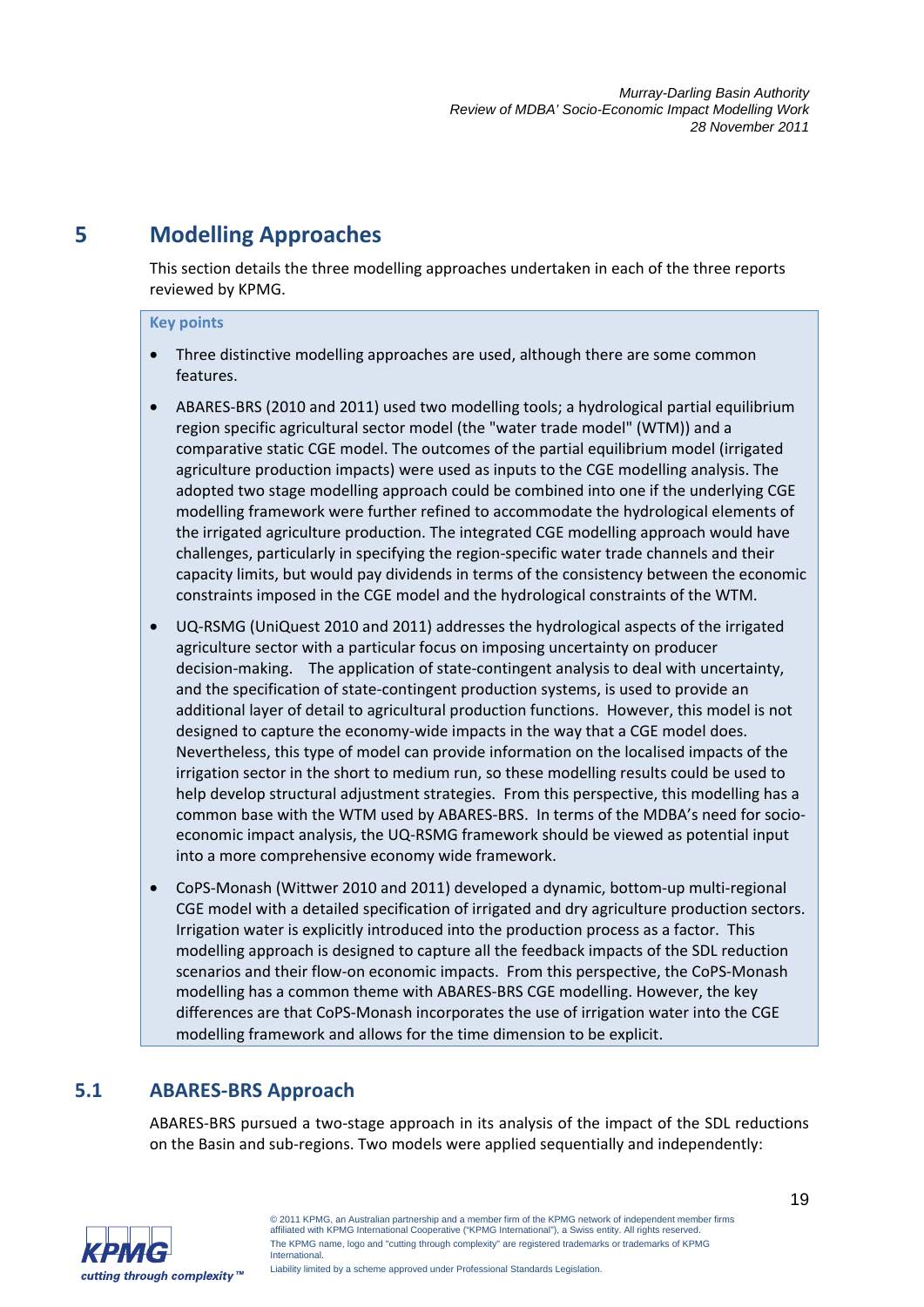- the ABARES-BRS Water Trade Model (WTM); and
- a comparative static CGE model called AusRegion.

### *Water Trade Model (WTM)*

The WTM is a comparative static, partial equilibrium, hydro-economic model. Irrigated agriculture production is modelled using a Cobb-Douglas production function with two inputs, water and land.

Water flows are modelled using a nodal framework, in which water flows between regions that are hydrologically connected are accounted for at specific points (or "nodes") in the system linked (or not linked, as the case may be) to other nodes. At any given point on a water course, water availability is given by the sum of local surface water run-off, surface water run-off from hydrologically connected areas upstream and local groundwater.

Given a significant degree of sophistication in its modelling of water, the WTM is more a hydrological model than it is an economic model. It shares this characteristic with UQ-RSMG.

The WTM distinguishes 24 regions producing 11 irrigated agricultural products. Quadratic (i.e. non-linear) cost functions are used to impose upward-sloping marginal cost functions (that is, supply functions) that enable producer optimisation decisions to distribute economic activity between sectors as they seek to maximise returns to land and water. The WTM treats the multi-product irrigated agriculture sector for each region as a single optimising agent.

The model allocates inputs (including land and water) in order to maximise returns to land and water. This is a fairly conventional treatment of economics in a partial equilibrium framework. The quadratic yield function implies diminishing returns to land and is a key mechanism that determines prices. As yields fall in response to a decline in water inputs and, therefore, marginal cost increases, the price of the agricultural product rises and puts a particular product produced on that unit of land at a competitive disadvantage. This, broadly speaking, is also a trait common with the UQ-RSMG model.

Production functions of this nature are likely to involve close to fixed-proportions technology – that is, there is likely to be very limited scope for changes in the mix of inputs (on a volume basis) used in production. Changes in the prices of water will influence cost shares and product prices, but the model treats production functions as having close to fixed proportions for most inputs. As a result, it is not ideal for detailing how farmers would substitute other factors of production in response to higher water prices. Hence, as water becomes more expensive (or less available) costs rise and farm outputs fall.

The WTM explicitly accounts for the "Barmah choke", through a component of the model that creates a physical water delivery constraint to regions downstream. It is this type of detail that would be useful in determining regional impacts to a finer level of detail. Explicit and dedicated hydrological modelling is an important component of Basin policy analysis, and the "Barmah choke" type of detail evident in the WTM falls in this category.

Simulations with the WTM can be run using different assumptions regarding water trade. When trade is assumed to be "unrestricted", water can be traded between hydrologically connected regions subject to various constraints relating to hydrological and environmental

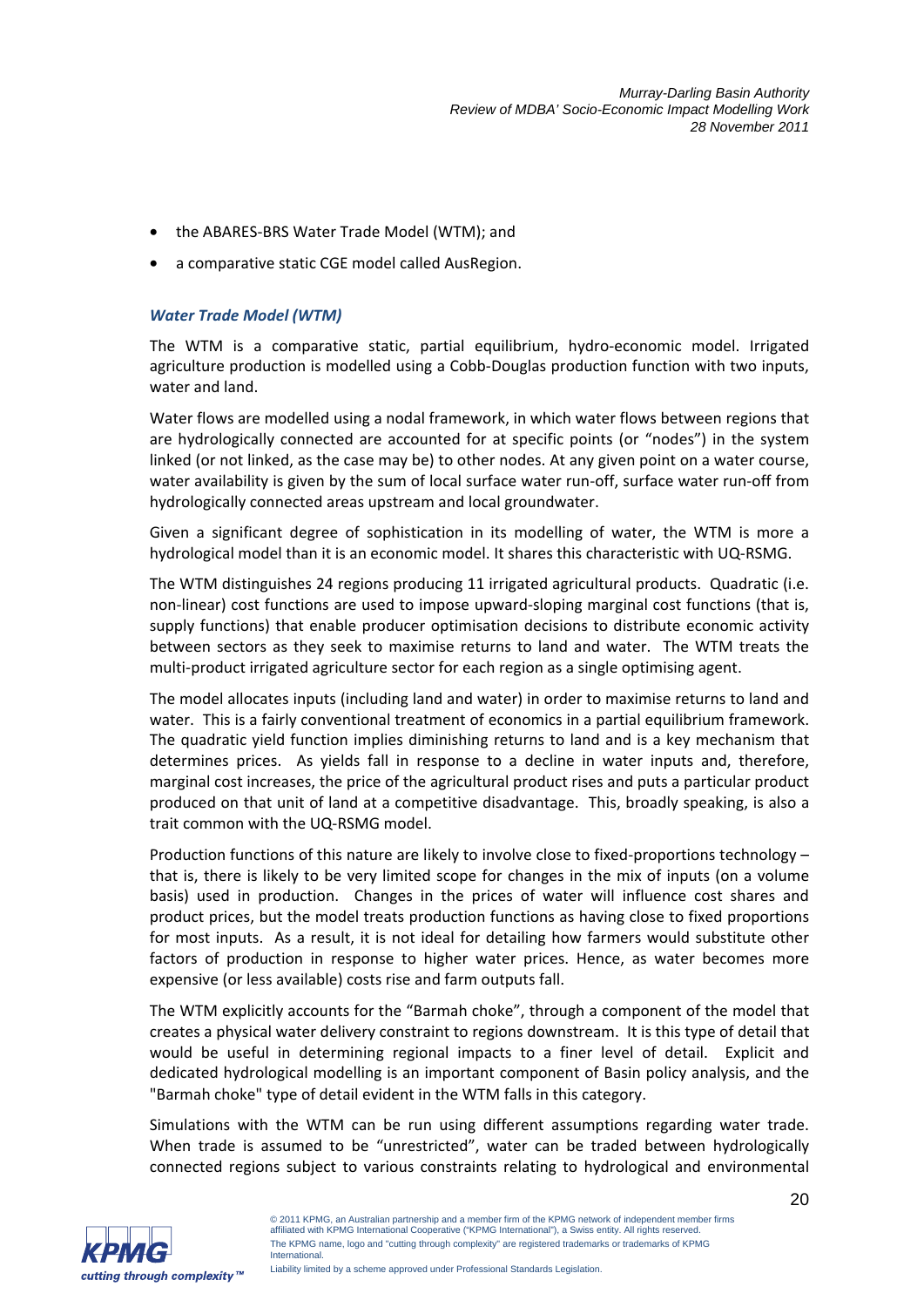concerns. In the "restricted" trade version, water can be traded only within a region. The role of these assumptions in the economic outcomes relates to the determination of water prices:

- in the restricted region, a region-specific water price will emerge for each of the catchment areas; and
- in the unrestricted region, there should be a common price between hydrologically connected regions, assuming that water can flow freely between them (perhaps not the case, for example, for regions downstream of the Barmah choke).

This is a key determinant of the distribution of GVIAP between regions, and therefore of GRP in the AusRegion model once the WTM results are passed through. TERM-H2O makes similar assumptions, but these are handled by a more hands-on, exogenously determined set of assumptions about water flows and trade between regions, where as the WTM is a model designed specifically to capture these interactions. This is a strength of the ABARES-BRS approach, although it should be noted that, from a modelling point of view, it simply means that a slightly different set of assumptions must be brought to bear on the problem: in the end, how "good" the assumptions are is the key factor.

The ABARES-BRS approach focuses on irrigated agriculture. The WTM explicitly models irrigated agricultural production and changes in land use in these sectors are essentially assumed to free-up land to be used in dryland production. As dryland farming is not explicitly modelled, the land shift implied is a mathematical residual, and there is no interaction between the producers in competing for the land. The WTM assumes that all land that is removed from irrigated agriculture is converted to dryland agriculture, while maintaining each region's existing dryland production mix.

The ABARES-BRS (2011) study introduces a number of refinements to the methodology and assumptions employed in its 2010 study. Some of the key refinements include:

- a more detailed consideration of water supply variability;
- a more realistic relationship between water diversions and irrigation use;
- various refinements to WTM baseline data set;
- further considerations of other government policies, specifically Water for the Future; and
- a focus on both short and long run employment effects.

#### *AusRegion*

AusRegion is a bottom-up regional model of the Australian economy, historically based on the MMRF model that distinguishes the six states and two territories as distinct regional economies. This study has extended the database to incorporate data on seven Murray-Darling Basin regions and a further eight sub-state regions of interest. The version of AusRegion used in the Basin study distinguishes 31 commodities, 16 of which are agricultural products.

The AusRegion model has a long-run closure. Conventionally, this means that aggregate employment and rates of return on capital are exogenous. The assumption is that labour is mobile in response to relative wage rates, and implies that, in the long run, aggregate

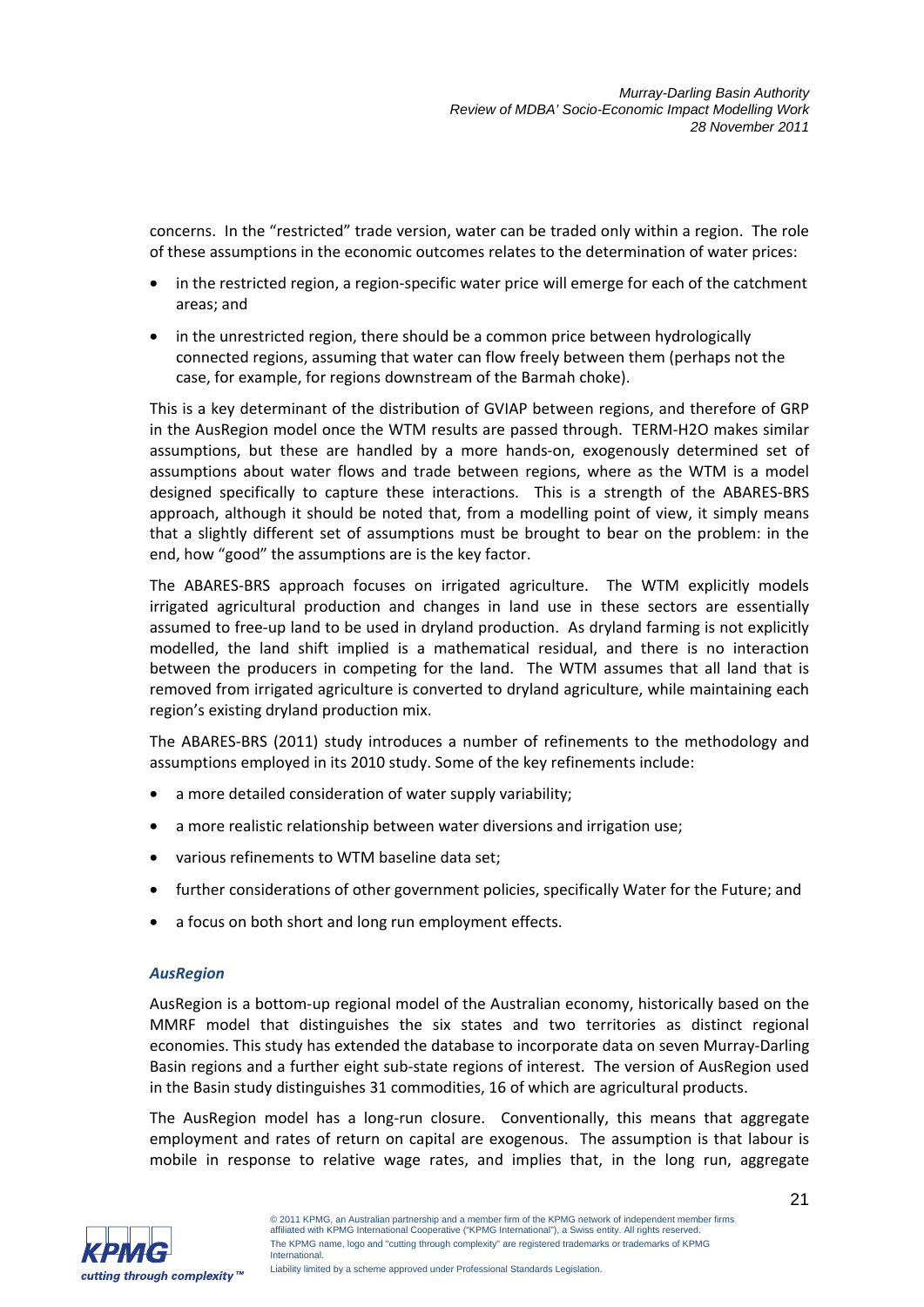employment is determined by technological change, capital accumulation and population growth. This is a sensible assumption  $-$  in the long run, wages will adjust to return the economy to a "normal" level of employment determined by the ability of labour markets to clear as structural change occurs. Taking this further, the assumption is that water policy in the Basin can influence wage levels regionally and in the aggregate (although marginally), and it can influence the regional distribution of labour, but is unable to influence the aggregate demand for labour at the national level. Interpreting AusRegions results needs to be done in this context, and the assumptions that surround the long-run focus should be considered appropriate in the context of the scope and focus of the model.

The results from the WTM for GVIAP are used as exogenous shocks to regional output in AusRegion. While this approach is valid and will generate important and useful information, it has the limitation that substitution possibilities that could be well handled in the CGE model are diluted, and effectively dealt-with in the WTM in a framework less suitable to handle such effects. This type of informal linkage is a common practise in economic modelling, and these comments should not be construed as criticism. However, it must be said that a set of formal linkages allowing feedback between the models would likely lead to differences in some of the results.

A potential alternative for ABRES-BRS would be change the information transferred between the models. It would be a relatively simple task to add water to AusRegion as a factor of production, and then water price or supply information from the WTM could be brought into the CGE model as shocks. This approach would allow the relative strength of the CGE model producer behavioural responses to changes in costs, both in terms of output levels and input choices - to be handled by AusRegion.

ABARES-BRS has also conducted some household level analysis of the impact of SDLs. Using a micro-simulation technique, data on household incomes and expenditure patterns that are linked to regional location and, therefore, exposure to water prices, is used to address the economic impacts of SDLs at finer level of detail than is possible with the CGE model alone. This household-level analysis is a very interesting exercise that could be taken further and provide useful estimates of economic impacts at a quite fine level of detail.

# **5.2 UQ-RSMG Approach**

The UQ-RSMG model is a partial equilibrium framework of hydrology, water trade and irrigated agricultural costs. In common with the ABARES-BRS WTM, it is much more a hydrological model than an economic model. The approach used in 2010 was extended in 2011 to capture the inclusion of both social and environmental objectives; water trade within the basin; and modelling to capture varying states-of-nature on regional production. For completeness, this section begins with an outline of the approach used in 2010 followed by how the approach was extended in 2011.

#### **5.2.1 2010 Approach**

A distinguishing feature of this model is its use of a set of state-contingent parameter settings. A state-contingent framework links the value of certain variables within the system to a state

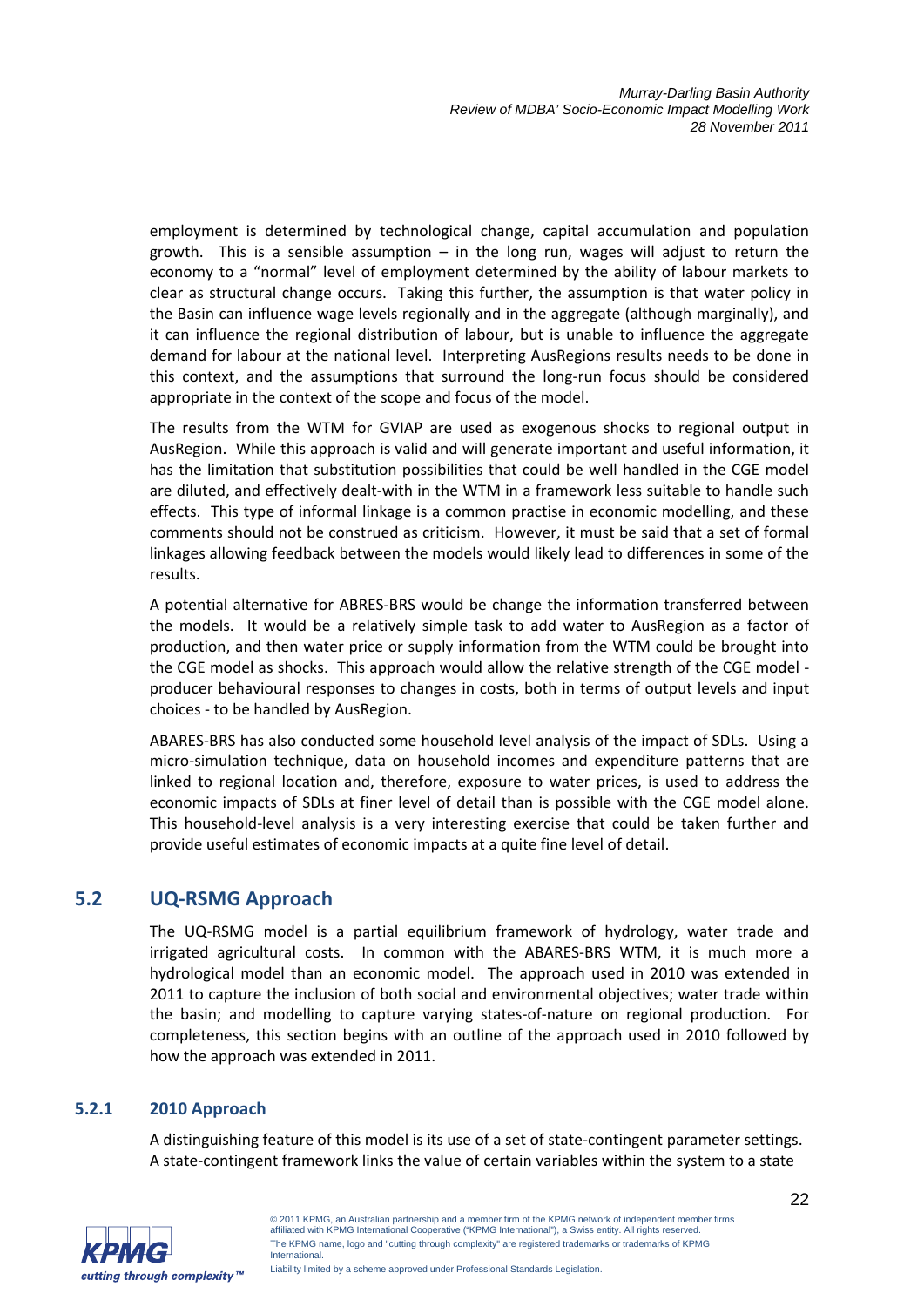in another variable or parameter. Such linkages are often referred to as complementarity relationships in economics.

The model accounts for three states of nature differentiated by the availability of water (normal, wet and drought) and each state carries with it an exogenously determined probability of occurring (0.5, 0.3 and 0.2, respectively). For example, rainfall in a region might be linked to one of these states of nature, making the availability of runoff in that region contingent on (or alternatively, complementary with) that state.

The model distinguishes 21 regions, comprising of 19 Catchment Management Regions (CMR), Adelaide and the Coorong (assumed to represent flows to the sea). The CMRs are based on 16 Natural Resource Management regions, modified to improve the representation of the flow of water through the MDB. Similar to the ABARES-BRS WTM model, the catchment area hydrological detail is a particular strength of this modelling approach.

The CMRs are linked to account for water flowing from one catchment to another. CMRs that do not share a border are not directly linked, and CMRs that share a border without water flow are not linked. This is, practically, very similar to the nodal approach used by ABARE-BRS.

Water accounting is impressively detailed. Several types of interaction are modelled:

Catchment flows refers to the total potential level of water that is directly sourced from each CMR, defined as the sum of local runoff, groundwater and water transfers. Runoff is linked to each state of nature by an adjustment factor. This adjustment factor assumes in normal years that 100 per cent of runoff is captured; in wet years, 120 per cent of runoff is captured; and in drought years, 60 per cent of runoff is captured.

The adjustment factor assumptions hold across the CMRs and the state of nature is assumed to be true for all CMRs in any one year. This approach also assumes that groundwater and transfers are unrelated to states of nature. This assumption leads to runoff capturing what might be considered direct rainfall effects on the basin's water supply.

The modelling approach also accounts for conveyance loss. This refers to the loss in water flow that occurs due to evaporation and seepage. Conveyance loss is not state-contingent, but it does vary across the CMRs. This treatment implies an assumption that conveyance loss is a geographical or technological variable and not a climate related variable.

Conveyance losses are used to modify catchment flows to determine net flows. The net flow is defined as the local catchment flows plus upstream net residual flows minus local conveyance losses. The net residual flow in any given CRM will be a function of catchment flows less conveyance losses.

The hydrological detail in this approach used to determine the water supply to irrigators in the UQ-RSMG model and this use of state contingent relationships is a distinct strength of this approach.

Production detail is captured in this approach by distinguishing production systems that account for how a hectare of land in a given CMR will switch between agricultural activities based on states of nature. This switching has implications for both the inputs and outputs – that is, as the availability and cost of water changes with the state of nature, a piece of land in

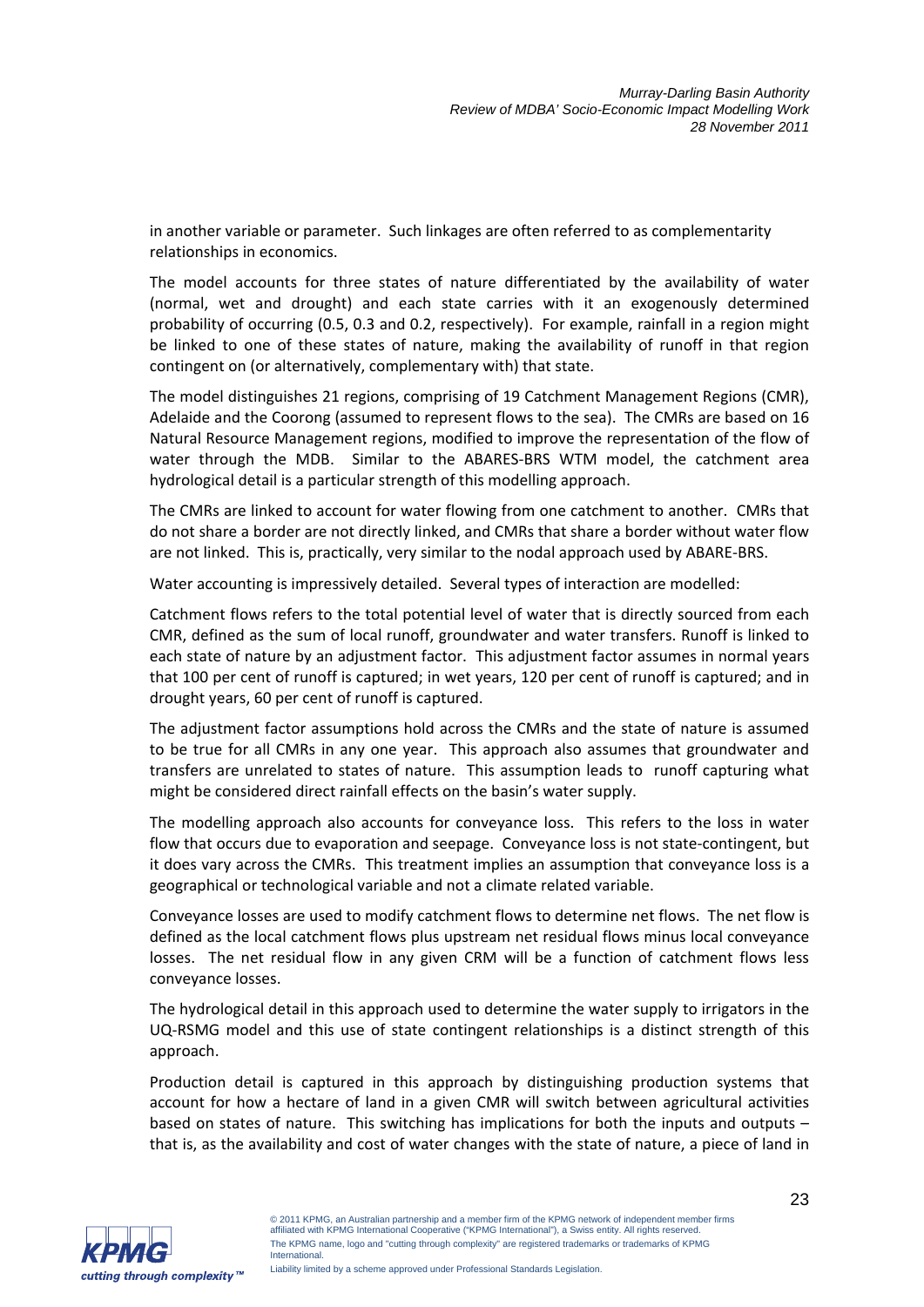a given CRM might change the commodity it produces and therefore, the particular mix of inputs that it uses to produce.

The UQ-RSMG model incorporates economic decision making via an optimization problem.

The objective function of the problem - that is, the variable that the economic agent is seeking to maximize - is "economic return" on irrigation. The economic return on irrigation for a given commodity under a given state of nature is defined by the revenue per hectare (given yield) minus total costs per hectare. The objective function is then defined as the sum across the commodity and state-of-nature dimensions (i.e. the total net revenue from all commodities in all states of nature), adjusted by the probabilities assigned to each state of nature. Effectively, then, the objective is to maximise the probability-weighted average of net revenue from irrigated activities. The net return, as will be explained below, is effectively a gross margin to irrigation services.

The agent in the UQ-RSMG is constrained by a number functions, some of which are sign constraints:

- A salinity constraint, applied as a water quality requirement that electrical conductivity in Adelaide's water is less than or equal to (i.e. this is an example of a sign constraint applied as an inequality constraint) 800 EC;
- A water use constraint measured against a CAP, where the probability-weighted average (by state) of water use in the basin must be less than or equal to the CAP, allowing for use to exceed the CAP under any one state as long as the average across states does not. With the exclusion of certain water requirements, the CAP applied is effectively a CAP on extractions only for irrigation use;
- Water use in each catchment must be less than or equal to total water flows in that catchment, for each state of nature;
- Constraints on irrigated land use not exceeding total irrigable land available, and a subconstraint on horticultural land use;
- A requirement that operator labour applied to producing each commodity in a given catchment must not exceed the total available in that catchment. This implies that total operator labour is fixed in each catchment.

A cost constraint per hectare, defined by the sum of capital costs, operator labour costs and "variable" costs (contractor, machinery, chemical, water and "other" costs), defined for each commodity process in each catchment, with all components except capital costs varying across states of nature.

A production system is defined for each commodity produced in each catchment/region under each state of nature. As a catchment switches between states of nature, a hectare of land will face a different cost structure. Each cost structure is essentially fixed, but producers choose between cost structures, adding a degree of variability to the effective cost function for each producer.

Although the producer's ability to choose land-use options for given states of nature allows for a degree of the flexibility in the production functions, the economics in the UQ-RSMG model

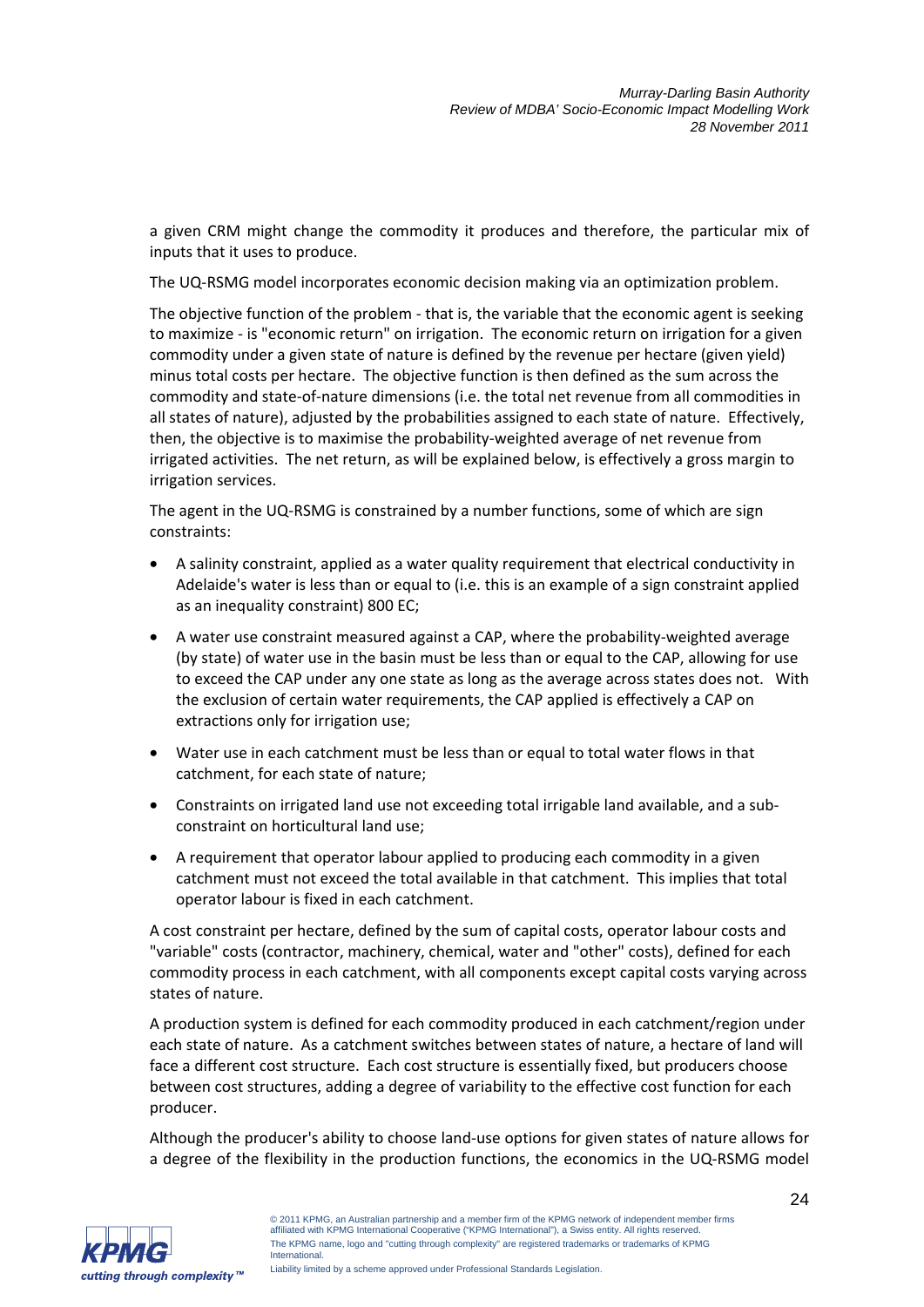are largely subordinate to both the hydrological assumptions and the probabilities of states of nature occurring. This is true by design and is not intended to be a criticism.

Water impacts on the final calculation via its share in costs, which are fully determined by an assumption of fixed proportions and a fixed price, but which can vary in the levels for any given hectare of land as there can be multiple uses and multiple (fixed) production functions for the three different states of nature. In this case, and focused on the purpose at hand (socio-economic modelling of water restrictions), the strength of the state-contingent scenario analysis in this model is balanced by a relatively invariant and unresponsive production side.

# **5.2.2 2011 Approach**

As noted earlier, the approach used in 2010 was extended in 2011 to capture the inclusion of both social and environmental objectives; water trade within the basin; and weighted average modelling to capture the varying state of nature to the regional production.

To achieve this extension, this approach involves employing a set or sequential sets of linear programming modelling which incorporate the three states of nature (normal, wet and dry). The modelling optimises the use of water subject to maximising economic returns from hydrological, environmental and agricultural production.

In 2010, three state contingent production sets were explicitly modelled. This reflected the possible production switch under the different state of nature. On the other hand, the stochastic approach introduced in 2011 does not have the explicit state contingent production, but rather allows the key variables such as yields and profit margins to vary subject to the stochastic state of nature.

Overall, the state-contingent modelling and stochastic approach attempt to take into account the variability or uncertainty of the water supply in the MDB. The state contingent approach in the 2010 report assumes all the regions in the basin are subject to a homogeneous state of nature, not allowing the possibility for different states of nature across regions at a given time. In the reality, this rarely occurs uniformly across regions. However, from this approach, the model attempts to capture the potential trade-offs of reallocating water for the environment and the likely optimised outcomes of the irrigation dependent production systems. To achieve this, the model computes the weighted average returns across different states on nature based on historical probabilities for each state. However, the average of the three state contingent results may not be a representative result for the Basin as a whole.

The stochastic approach adopted in the 2011 study addresses this shortcoming by allowing stochastic descriptions of these three states to examine the sensitivity of diversion limits for each region. The weighted sum of each regional outcome generated from such stochastic state (non-uniform across regions) of water variability provides an improved representation of the variability in water supply across regions.

However this stochastic approach has been achieved at the expense of some flexibility stemming from the production switching between the different states of nature. In the statecontingent approach, the water supply levels of the three states of nature are predetermined. However, in the stochastic approach, the water availability levels vary to capture all of the outcomes.



25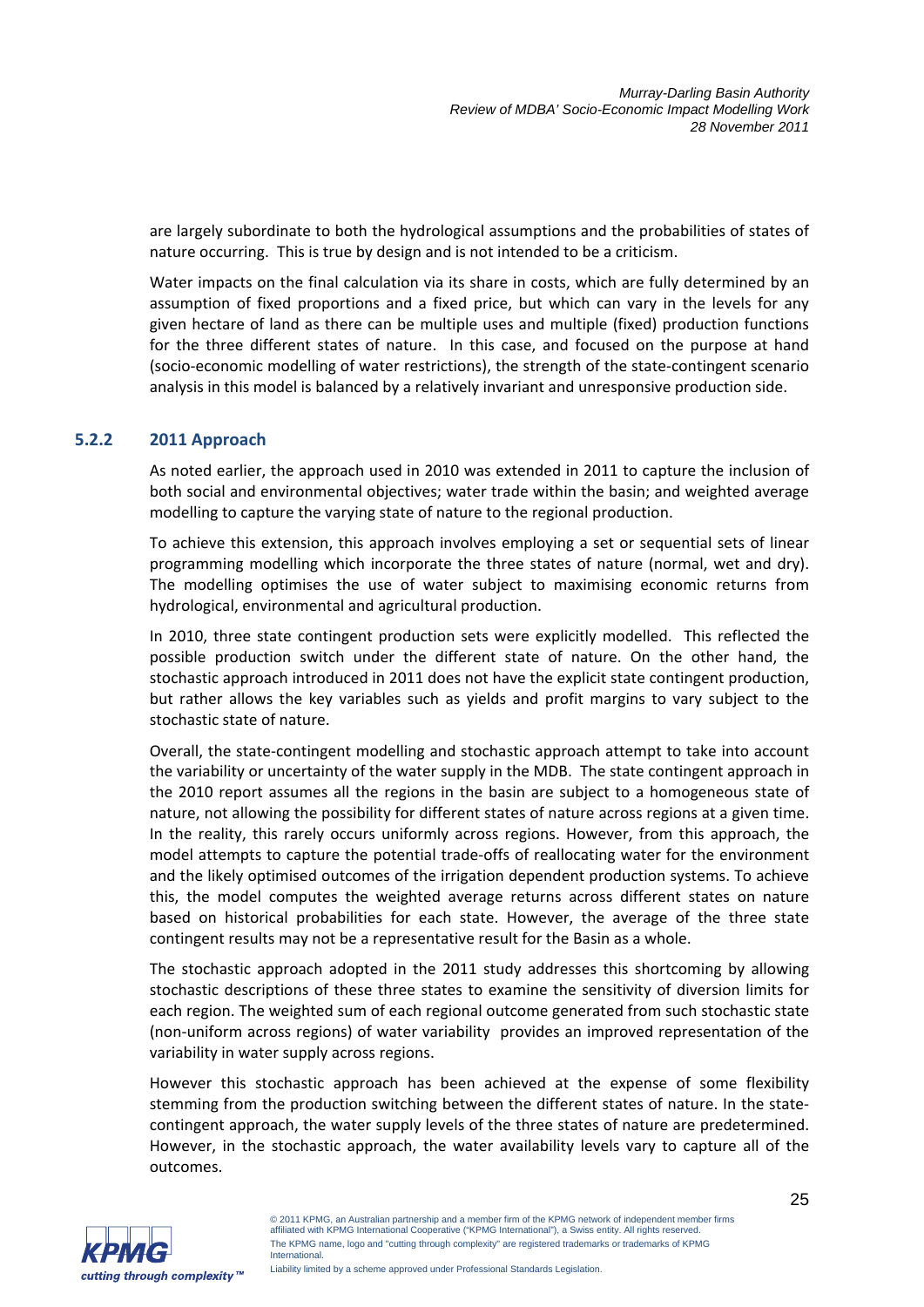# **5.3 CoPS-Monash Approach**

TERM-H2O is a specially modified version of the TERM model developed at the Centre of Policy Studies at Monash University. TERM is a bottom-up regional dynamic CGE model of the Australian economy. The TERM database is derived from a 206 region, 172 sector inputoutput database constructed by CoPS, and several other data sources including census data and ABS irrigation data. In this application, TERM-H20 distinguishes 35 production sectors in 23 regions including 18 MDB regions. These 18 MDB regions are further mapped to 163 topdown regions.

TERM-H2O has formal linkages between hydrological variables and economic variables in a single CGE framework, and the database and theoretical modifications are designed to allow behavioural modelling of water trade markets.

TERM-H2O modifications begin with changes to the production function.

Land is divided into irrigable land and dry land. In the production function for irrigated agricultural industries, irrigated production sectors can combine water with irrigable land (in fixed proportions, given technology) to create irrigated land. Dry land producers can use a combination of dry land and unirrigated-but-irrigable land in production, choosing this mix across a CES<sup>7</sup> nest according to relative land rental prices. The total supply of irrigable land is divided amongst irrigated and dry land operators, but only irrigated producers can combine it with water.

Once the effective land unit is determined, livestock producers can combine cereals with the "effective land" unit across a CES nest, capturing the idea that they can choose to grow or buy feed depending on relative cost - that is, the amount of land needed per animal can be reduced if the land is not required to grow feed, or indeed that feed can be brought in to compensate for dry weather as land becomes less productive in livestock production during droughts. Via this channel, changes in the ratio of irrigated and dry-land livestock production can occur when water prices increase.

Another interesting modification allows for a CES combination of land and operator labour to produce a "land and operator" primary factor, capturing (amongst several things) the impact of land prices on average farm acreages.

TERM-H2O is implemented as series of linearised equations, solved as a simultaneous system using GEMPACK. One of the benefits of this approach is the flexibility to change closure and to potentially shock any variable in the model. This means, for example, that a model like TERM-H20 is not a designated "long-run", "short-run" or any other "run" model – it can be used, via the proper choice of closure, to capture time in any way. For instance, the impact of variations in weather can be captured in the demand side of the water market in TERM-H2O by

 7 CES refers to "constant elasticity of substitution". These nests are functions that combine "inputs" to create an "output", and allow inputs to be substituted with another according to changes in relative prices and technology according to a "sensitivity" determined by the value of the elasticity. An elasticity is a parameter value that determines how a percentage change in one value (in this case, for example, it could be a price ratio) determines a percentage change in another (for example, demand for an input).

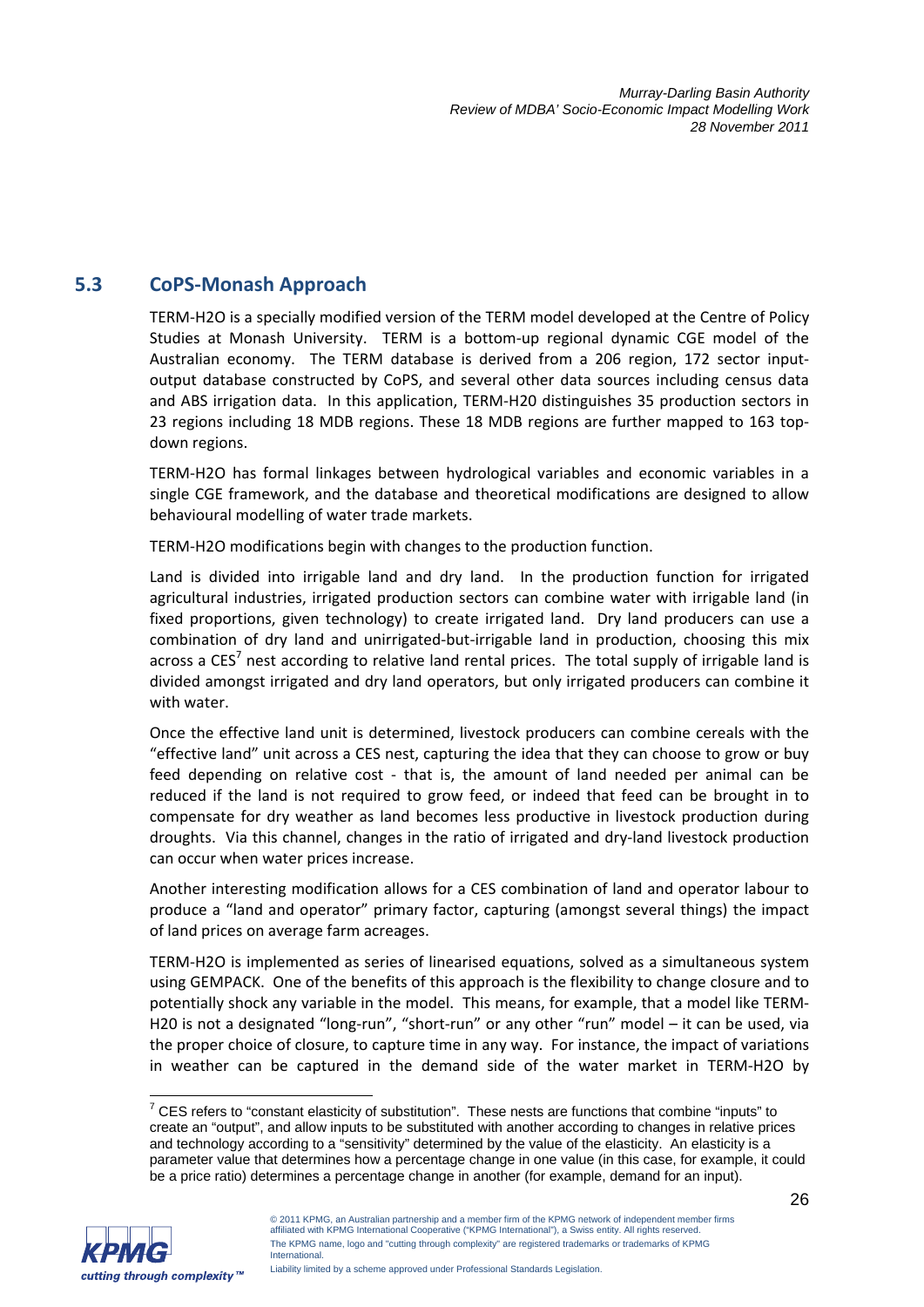exogenously moving the values of technological-change variables in the production function. As an example, during dry years, dry land industries will see a fall in the productivity of their land, applied to TERM-H2O by shocks to the appropriate tech-change variable. This allows TERM-H2O to capture the idea that, as rainfall is reduced, not only does the environmental supply of water decrease, but the demand for it increases. This effect is not captured in the UQ-RSMG model, and while ABARES-BRS use an economic model based on the Monash modelling method, their simulations don't make use of this facility as they are comparative static in nature.

Irrigable land appears twice in the TERM-H2O production function – it is combined with water in fixed proportions to create irrigated land, and at a higher level of the production nest appears again as a substitute to irrigated land. This at first glance might seem counterintuitive, but the purpose of this structure can be explained with an example. If the price of water increases, leading to fall in the demand for unwatered irrigable land by irrigators (via the fixed proportions combination of water and irrigable land), this in turn depresses rental values on the irrigable land itself and makes it more attractive to dry-land producers, causing this land type to move into dry land production during dry years.

A relatively large value for the substitution elasticity between land types is adopted. This created some controversy amongst MDBA workshop participants, but seems to be a sensible assumption that is perhaps not well understood. The consequences for the levels of (for example) land use implied by substitution possibilities in linearised equation systems are dependent on both the size of the elasticity and the initial shares of each land type in the database. For example, if industry X uses 1000 units of land type 1 and 1 unit of land type 2, a doubling in the demand for land type 2 and a reduction in demand for land type 1 by a single unit (so the sum of the two is unchanged) - essentially a halving of the land type 1 to 2 ratio constitutes a large percentage change in the ratio of the two land types, but a relatively insignificant change in the levels of land use. In the TERM-H2O database, dry land and unwatered irrigable land is not used in significant quantities by irrigated production activities, and irrigated land (and therefore, water) is not used in significant quantities by dry-land industries. The dry land livestock industry, for example, can purchase feed that embodies water as a substitute for directly purchasing water to grow their own feed. Therefore, the high substitution elasticity between land types will not result in (for example) rice suddenly being grown on dry, unirrigated land.

Water prices are determined by the interaction of demand and supply. Demand for water is essentially handled via demand equations for irrigated land (which is a fixed proportions combination of water and irrigable land, but with the ability to exogenously change the relationship) flowing from cost-minimisation decisions made by producers subject to the technology in their production functions, relative input prices and the level of the industry's activity. On the supply side for water, supply to a particular industry in a given region is a function of water supplied through the irrigation system, water trade and the product of the amount of irrigated land used by that industry and rainfall. TERM-H2O accounts for rainfall on a per-hectare basis, and so total supply from rainfall to a particular industry in a particular region is a function of the amount per hectare multiplied by the number of hectares.

In simulations where inter-regional trade is not allowed, the equality between demand and supply, and the constraint that the sum across the "trade" variable for all industries within the

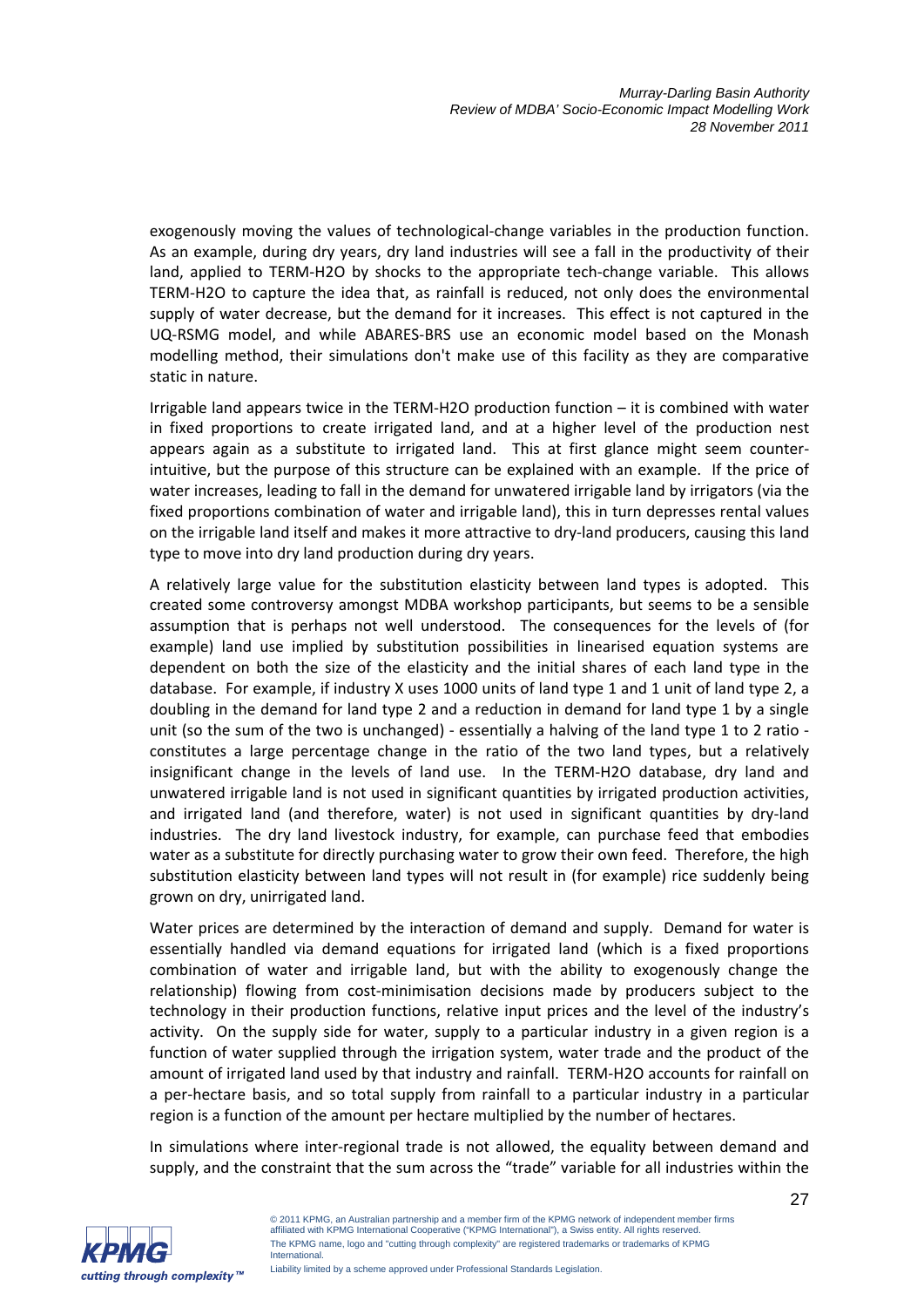region is zero, would jointly determine independent regional water prices. If inter-regional trade is allowed, then the sum across the trade variable is zero for the trading "group" of regions, and each trading group has its own water price. If trade were possible across all regions, there would be one zero-sum constraint and one water price, but this is obviously not allowed for hydrological reasons. The term "sum across the trade variable is zero" refers to the idea that if (for example) there are two producers, X and Y, using water, and the total amount of water available to both is fixed, that if X gives one unit of water away (i.e. the trade variable might take the value +1 for that producer) and Y takes that water to use in production (i.e. the trade variable for Y might take the value -1), the sum across the total trade is 0 (i.e. +1 + (-1)). In practise, this ability to change the tradability of water is shared by the ABARES-BRS "restricted" and "unrestricted" water trading approach.

An interesting feature of TERM-H2O is that, in the case where water trade can occur between regions but there are geographical or technical constraints on water moving in sufficient quantities to equalise water prices between those regions, a complementarity condition is used to constrain equalisation. In basic terms, the value of a parameter is set to produce an upper bound on the amount of water that can leave one region and enter another: when the constraint is slack, water prices between regions are equalised; when the constrain is binding, water prices diverge via a rent component that varies with the "pressure" on the constraint. This feature shares a conceptual similarities with the Barmah choke constraint in the ABARES-BRS WTM model.

Complementarity conditions can be thought of as state-contingent relationships between model variables, and so TERM-H2O shares this on a conceptual technical level with the UQ-RSMG model. However, they differ significantly in application: the UQ-RSMG model makes more extensive use of these relationships, but applies them in a more hard-wired way that relates to probability assumptions, while TERM-H2O solves for the state of the complementarity endogenously. Therefore, state-contingencies in the UQ-RSMG model are relatively determinant, while those in TERM-H20 are relatively responsive.

TERM-H20 has several strengths, described above, related in the main to the sophistication of the economic components of the modelling. An implication of this strength is that the model actively and explicitly allocates water between production uses based on the optimisation decisions made by the users of water. This is not a strength - at least for the purposes of socioeconomic modelling - shared by the UQ-RSMG model. Due to the informal, sequential linkage in the ABARES-BRS approach (with water demand and water prices determined in the WTM and then passed through to AusRegion via GVIAP) the role of economic optimisation decisions in water allocation is diluted. However, TERM-H2O contains less hydrological detail than the WTM and UQ-RSMG, and contains a less sophisticated framework for internally determining water flows within and between regions. In the Basin water policy scenario simulation, TERM-H2O simulated an exogenously imposed water availability scenario, but does so with a high level of sophistication in its modelling of producer choice and intra- and inter-regional economic linkages. On the other hand, the hydro models of UQ-RSMG and ABARES-BRS and UQ-RSMG actually model the water flows themselves, and impose those answers on the economic model in different ways.

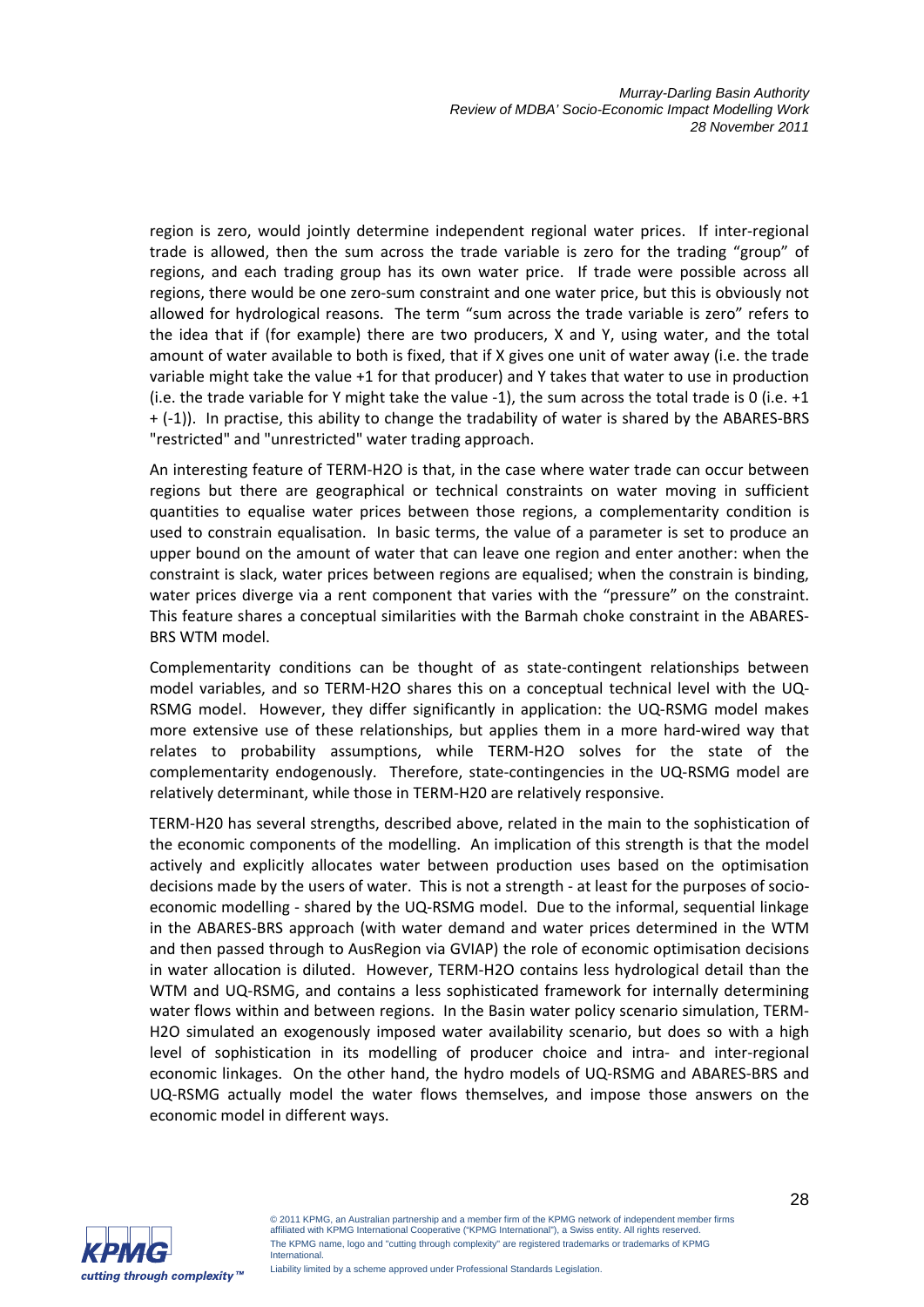# **5.4 Summary of the Modelling Approaches**

The key features of each modelling structure and approaches are summarised in the following table.

|                                            | <b>Monash-Cops (Wittwer</b><br>2010 and 2011)                                                 | ABARES-BRS (2010 and<br>2011)                                                                                                      | <b>UQ-RSMG (UniQuest</b><br>2010 and 2011)                                                                       |
|--------------------------------------------|-----------------------------------------------------------------------------------------------|------------------------------------------------------------------------------------------------------------------------------------|------------------------------------------------------------------------------------------------------------------|
| General/partial<br>Equilibrium             | General equilibrium                                                                           | Interfacing between partial<br>(WTM) and general<br>equilibrium (AusRegion)                                                        | Partial equilibrium <sup>8</sup>                                                                                 |
| Regional<br>dimension                      | Based on statistical local<br>areas, 23 regions<br>focusing on 18 MDB<br>regions <sup>9</sup> | 24 WTM regions and 7 MDB<br>regions for AusRegion                                                                                  | 21 regions including 19<br>catchment areas                                                                       |
| Agriculture<br>product/sectoral<br>details | 35 industries including<br>17 farm and 10 irrigation<br>sectors, producing 28<br>commodities  | WTM:11 irrigated agriculture<br>products/sectors<br>AusRegion: 31 products<br>including 16 agriculture<br>products                 | 23 sectors: 21 irrigated<br>agriculture<br>products/sectors, 1 dry<br>land product, and<br>Adelaide water supply |
| Comparative<br>static/dynamic<br>analysis  | Year-by-year<br>comparative dynamics                                                          | WTM: comparative static<br>analysis (short run nature)<br>AusRegion: Comparative<br>static analysis for both short<br>and long run | Comparative static<br>analysis (short run<br>nature)                                                             |
| Water trade                                | Implicit treatments of<br>water trade                                                         | Explicit treatments of water<br>trade in WTM                                                                                       | <b>Explicit treatments of</b><br>water trade                                                                     |
| Uncertainty of<br>rainfall                 | Explicit scenario of<br>rainfall over the<br>simulation periods                               | Sensitivity tests in terms of<br>the variability of rainfall<br>(2011)                                                             | Contingent based<br>analysis                                                                                     |

#### **Table 5-1: Key Aspects of the Modelling Frameworks**

 $9$  The bottom up 18 MDB regions are mapped to 163 top-down regions.



 $\overline{a}$ 

 $8\,$  Key objective is to maximise the weighted average economic return from irrigation use across the three states of nature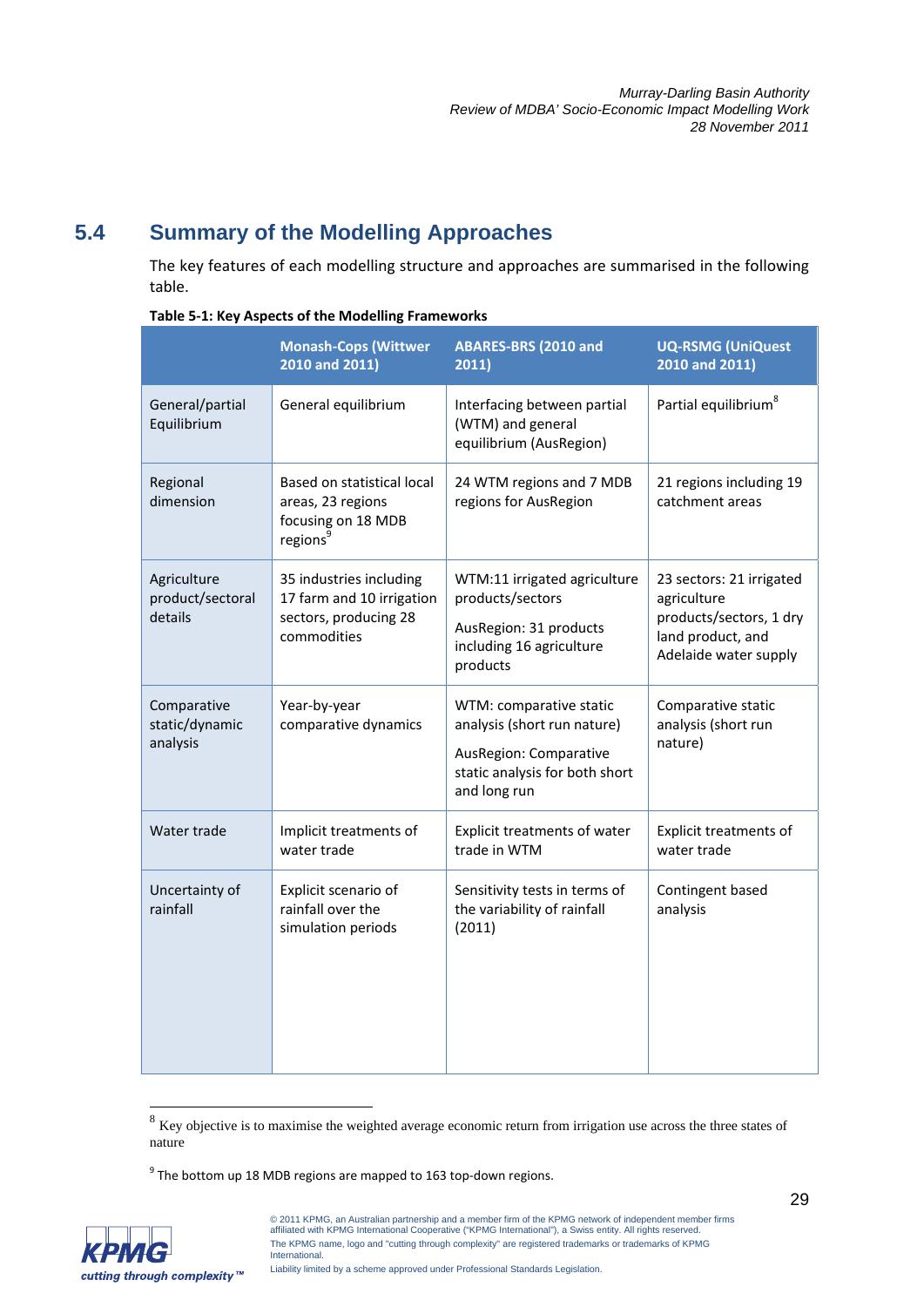| Specification of<br>dry land<br>production                 | Explicit within a product,<br>e.g. dry wheat and wet<br>wheat                     | Irrigated sector only for<br><b>WTM</b>                                                                                                                                                                               | Single dry land<br>production<br>State-contingent<br>flexible <sup>10</sup> irrigated<br>production technology                                |
|------------------------------------------------------------|-----------------------------------------------------------------------------------|-----------------------------------------------------------------------------------------------------------------------------------------------------------------------------------------------------------------------|-----------------------------------------------------------------------------------------------------------------------------------------------|
| Role of water in<br>irrigated<br>agriculture<br>production | Factor of production<br>combined with irrigable<br>land                           | WTM: volume of output<br>depends on land and water<br>use according to a Cobb-<br>Douglas production function<br>AusRegion: No specific role<br>of water                                                              | Part of fixed costs along<br>with operator labour<br>cost and annualised<br>capital payments                                                  |
| Key production<br>substitutability                         | A wide range of<br>substitutability between<br>primary factors including<br>water | WTM: little substitution<br>among production factors<br>including water<br>AusRegion: a range of<br>substitution between<br>production factors - no<br>water is explicitly specified in<br>the agriculture production | Little substitution<br>between water, labour<br>and capital.<br>However, the output<br>mix is determined<br>through a optimisation<br>process |
| Reported major<br>model outcome<br>variables               | Agricultural product<br>output and key macro<br>variables for each region         | WTM: GVIAP and profit<br>AusRegion: key regional<br>macro variables                                                                                                                                                   | Irrigated areas and<br>water used for each<br>region, GVIAP and<br>profits                                                                    |

 $\overline{a}$  $10$  For example Wheat/Rice production involves dry land production of wheat in the normal and dry state, and rice in the wet state.

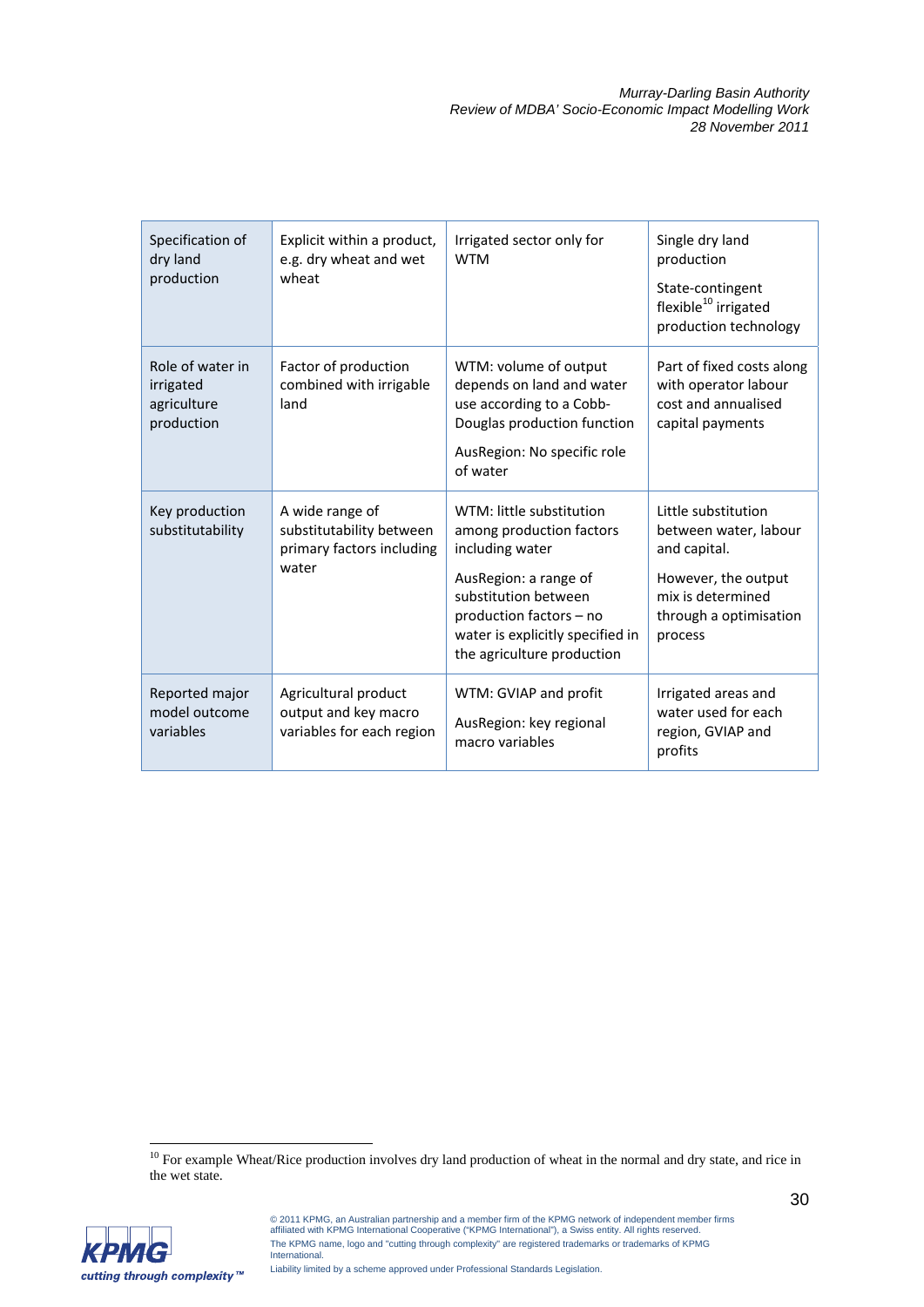# **6 Modelling results**

This section details the modelling results from each of the three studies reviewed for this report. It provides an interpretation of deviations from baseline path, and explains the reason for the results in terms of the underlying assumptions.

### **Key points**

# **Scenarios**

- 2010 modelling reports from CoPS-Monash and ABARES-BRS provided the economy-wide impacts of the SDLs reduction of 3,500GL, 3,000 GL and 4,000 GL while focusing on the 3,500 GL scenario. The UQ-RMSG did not focus on the SDLs policy scenarios. It compares to the irrigation sectoral impacts of the recent reduced water availability (based on 1998- 2008) in comparison to 114 year historical water availability (1894-2008) in terms of GVIAP and profit levels.
- The 2011 updated modelling reports focuses on a SDLs reduction scenario of 2,800 GL. The updated CoPS-Monash and ABARES-BRS also include results for the 2,400 GL and 3,200 GL reduction scenarios.
- Generally, as the scenario specifications are subtly different between the three modelling analysis, direct comparisons of the modelling results generated from different approaches need to be undertaken with caution.

# **General Observations**

- Modelling results from the ABARES-BRS and UQ-RSMG highlight that impacts are higher in New South Wales and Queensland and lower in Victoria and South Australia.
- The UQ-RSMG approach incorporates substitution of previously irrigated land to dryland farming and assumes that dryland farming would be undertaken on previously irrigated land. The ABARES-BRS WTM did not explicitly account for this as increased dryland farming is calculated as a residual of the model. Accordingly, the overall adverse impact of agricultural production would expectedly be lower under the UQ-RSMG assumption
- The CoPS-Monash report is the only report to include the economic impact of compensation, which result in smaller impacts. This also has an impact on the regional results.
- None of the modelling considered the correlation between irrigated commodity prices and the availability of irrigation water. If this were incorporated in the modelling it would be expected that the adverse impact of reductions in water availability would likely be lower.

This section is structured as follows:

- Sections 6.1 to 6.3 detail the results of from each of the three reports; and
- Section 6.4 compares these results in terms of the direct impacts to the agricultural sector and the flow-on impacts to the rest of the economy.

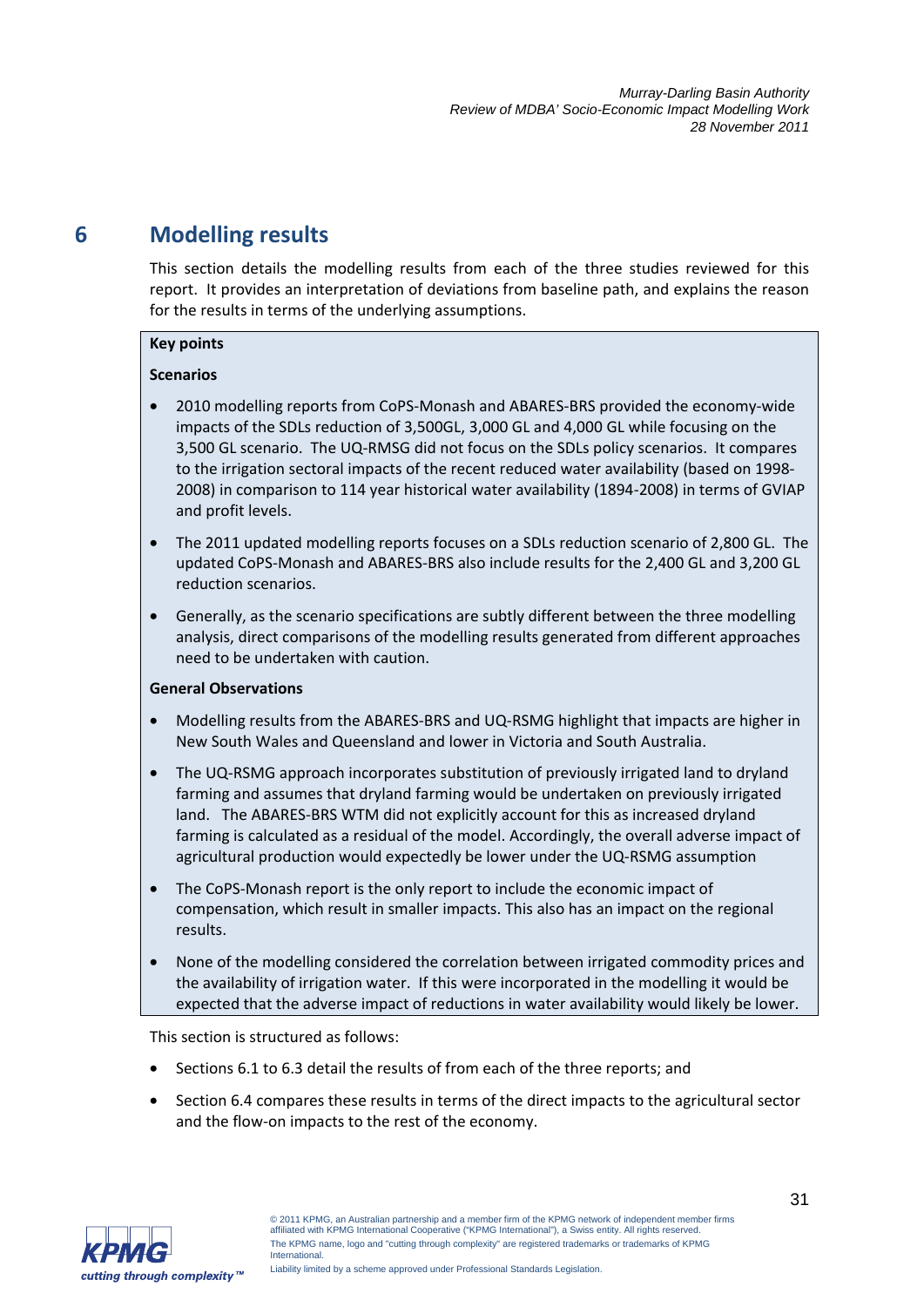# **6.1 ABARES-BRS**

### **6.1.1 Scenarios for economic analysis**

The analysis considers the implications of the six Basin plan scenarios, namely SDLs of:

- 2,400 GL, 2,800 GL, 3200 GL (2011 update); and
- 3,000 GL, 3500 GL, 4000 GL (2010 report).

In the 2010 report, the focus of the study was on the analysis of the 3,500 GL scenario and the applicable long term reductions in water use (32 per cent decline in surface water use and 11 per cent decline in groundwater use). The 2011 report focuses on the scenarios covered in the draft Basin Plan; specifically, the 2,400 GL, 2,800 GL and 3,200 GL reduction scenarios. The focus of the economic analysis is on the direct economic effects of reductions in SDLs on irrigated agriculture including the effect on individual industries and regions.

### **6.1.2 Results (2010)**

The effect of scenarios on irrigators' incomes and the value of irrigated activities were modelled using the ABARES-BRS Water Trade Model (WTM). Two sets of results were estimated, one assuming interregional trade and the other assuming no interregional trade. The direct effects of the SDL reduction scenarios were simulated in terms of annual average GVIAP and profit (essentially, farm income). The results for the 3,500 GL scenario are summarised in the following table.

|                             | <b>Baseline</b> | 3,500GL<br>scenario | % change | <b>Value change</b> |  |
|-----------------------------|-----------------|---------------------|----------|---------------------|--|
| With interregional trade    |                 |                     |          |                     |  |
| Water use (GL/year)         | 10,403          | 7,311               | $-29.7$  | $-3,091$            |  |
| GVIAP (\$m/year)            | 6,220           | 5,280               | $-15.1$  | $-940$              |  |
| Profit (\$m/year)           | 1,956           | 1,804               | $-7.8$   | $-152$              |  |
| Without interregional trade |                 |                     |          |                     |  |
| Water use (GL/year)         | 10,375          | 6,952               | $-33.0$  | $-3,423$            |  |
| GVIAP (\$m/year)            | 6,207           | 5,030               | $-19.0$  | $-1,178$            |  |
| Profit (\$m/year)           | 1,955           | 1,762               | $-9.9$   | $-193$              |  |

|  | Table 6-1: ABARES-BRS modelling results, annual average GVIAP and profit for 3,500 GL scenario |
|--|------------------------------------------------------------------------------------------------|
|--|------------------------------------------------------------------------------------------------|

Source: ABARES-BRS (2010)

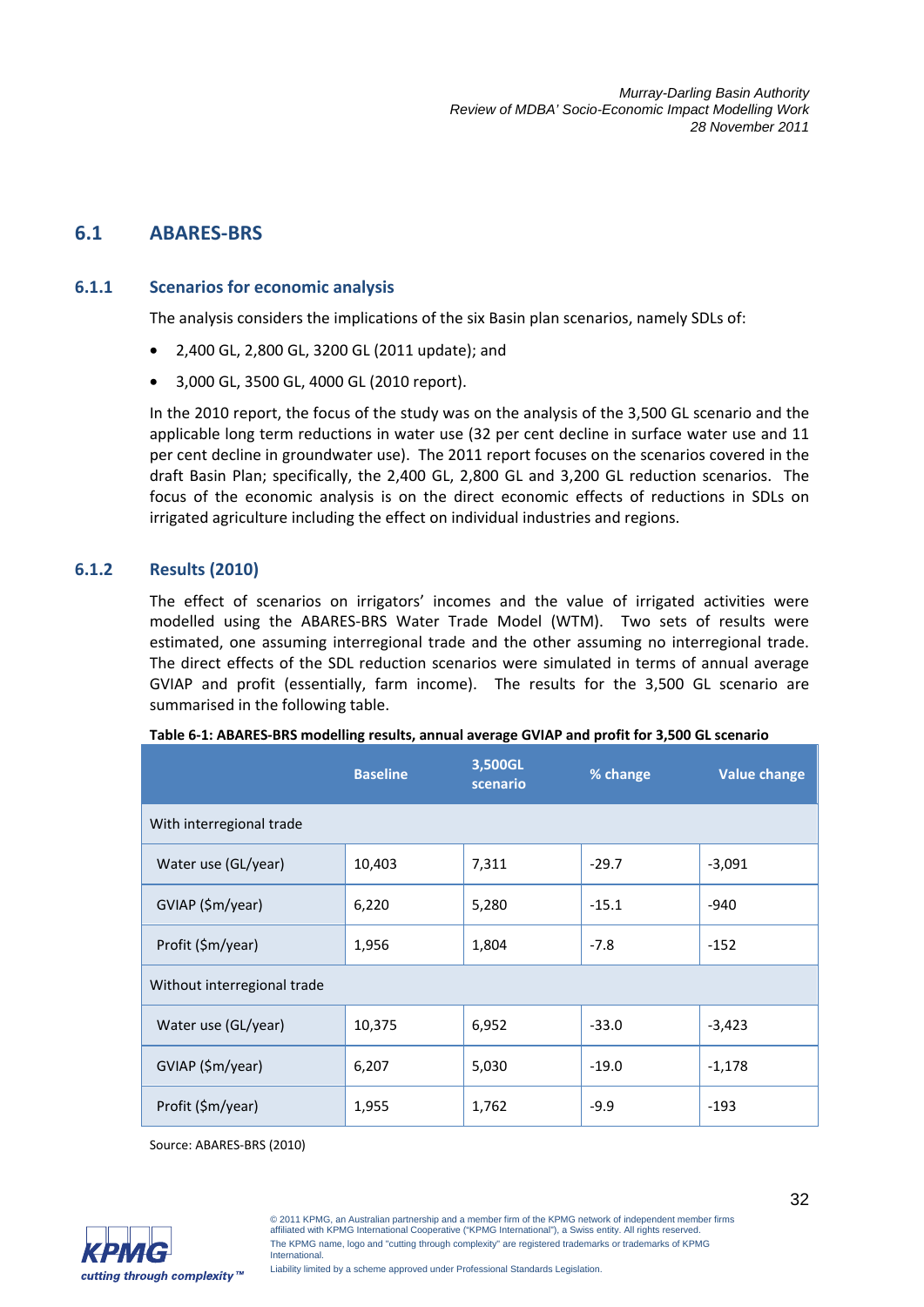The ABARES-BRS modelling assumes that these changes in irrigated agriculture production are associated with reductions in irrigated land use, and that this land reverts to non-irrigated (dry land) agriculture production. Accordingly, under the 3,500 GL scenario the value of dry land agriculture production is expected to increase by \$68m/year (1.1 per cent) with interregional water trade and \$69m/year (1.1 per cent) without interregional trade.

ABARES-BRS undertook a sensitivity analysis of the effect of reductions in water availability on the GVIAP. They found that there is likely to be a linear relationship between water availability and GVIAP. That is, as the volume of water decreases the economic cost increases. This is because irrigation activities with a lower profit margin are removed first (i.e. at lower volumes of reductions) and higher value activities are removed as the volume of water reduction increases.

The ABARES-BRS economy-wide modelling results for the 3,500 GL scenario are detailed in the following table.

|                      | Change in GRP/GDP (%) | Change in employment (%) |
|----------------------|-----------------------|--------------------------|
| Murray-Darling Basin | $-1.30$               | $-0.10$                  |
| Australia            | $-0.13$               | $-0.03$                  |

#### **Table 6-2: ABARES-BRS economy-wide modelling results, 3,500 GL scenario**

Source: ABARES-BRS (2010)

The ABARES-BRS economy-wide modelling results exclude the effects of government policies such as water entitlement purchases and irrigation infrastructure programs.

# **6.1.3 Results (2011)**

The 2011 report focuses on the scenarios covered in the draft Basin Plan; specifically, the 2,400 GL, 2,800 GL and 3,200 GL scenarios. The report considered four main policy scenarios as outlined below.

- Water buybacks to date: the reduction in irrigation water availability due to government water purchases to date (2008 to 2011).
- SDLs reductions only: the total reduction in irrigation water availability as a result of the proposed SDL reduction outlined in the draft plan.
- SDL reduction after water savings: the reduction in water availability as a result of the SDL reductions, after accounting for offsetting water savings achieved through government investments in irrigation infrastructure.
- SDL reduction after water buybacks to date and water savings: the reduction in water availability as a result of the SDLs after accounting for water buybacks to date and projected water savings.

As the scenarios developed in the 2010 report consider the SDL reduction only case, the updated results under the 2,800 GL reduction scenarios are reported below for comparison.

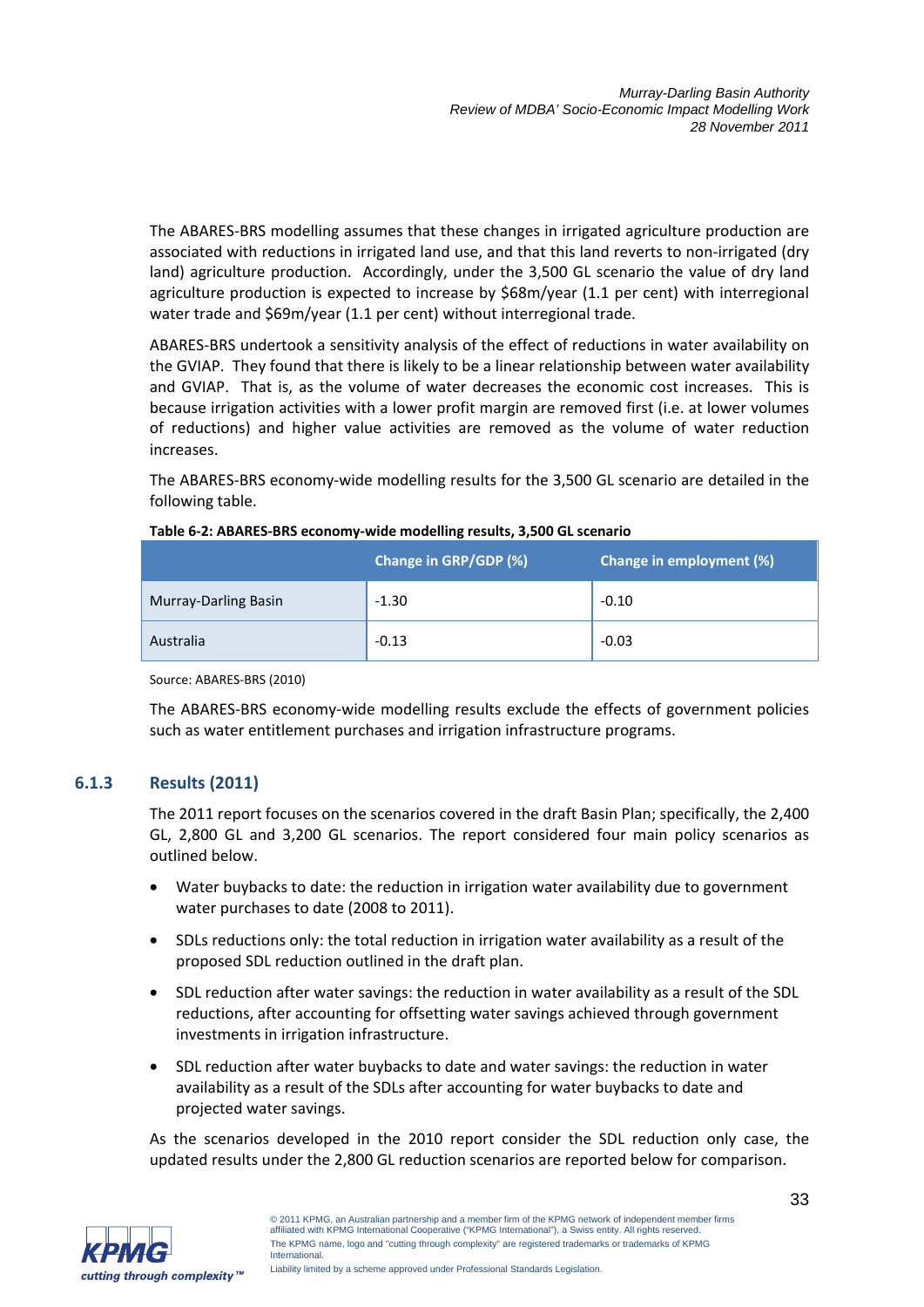|                          | <b>Baseline</b> | 2,400GL<br>scenario | % change | <b>Value</b><br>change <sup>a</sup> |
|--------------------------|-----------------|---------------------|----------|-------------------------------------|
| With interregional trade |                 |                     |          |                                     |
| Water use (GL/year)      | 9,868           | 7,608               | $-22.9$  | $-2,260$                            |
| GVIAP (\$m/year)         | 6,040           | 5,364               | $-11.2$  | $-676$                              |
| Profit (\$m/year)        | 1,950           | 1,719               | $-6.7$   | $-131$                              |

#### **Table 6-3: ABARES-BRS modelling results, annual average GVIAP and profit for 2,400 GL scenario**

<sup>a</sup> KPMG derived figures based on ABARES-BRS (2011).

Source: ABARES-BRS (2011)

#### **Table 6-4: ABARES-BRS modelling results, annual average GVIAP and profit for 2,800 GL scenario**

|                             | <b>Baseline</b> | 2,800GL<br>scenario | % change | <b>Value</b><br>change <sup>ª</sup> |  |
|-----------------------------|-----------------|---------------------|----------|-------------------------------------|--|
| With interregional trade    |                 |                     |          |                                     |  |
| Water use (GL/year)         | 9,868           | 7,312               | $-25.9$  | $-2,556$                            |  |
| GVIAP (\$m/year)            | 6,040           | 5,273               | $-12.7$  | $-767$                              |  |
| Profit (\$m/year)           | 1,950           | 1,790               | $-8.2$   | $-160$                              |  |
| Without interregional trade |                 |                     |          |                                     |  |
| Water use (GL/year)         | 9,868           | 7,312               | $-25.9$  | $-2,556$                            |  |
| GVIAP (\$m/year)            | 6,018           | 5,049               | $-16.1$  | $-969$                              |  |
| Profit (\$m/year)           | 1,949           | 1,760               | $-9.7$   | $-189$                              |  |

<sup>a</sup> KPMG derived figures based on ABARES-BRS (2011).

Source: ABARES-BRS (2011)

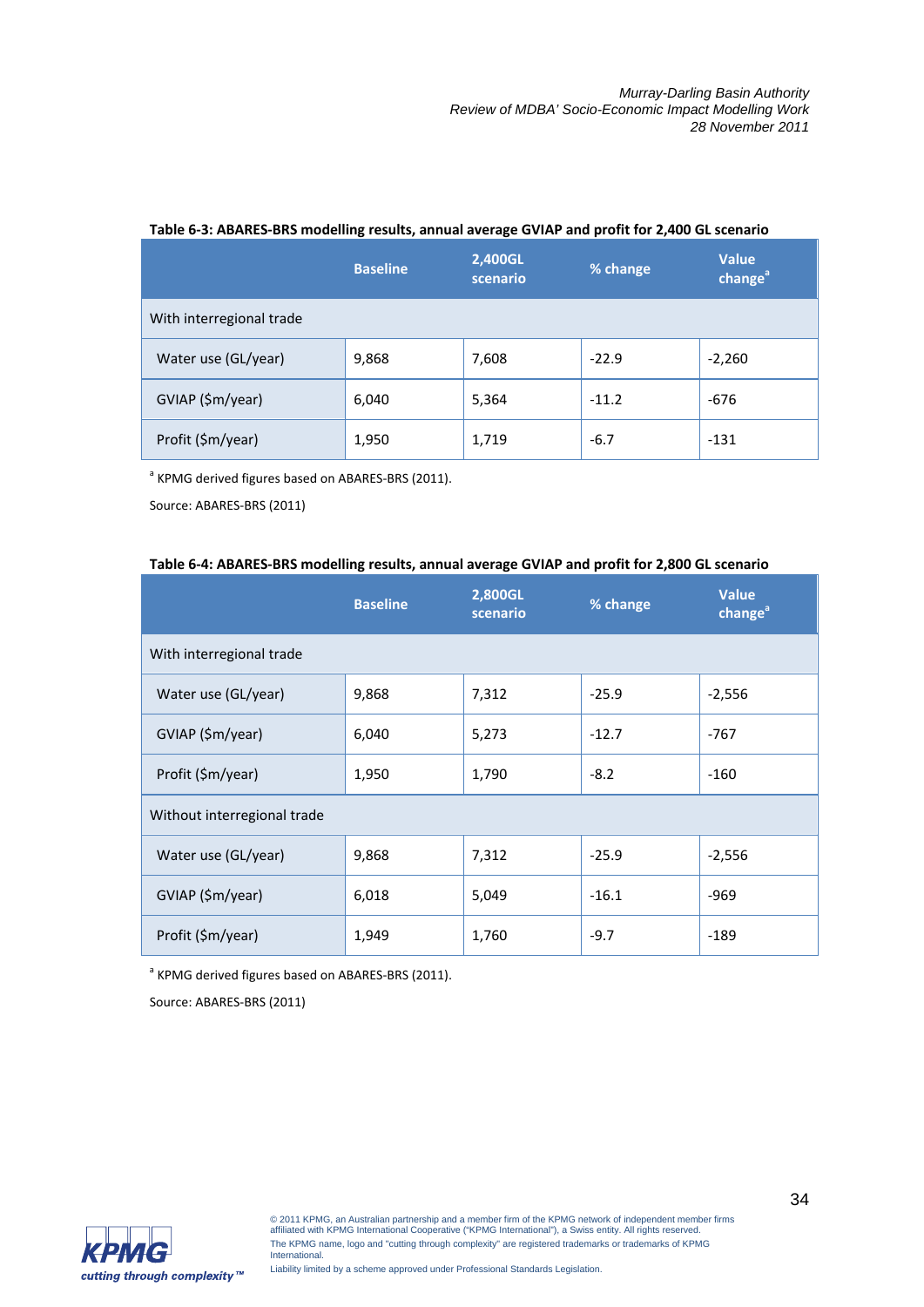|                          | <b>Baseline</b> | 3,200GL<br>scenario* | % change | <b>Value</b><br>change <sup>a</sup> |
|--------------------------|-----------------|----------------------|----------|-------------------------------------|
| With interregional trade |                 |                      |          |                                     |
| Water use (GL/year)      | 9,868           | 7,648                | $-22.5$  | $-2,220$                            |
| GVIAP (\$m/year)         | 6,040           | 5,188                | $-14.1$  | $-852$                              |
| Profit (\$m/year)        | 1,950           | 1,761                | $-9.7$   | $-189$                              |

#### **Table 6-5: ABARES-BRS modelling results, annual average GVIAP and profit for 3,200 GL scenario**

<sup>a</sup> KPMG derived figures based on ABARES-BRS (2011).

Source: ABARES-BRS (2011)

The baselines used in the updated modelling differ slightly from the 3,500 GL scenario in the 2010 report. Though there are substantial reductions in the water use and GVIAP impacts under the 2,800 GL scenario when compared to the results of the 3,500 GL scenario, the impacts on profit levels are similar. The ABARES-BRS (2011) report also highlights the regional differences in the economic impacts. Generally, the impact on the Southern Murray-Darling Basin regions is much higher than for the Northern Murray-Darling Basin regions.

The following table summarises the impacts under the alternative scenarios.

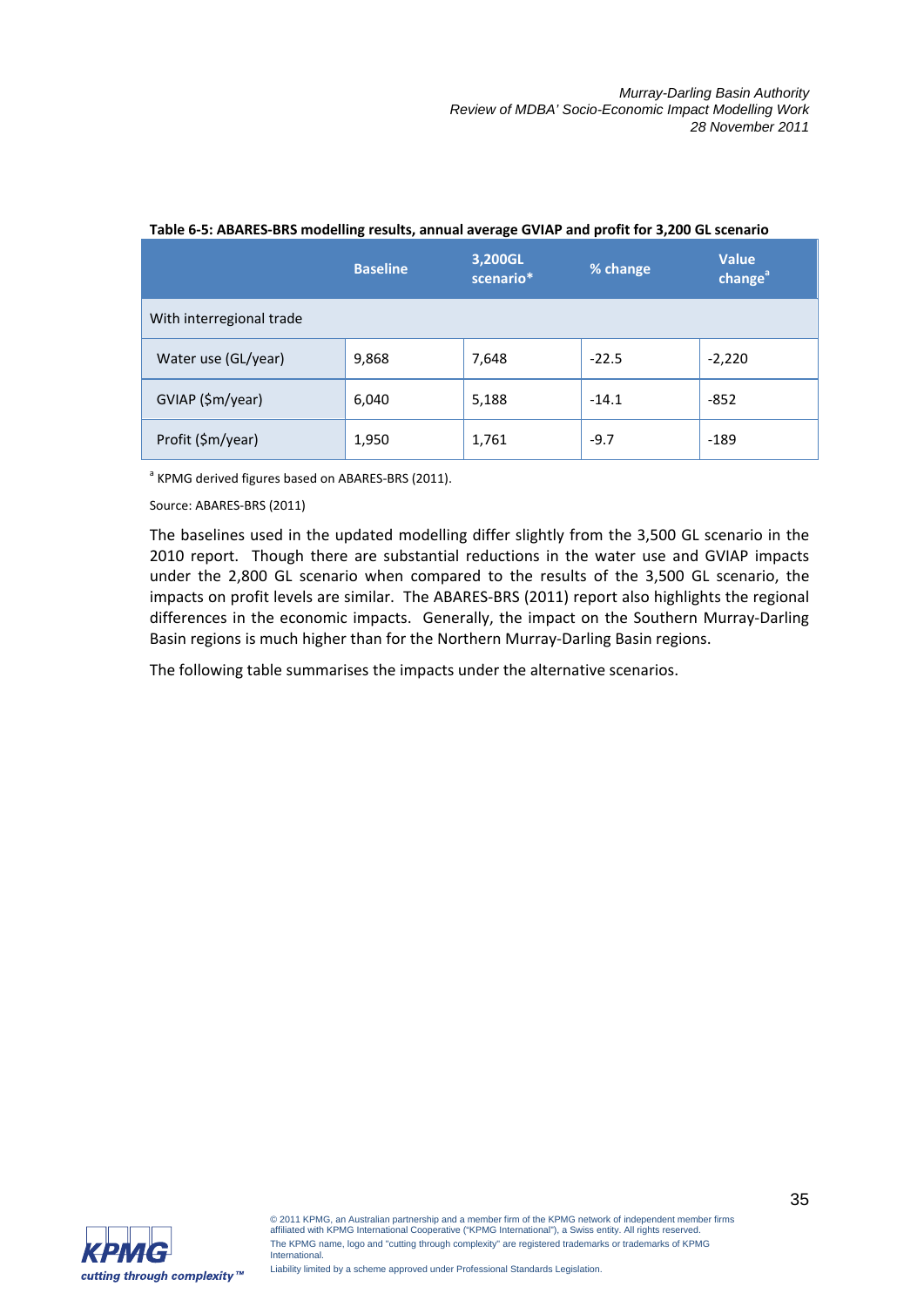|                             | % change                   |                              |                                                |                                                                                 |  |
|-----------------------------|----------------------------|------------------------------|------------------------------------------------|---------------------------------------------------------------------------------|--|
|                             | <b>Buybacks to</b><br>date | <b>SDL</b> reduction<br>only | <b>SDL reduction</b><br>after water<br>savings | <b>SDL reduction</b><br>after water<br>buybacks to<br>date and<br>water savings |  |
| With interregional trade    |                            |                              |                                                |                                                                                 |  |
| Water use (GL/year)         | $-6.8$                     | $-25.9$                      | $-18.8$                                        | $-12.1$                                                                         |  |
| GVIAP (\$m/year)            | $-3.2$                     | $-12.7$                      | $-9.0$                                         | $-5.8$                                                                          |  |
| Profit (\$m/year)           | $-1.6$                     | $-8.2$                       | $-5.7$                                         | $-4.1$                                                                          |  |
| Without interregional trade |                            |                              |                                                |                                                                                 |  |
| Water use (GL/year)         | $-6.8$                     | $-25.9$                      | $-18.8$                                        | $-12.1$                                                                         |  |
| GVIAP (\$m/year)            | $-4.0$                     | $-16.1$                      | $-11.4$                                        | $-7.3$                                                                          |  |
| Profit (\$m/year)           | $-1.7$                     | $-9.7$                       | $-6.5$                                         | $-4.8$                                                                          |  |

#### **Table 6-6: Comparison of ABARES-BRS modelling results**

Source: ABARES-BRS (2011)

Buybacks to date contribute a significant portion of the total SDL impacts. This implies that a significant proportion of any SDL targets have been already captured. According to the above table, the efficiency gains from infrastructure investment and the impacts of buyback to date explain around half of the total SDL reduction impacts.

The ABARES-BRS economy-wide modelling results for the 2,800 GL scenario are detailed in the following table.

| Table 6-7: ABARES-BRS economy-wide modelling results, 2,800 GL scenario |
|-------------------------------------------------------------------------|
|-------------------------------------------------------------------------|

|                      | Change in GRP/GDP (%)                    | Change in employment (%)                |
|----------------------|------------------------------------------|-----------------------------------------|
| Murray-Darling Basin | Short run: - 0.12%<br>Long run: $-1.13%$ | Short run: -0.05%<br>Long run: $-0.05%$ |
| Australia            | not reported                             | not reported                            |

Source: ABARES-BRS (2011)

As expected, the MDB region wide-impacts under the 2,800 GL reduction scenario are slightly lower than those under the 3,500 GL scenario. Though the national economic impacts are not

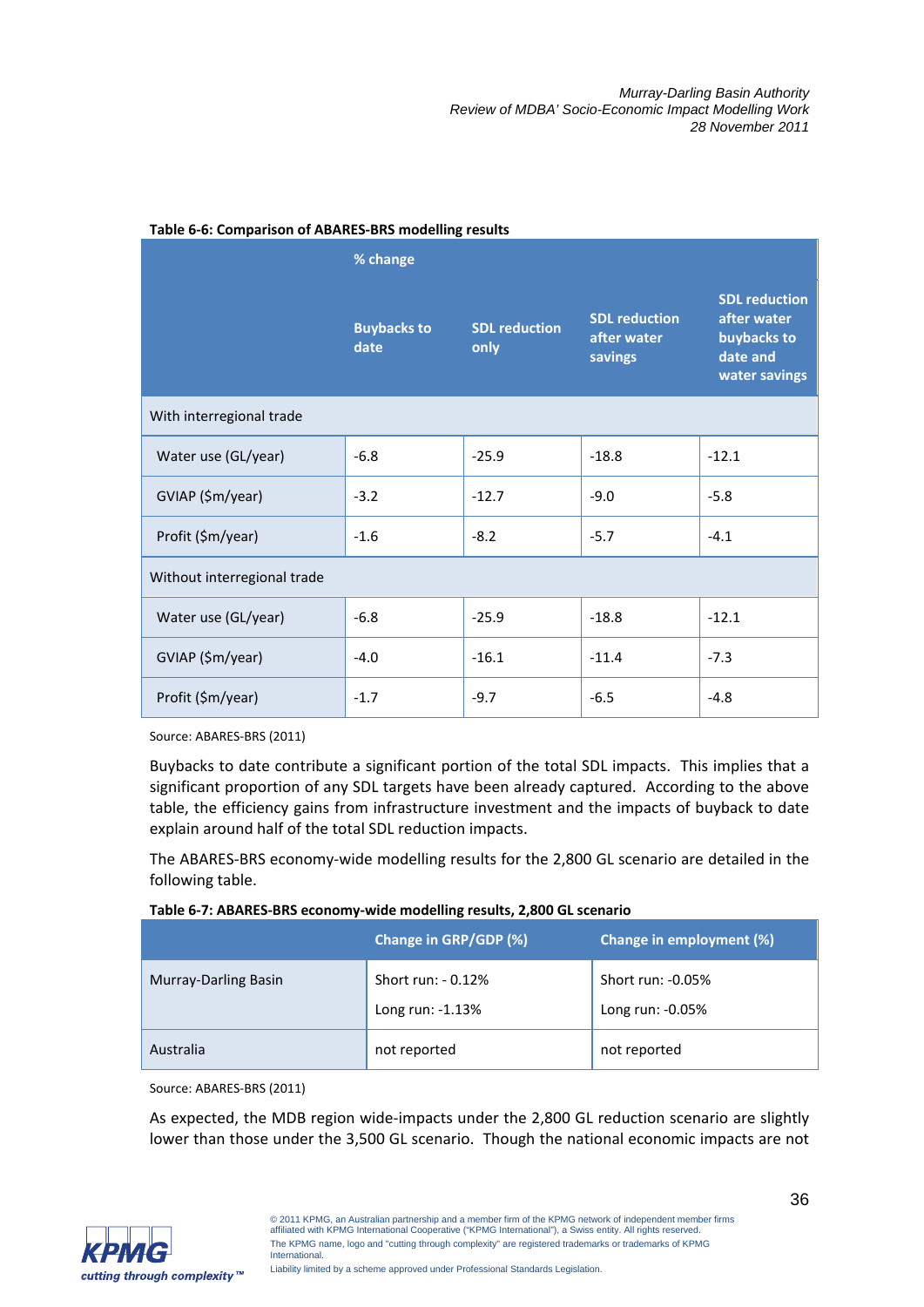reported in the updated report in 2011, they are expected to be similar to the national results under the 3,500 GL scenario.

# **6.2 UQ-RSMG**

#### **6.2.1 Scenarios for economic analysis**

UQ-RSMG modelled two scenarios:

- a historical scenario based on 114 years of water availability (1895 2008); and
- a reduced water availability scenario reflecting water availability for the ten years from 1998 to 2008.

#### **6.2.2 Results (2010)**

The UQ-RSMG model assesses the impacts of reductions in water availability on the GVIAP. The modelling results using the global solutions taking into account three rainfall states (normal, dry, wet) are summarised for the entire Basin region in the following table.

|                                | <b>Baseline</b> | <b>Scenario</b> | % change  | <b>Actual change</b> |
|--------------------------------|-----------------|-----------------|-----------|----------------------|
| Water use (GL)                 | 10,560          | 6,814           | $-35.5%$  | $-3,746$             |
| GVIAP(Sm)                      | 9,170           | 7,725           | $-16.0%$  | $-1,445$             |
| Surplus from agriculture (\$m) | 2,325           | 1,954           | $-16.0\%$ | $-371$               |

#### **Table 6-8: UQ-RSMG impact of reduction on water availability, 2,800 GL scenario**

Source: UQ-RSMG (2010)

Key results:

- The UQ-RSMG modelling results indicate that costs to irrigators would be higher if unrestricted water trading were not available. The results indicate that the ability to trade minimises the negative impact on regional incomes under the Basin Plan.
- The modelling also indicates that in the medium-term irrigators have the capacity to minimise loss in profits by changing production mix in response to reductions in water availability. The availability of water trading is important to irrigator's ability to change the production mix.
- UQ-RSMG estimates of the regional distribution of impacts suggest that irrigators in New South Wales and Queensland could be more adversely affected than those in Victoria and South Australia.

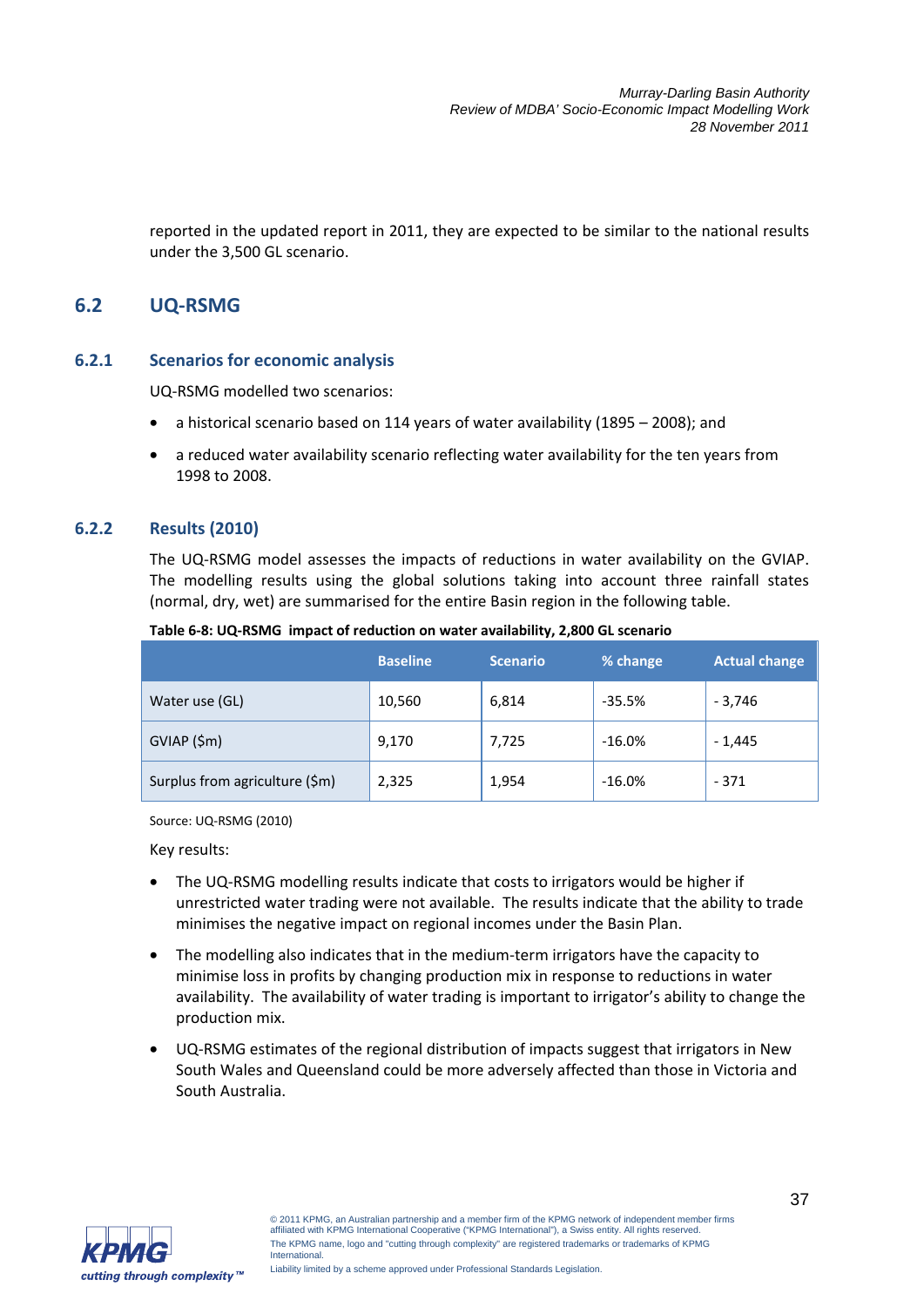### **6.2.3 Results (2011)**

The updated UQ-RSMG report develops the following eight scenarios:

- CDL: current diversion limits (base case).
- SDL: sustainable diversion limit reduction of about 2,703 GL.
- CDL + Trade: CDL and trading of water entitlements.
- SDL + Trade: SDL and trading of water entitlements.
- SDL + Environment Target: new sustainable targets (equivalent SDL reduction in terms of the modelling outcomes).
- SDL + Trade + Environment Target: SDL reduction with Environment Target, water trading (equivalent to SDL reduction andTrade in terms of the modelling outcomes).
- SDL + simulation: SDL reduction with Trade and Environment Target with stochastic water supply simulations.
- SDL + optimisation: SDL reduction and simulation with optimisation for the Basin.

For each scenario, the three states of water supply (normal, dry and wet) are separately applied.

The average results of the three states (normal, dry and wet) under the SDL reduction only scenario are summarised for the entire Basin region in the following table.

#### **Table 6-9: UQ-RSMG average result, SDL reduction scenario**

|                        | <b>Baseline</b> | <b>Scenario</b> | % change | <b>Actual change</b> |
|------------------------|-----------------|-----------------|----------|----------------------|
| Water use (GL)         | 9,162           | 6,459           | $-23%$   | $-2,703$             |
| Economic returns (\$m) | 2,240           | 1,911           | $-13%$   | $-329$               |

Source: UQ-RSMG (2011)

The above economic return results are quite different across scenarios as reported in the following table. Even though water use outcomes do not differ greatly across the alternate scenarios, the outcomes under each state of water availability are sensitive to the scenario specification.

#### **Table 6-10: UQ-RSMG average results**

| % change               | <b>SDL</b> | <b>CDL+Trade</b> | SDL+Trade | SDL+Stochastic |
|------------------------|------------|------------------|-----------|----------------|
| Water use (GL)         | $-23%$     | 0%               | $-23%$    | $-23%$         |
| Economic returns (\$m) | $-13%$     | 16%              | 5%        | 0%             |

Source: UK-RSMG (2011)

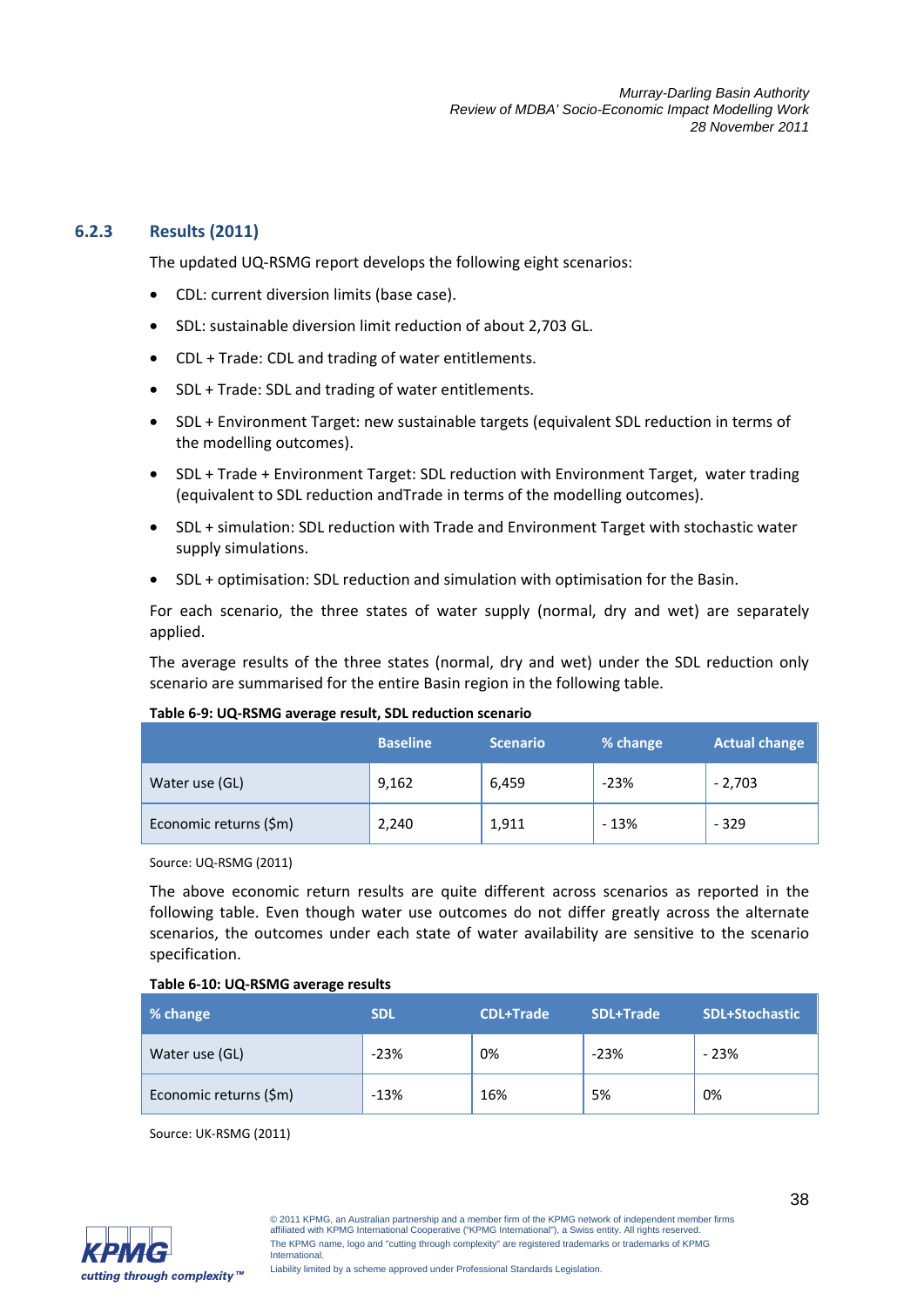### **6.2.4 Implications of modelling method and key assumptions**

The UQ-RSMG modelling assumes that water users will respond to reductions in water availability by reallocating water between different production systems to maximise profits. Water is treated as part of fixed factors along with operator labour and capital. The cost of each factor appears to be calculated separately without any consideration of substitutability between them in response to the price changes of the factors. If the factor substitution takes time, the results of UQ-RSMG should be regarded as short run impacts.

# **6.3 CoPS-Monash**

### **6.3.1 Scenario for economic analysis**

CoPS-Monash (2010) modelled the regional economic impacts of four SDL reduction scenarios, namely:

- SDL reductions of 3,000 GL (scenario 1), 3,500 GL (scenario 2) and 4,000 GL (scenario 3) whereby farmers sell permanent water entitlements to the government from 2011 to 2022 with sales suspended in two years of moderate drought.
- SDL reduction of 3,500 GL where no compensation is offered for reductions in water use (scenario 4).

Cops-Monash (2011) focuses on 2,400 GL, 2,800 GL and 3,200 GL SDL reduction scenarios. In the updated simulations, the simulation period of TERM-H2O was extended from 2026 to 2029 - 10 years after following the sales of the target water entitlements to the government.

All the SDL reduction targets take into account the buybacks already made from 2008 to the last observed year.

#### **6.3.2 Results (2010)**

The results of the CoPS-Monash modelling under SDL reduction only are summarised in the following table.

|            | <b>Target volume</b><br><b>GL</b> | <b>Cost to Commonwealth</b><br>\$m (NPV 2010) | <b>Real GDP</b><br>(relative to 2026 forecast) |
|------------|-----------------------------------|-----------------------------------------------|------------------------------------------------|
| Scenario 1 | 3,500                             | 4.1                                           | $-0.009$                                       |
| Scenario 2 | 3,000                             | 3.0                                           | $-0.007$                                       |
| Scenario 3 | 4,000                             | 5.3                                           | $-0.012$                                       |
| Scenario 4 | 3,500                             | 0.0                                           | $-0.009$                                       |

#### **Table 6-11: CoPS-Monash results, 2010 report**

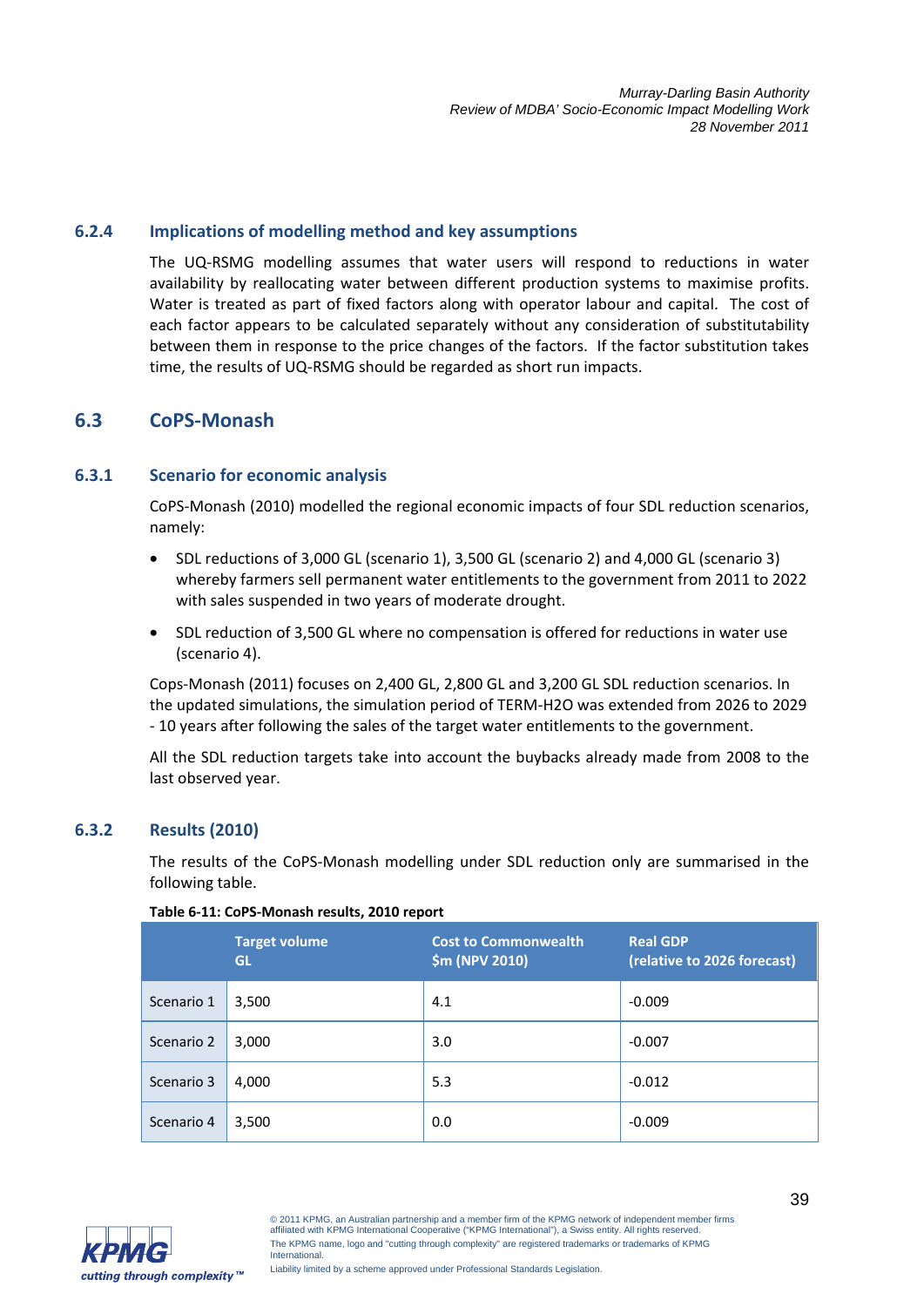The Basin GRP impacts under scenario 2 (3,500GL) is reported at -0.25% in 2026 while the Basin employment impacts is -0.05%.

### **6.3.3 Results (2011)**

The updated modelling results under the 2,400 GL, 2,800 GL and 3,200 GL reduction scenarios. These results are summarised below.

|          | % change            |                           |                           |
|----------|---------------------|---------------------------|---------------------------|
|          | <b>National GDP</b> | <b>MDB GRP</b>            | <b>MDB</b> employment     |
| 2,400 GL | not reported        | -0.14% for SDLs +buybacks | -0.01% for SDLs +buybacks |
| (2020)   |                     | -0.03% including upgrades | 0.24% including upgrades  |
| 2,800 GL | not reported        | -0.18% for SDLs +buybacks | -0.02% for SDLs +buybacks |
| (2020)   |                     | -0.05% including upgrades | 0.23% including upgrades  |
| 3,200 GL | not reported        | -0.21% for SDLs +buybacks | -0.02% for SDLs +buybacks |
| (2020)   |                     | -0.09% including upgrades | 0.22% including upgrades  |

**Table 6-12: CoPS-Monash results, 2011 report** 

According to the above results, the infrastructure upgrades considerably offset the adverse impacts of the SDL reductions.

The contributions of buybacks in offsetting the SDL reduction impacts are considered to be less than the infrastructure upgrade contributions. Under the scenario where all buyback proceeds exit the Basin, the Basin GRP impact is -0.35% while the Basin employment impact is -0.18%.

#### **6.3.4 Implications of modelling method and key assumptions**

The CoPS-Monash modelling assumes that the sale of water entitlements from willing farmers is voluntary and as such, it proceeds slowly. This assumption implies that the permanent sale of water entitlements to the Commonwealth fits into the forward planning of irrigation businesses. For each scenario, CoPS-Monash assumed that target volumes were not reached until 2022. This assumption reduces the potential economic losses that may result if the reduction of water proceeded rapidly. The reduction in potential loss occurs for two reasons, namely:

• The slow process allows irrigators to take advantage of technological gains that are achieved over time and result in water savings. These water savings can be sold to the Commonwealth without a reduction in the volume of agricultural output (i.e. technological gains allow for output to remain the same while total water use falls).

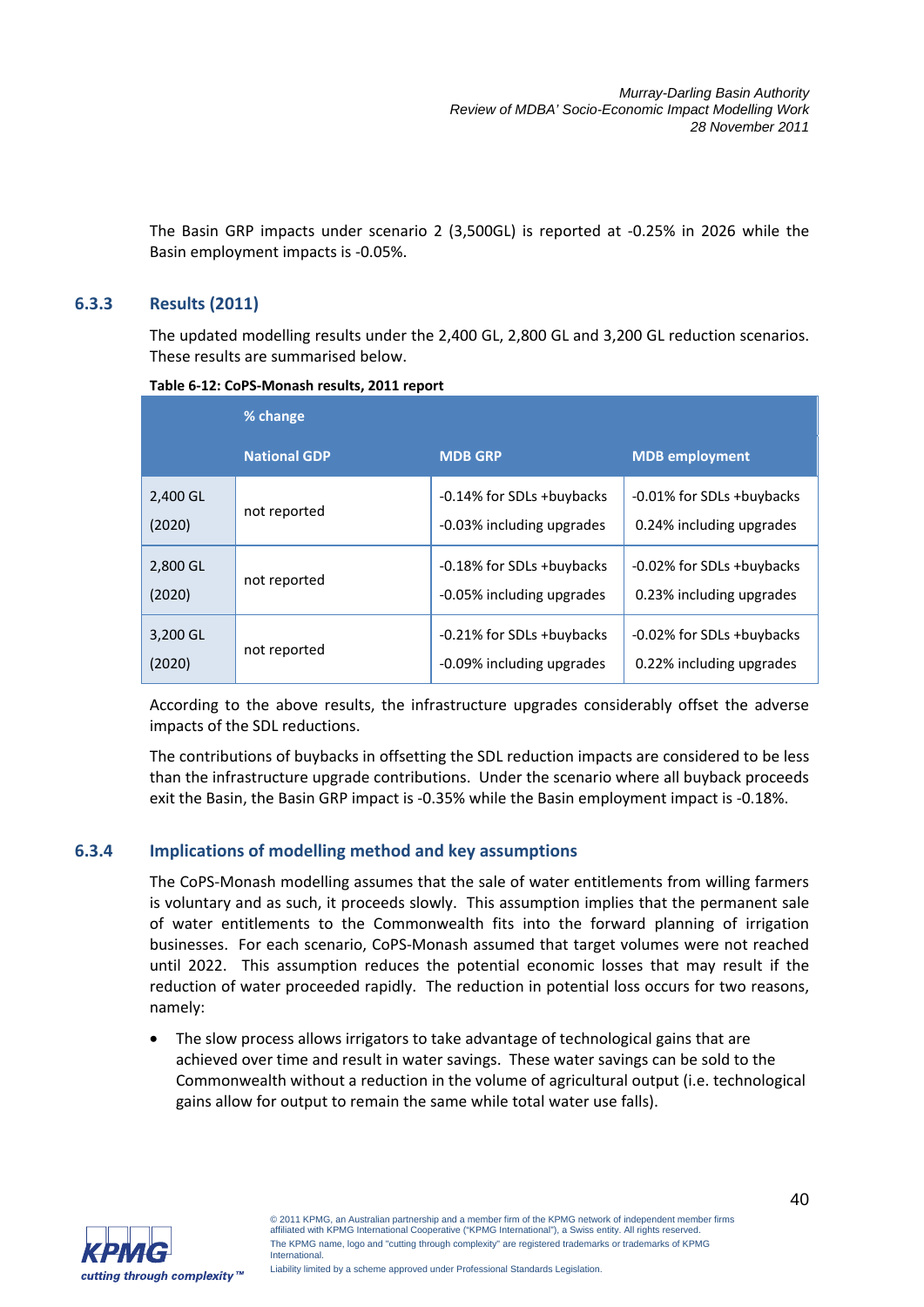• A large volume of water sales in a short time period would result in a significant fall in the volume of agricultural output. This would have implications for local manufacturing sectors.

CoPS-Monash assumed that the target volumes already include the 796 GL of entitlements that were sold to the Commonwealth prior to the end of January 2010.

# **6.4 Comparison of modelling results**

# **6.4.1 Direct economic impacts**

The UQ-RSMG model structure has some similarities to the ABARES-BRS WTM. Both models assess the impacts of less water on GVIAP and/or irrigation profits allowing for interregional trade. Comparing the direct impact results highlights some similarities and disparities between the results, as outlined below.

- The UQ-RSMG analysis modelled a target reduction in water use in the Basin and estimated that a recent reduced water scenario based on the period of 1998-2008 would result in a 16 per cent decline in profits compared to the 114 year historical scenario, and while a 2,800 GL reduction would lead to a 13 per cent fall in profits compared to the baseline.
- ABARES-BRS modelled a target reduction in water use. The direct impact of the 3,500 GL reduction on GVIAP and profit was a reduction of 15 per cent and 8 per cent respectively. The 2,800 GL reduction would lead to a fall of 13 percent and 8 per cent in GVIAP and profits respectively. The change in the target reduction does not make significant changes in the impacts on GVIAP and profits. Compared to the UQ-RSMG results, ABARES-BRS generated a lower percentage reduction in profit due to a greater decline in costs relative to revenues.
- The UQ-RSMG and ABARES-BRS results both highlight that the adverse impacts are higher in New South Wales and Queensland and lower in Victoria and South Australia.
- The UQ-RSMG modelling incorporates substitution of previously irrigated land to dry land farming, however the ABARES-BRS WTM does not explicitly account for this (dry land farming increases is a residual of the model). Accordingly, the overall adverse impact of agricultural production would expectedly be lower under the UQ-RSMG assumption.
- None of the modelling considered the correlation between irrigated commodity prices and the availability of irrigation water. If this were incorporated in the modelling, it would be expected that the adverse impact of reductions in water availability would likely be lower.

# **6.4.2 Economy-wide impacts**

• The CoPS-Monash modelling accounts for government spending on purchases of water entitlements while the ABARES-BRS modelling does not. Holding other factors fixed, this would result in the adverse impacts being lower under the CoPS-Monash modelling than

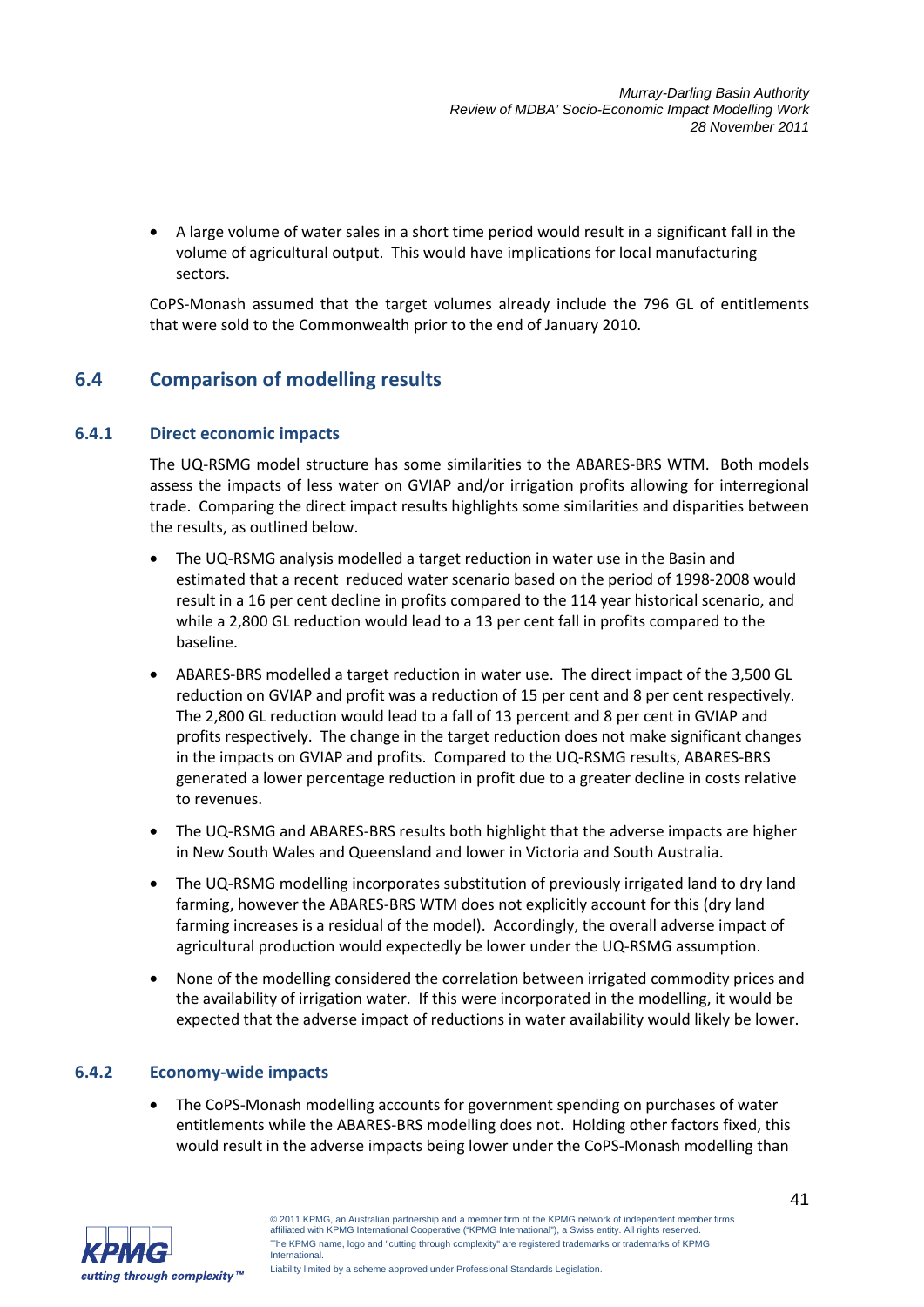the ABARES-BRS modelling. It is expected that the government spending would offset the negative impacts on irrigators to some extent.

# **6.4.3 Summary – Comparisons of Simulation Approaches**

The following table provides comparisons in terms of detailed simulation design aspects. The differences in the simulation approaches, which is closely related to the underlying modelling structure, leads to the different modelling outcomes.

|                                     | Monash-Cops                                                                                                                                                                                                                                                                                                                            | <b>ABARES-BRS</b>                                                                                                                                                                                                                                 | <b>UQ-RSMG</b>                                                                                                                                                                                                                                                                                                                                         |
|-------------------------------------|----------------------------------------------------------------------------------------------------------------------------------------------------------------------------------------------------------------------------------------------------------------------------------------------------------------------------------------|---------------------------------------------------------------------------------------------------------------------------------------------------------------------------------------------------------------------------------------------------|--------------------------------------------------------------------------------------------------------------------------------------------------------------------------------------------------------------------------------------------------------------------------------------------------------------------------------------------------------|
| Base year(s)                        | Wittwer (2011): 32<br>years from 2008 to<br>2029<br>Wittwer (2010): 27<br>years from 2010 to<br>2026                                                                                                                                                                                                                                   | WTM: combined<br>sources of 2005-06 crop<br>and land use data set<br>with 2000-01 water<br>availability data<br>(considered to be more<br>representative of the<br>long-run average levels<br>of use)<br>AusRegion: 2001-02<br>Australian economy | Water availability:<br>estimated using the<br>data from 2000-01 to<br>2009-10<br>Other underlying data is<br>continuously updated                                                                                                                                                                                                                      |
| Major SDLs reduction<br>scenario(s) | Wittwer (2011):<br>2,800GL reduction with<br>financial compensation<br>over the simulation<br>period<br>Wittwer (2010):<br>3,500GL, 3,000GL and<br>4,000GL reductions<br>with financial<br>compensation over the<br>simulation period<br>Note that all the targets<br>include the buy back<br>from 2008 to the last<br>observed period | ABARES (2011):<br>2,800GL SDL scenario<br>ABARES (2010):<br>3,000GL, 3,500GL and<br>4,000GL SDL reduction<br>scenarios                                                                                                                            | UQ-RSMG (2011): 2,700<br>GL reduction on<br>average between the<br>three states of rainfall<br>UQ-RSMG (2010):<br>reduced water<br>availability scenario<br>based on 10 years from<br>1998 to 2008, while a<br>base scenario (referred<br>to as a historical<br>scenario) based on<br>complete 114 years<br>water availability data<br>set (1895-2008) |

#### **Table 6-13: Summary of simulation design aspects**

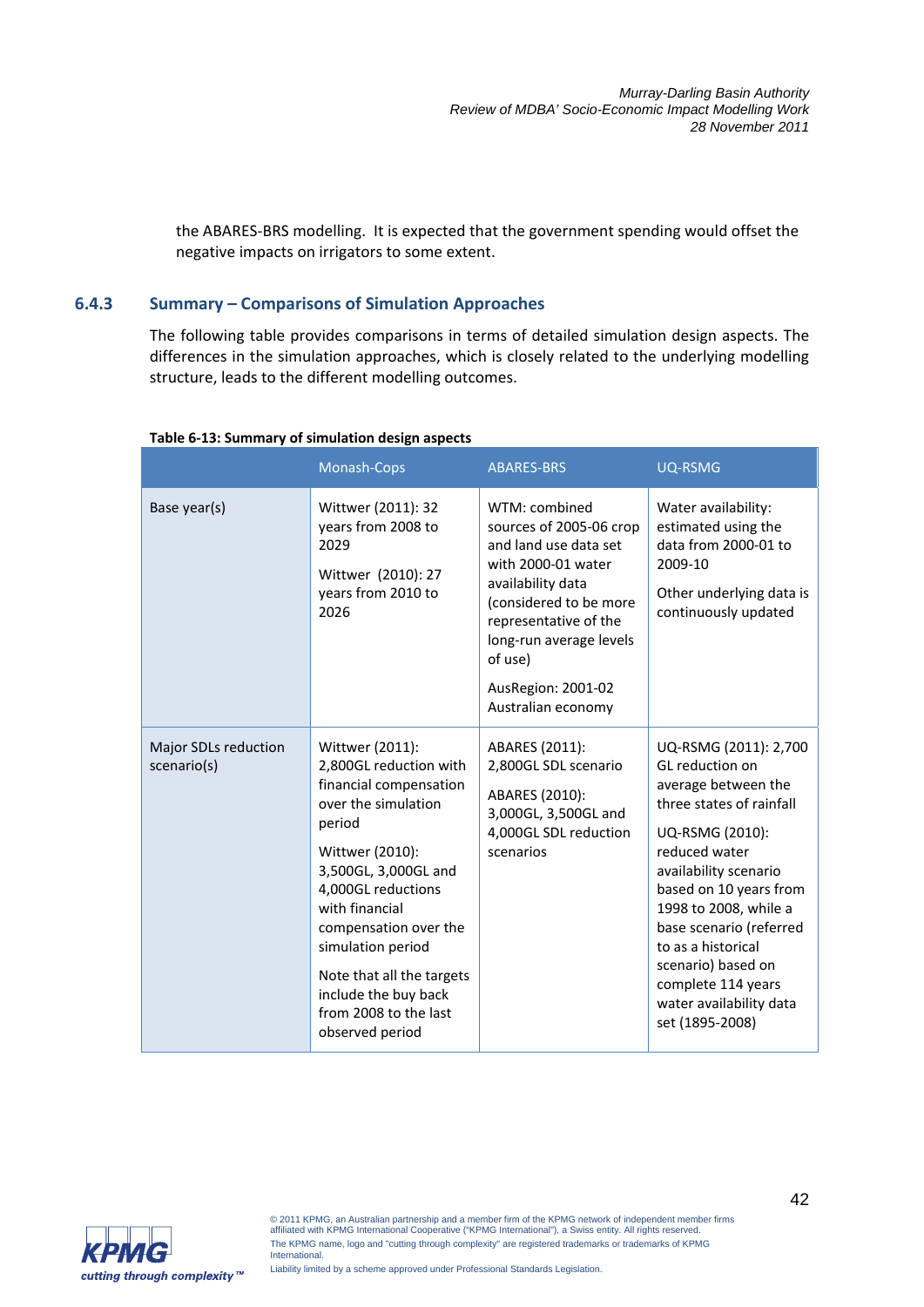| Key scenario variations | Witter (2011): all<br>buyback proceeds exit<br>the basin and<br>infrastructure upgrades<br>With upgrade on top of<br>a buyback scheme<br>Witter (2010): no<br>buyback scheme | ABARES (2011):<br>With/without<br>interregional water<br>trade<br>with/without buybacks<br>to date eand<br>with/without<br>infrastructure<br>investment<br>Separate sensitivity<br>analysis in terms of<br>water supply variability<br>such as "good", "dry"<br>and "very dry".<br>ABARES (2010):<br>with/without<br>interregional water<br>trade | UQ-RSMG (2011): trade<br>and stochastic<br>contingency |
|-------------------------|------------------------------------------------------------------------------------------------------------------------------------------------------------------------------|---------------------------------------------------------------------------------------------------------------------------------------------------------------------------------------------------------------------------------------------------------------------------------------------------------------------------------------------------|--------------------------------------------------------|
| <b>Buyback schemes</b>  | Witter (2011): sales of<br>2,800GL water<br>entitlement by 2019<br>Witter (2010): sales of<br>SDLs target entitlement<br>by 2022                                             | ABARES (2011): no<br>specific timing                                                                                                                                                                                                                                                                                                              |                                                        |

#### **6.4.4 Summary – Comparisons of modelling results**

The following table provides comparisons of key modelling results. Overall, the three modelling approaches provide somewhat different modelling results. At the broad regional level, the modelling results tend to converge. However, at the detailed sectoral levels, the modelling results tend to diverge slightly. In terms of the macroeconomic impacts, the CoPS-Monash modelling generates the least adverse impacts mainly due to the explicit treatment of the buyback scheme.

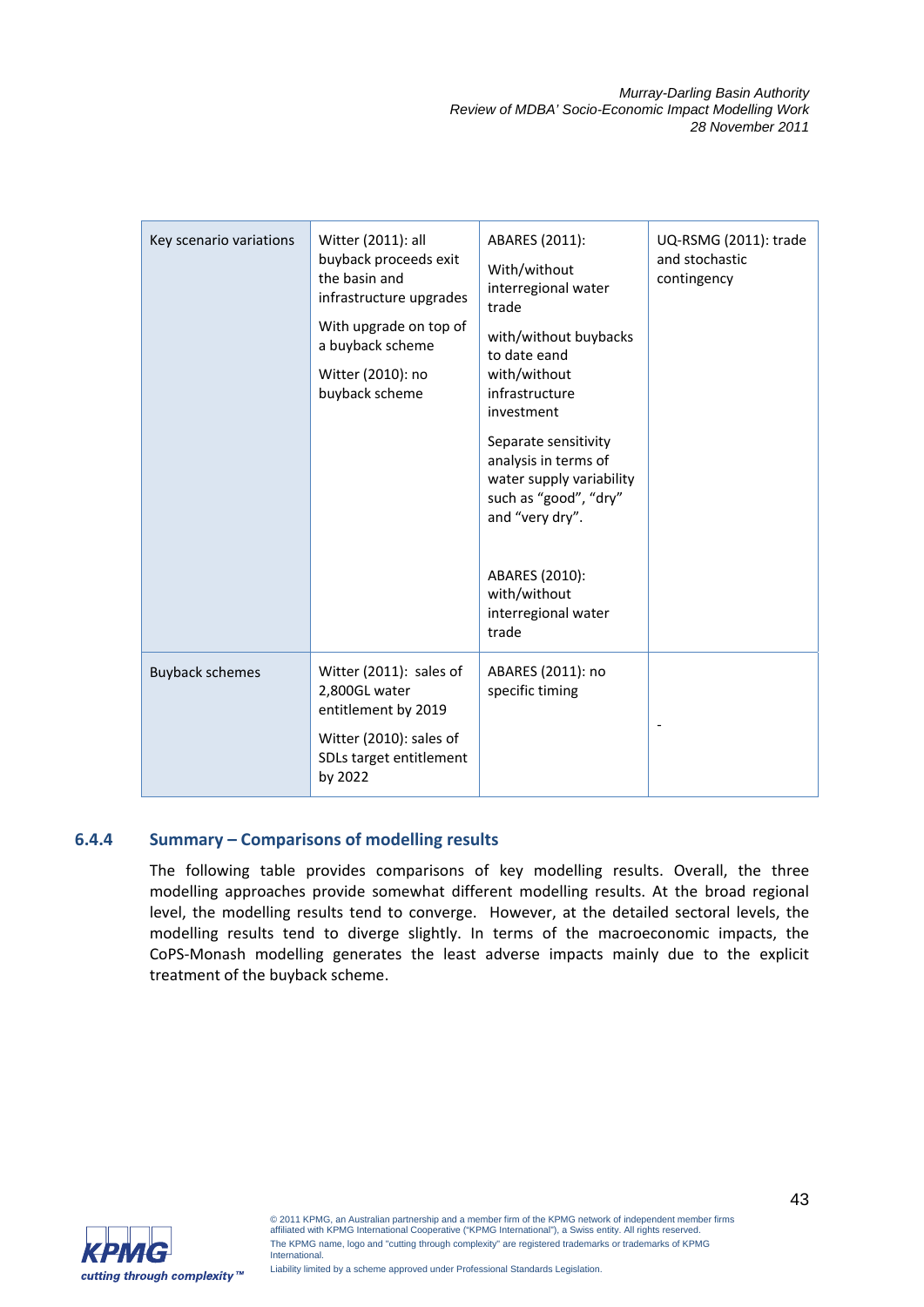|                               | Monash-Cops <sup>ª</sup>               | ABARES-BRS <sup>b</sup>              | <b>UQ-RSMG</b>                            |
|-------------------------------|----------------------------------------|--------------------------------------|-------------------------------------------|
| <b>National GDP</b>           | Year 2029:-0.013%                      | $\overline{\phantom{a}}$             | $\overline{\phantom{a}}$                  |
| <b>National</b><br>employment | fixed by long run<br>assumption        | $\overline{\phantom{a}}$             | $\overline{\phantom{a}}$                  |
| <b>MDB GRP</b>                | Year 2020: -0.05%<br>Year 2029: -0.16% | Short run: 0.21%<br>Long run: -0.81% |                                           |
| <b>MDB</b><br>employment      | Year 2020: 0.23%<br>Year 2029:-0.02%   | Short run: 0.33%<br>Long run: -0.03% | $\overline{\phantom{a}}$                  |
| <b>MDB GVIAP</b>              |                                        | $-5.8%$<br>(-12,7% for SDLs only)    |                                           |
| MDB profit levels             | ٠                                      | $-5.7%$<br>(-8.2% for SDLs only)     | -13% for SDLs only<br>5% for SDLs + Trade |

#### **Table 6-14: Key modelling results under 2,800 SDL reduction target (2011 studies)**

<sup>a</sup> With water buyback plus infrastructure upgrade.

**b** After interregional water trade and after water saving

### **Table 6-15: Key modelling results under 3,500 SDL reduction target (2010 studies)**

|                            | Monash-Cops              | <b>ABARES-BRS</b> |
|----------------------------|--------------------------|-------------------|
| <b>National GDP</b>        | Year 2026:-0.01%         | Long run: -0.13%  |
| <b>National Employment</b> | ۰                        | Long run: -0.03%  |
| <b>MDB GRP</b>             | Year 2026: -0.25%        | Long run: -1.3%   |
| MDB employment             | Year 2026: -0.05%        | Long run: -0.10%  |
| <b>MDB GVIAP</b>           | -                        | $-19.0%$          |
| MDB profit levels          | $\overline{\phantom{0}}$ | $-9.9%$           |

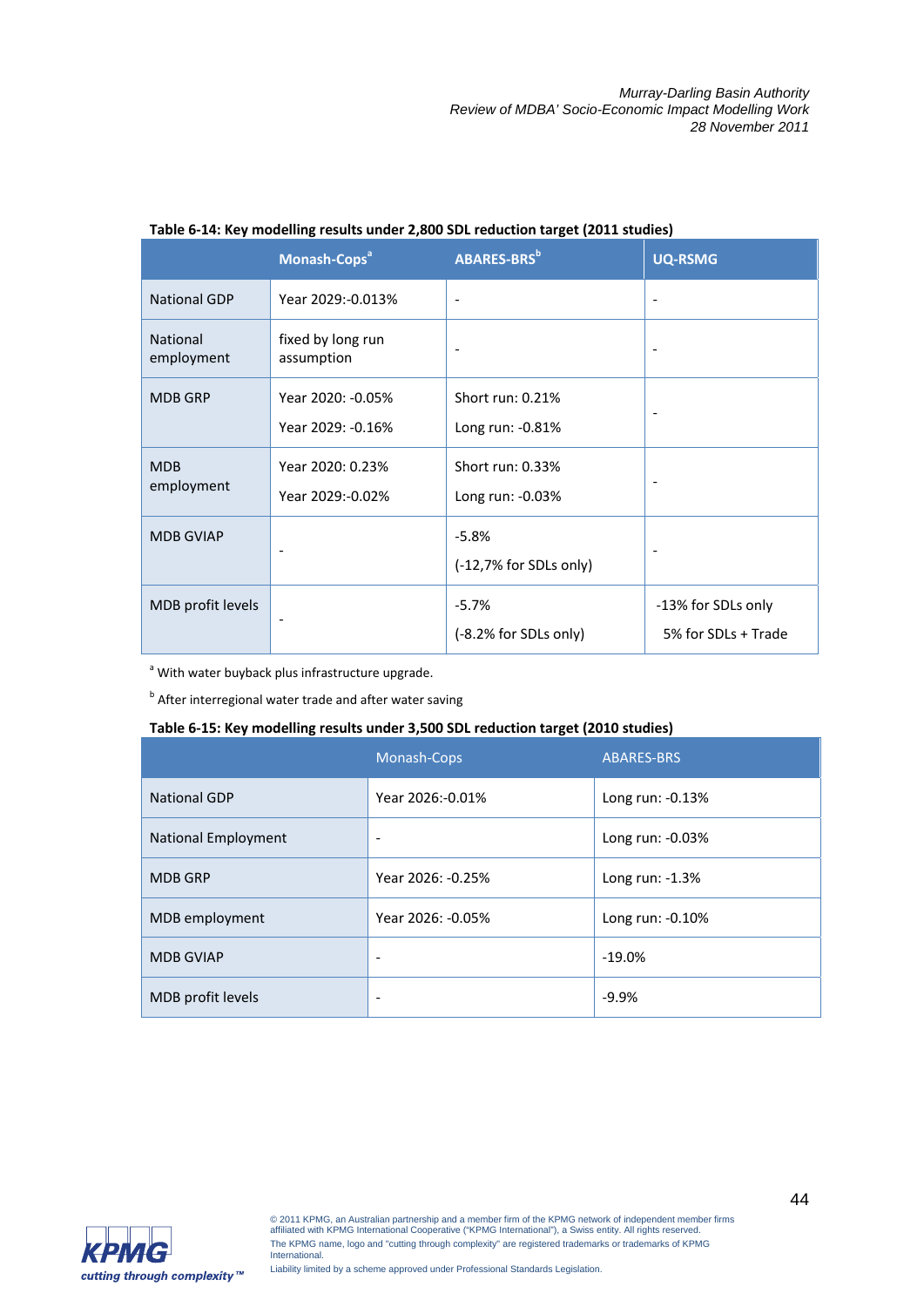# **7 Conclusions**

Sections 5 and 6 of this report provided an overview of the differences in each of the modelling approaches under review and their respective results. This section of the report provides the key conclusions for the MDBA in terms of the approaches and results of modelling.

#### **Key points**

- The three models differ in their assumptions, approach and policy objectives.
- The three models provide the opportunity to analyse complementary aspects of the policy debate and identify areas for collaboration and further analysis.

# **7.1 Methodological differences**

There are some fundamental differences in each of the modelling approaches which make them more or less comparable with each. These key differences related to:

- model structure:
- geographic coverage and regional disaggregation;
- economic coverage;
- baseline water availability; and
- scenarios modelled.

# **7.1.1 Model structure**

Section 5 details the modelling approaches used in each of the reports. The modelling structure of each focuses on particular modelling strengths.

The structure of the ABARES-BRS model allows it to explicitly estimate hydrology and water trading separately. This is a strong feature of the approach and allows for the measurement of national, regional, and town impacts. This forms part of two step approach, where the WTM feeds information informally into a comparative static CGE model. The point of transmission is a reduction in the supply of agricultural products, that is, the response to the shock is calculated externally to the CGE model and then its impact through the economy is estimated by imposing this result on the CGE model. While a valid and commonly used method in policy modelling, this type of informal linkage does not allow for feedback effects and (in this case) has diluted the role of the CGE model in determining changes in production mix, something that the CGE model has a particular strength in.

The approach by UQ-RSMG is a stand-alone partial equilibrium analysis that uses detailed hydrological relationships and allowance for uncertainty in decision making to estimate the impacts on agricultural production. It includes a switchable agricultural production cost accounting system and switches production across agricultural industries depending on water availability. The UQ-RSMG approach is innovative in the way it estimates relative impacts on

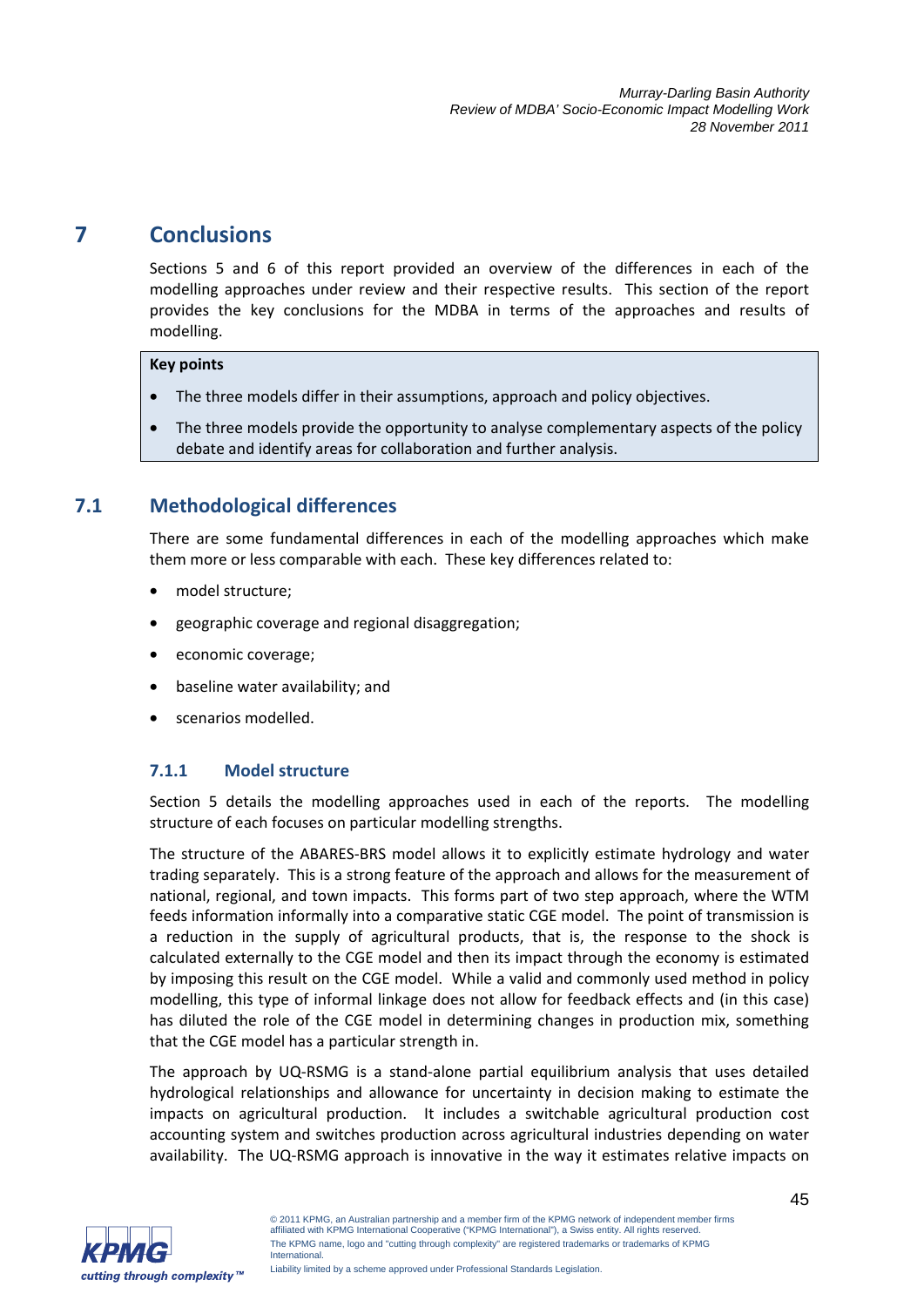agriculture across the Basin catchment regions, however, the results are only a partial analysis of SDL impacts that cannot solely form the basis of a socio-economic impact analysis.

The CoPS-Monash approach is to incorporate water as a factor of production within the CGE model, and to also model some components of the supply constraints on water within the CGE model itself. The inclusion of water as a factor within the CGE framework allows the analysis to be completed inside a single model. The focus of the CoPS-Monash approach is to provide a complete economic assessment of the SDLs. A strength of the CoPS-Monash approach is that it includes the impact of compensation and includes macroeconomic affects, such as changes in investment decisions. Additionally, as the CoPS-Monash model is dynamic it can show how the economy is impacted as water rights are gradually sold. It can also include year-by-year rainfall scenario estimates which affect the level of water demanded by irrigators, allowing differing impacts on production between years.

# **7.1.2 Geographic coverage and regional disaggregation**

All three reports model the impacts of SDLs across the all of the Basin. The Basin is a highly diversified region, covering over 1 million square kilometres, accommodating over 2 million people, generating over 100 different varieties of agricultural crops and having great variation in climatic conditions and landscapes. As such, capturing the impacts of SDLs at the regional level is important for the relevance and acceptance of the Basin Plan.

Each of the three reports disaggregate its results by region, with the number of regions ranging from 21 to 24. While obviously there is a high degree of uniformity, an accepted regional disaggregation of the results would improve comparability.

The reports do provide insight into some important regional issues across the Basin. For example, "...at the regional level, the impacts of reduced water availability are likely to differ markedly. Irrigated land use in New South Wales and Queensland could be more severely affected than in Victoria and South Australia. A generally improved river flow regime will have a more significant benefit to irrigators in South Australia. Geographically, the changes are likely to be more pronounced in the Murrumbidgee and Murray Valleys where most of the planned reductions would take place. However, these regions will benefit from an increase in opportunistic wet season activities due to increased reliability in seasonal water allocations" (UQ-RSMG, 2010).

This highlights the usefulness of a modified flow regime to alleviate the impact of water reductions for irrigators in the lower section of the basin, that is, in the Murray system. The Murray has a more regulated flow regime as it has more storages - 'offering the ability to pool resources' within the system - than the northern section of the Basin consisting of the Darling tributaries.

The UQ-RSMG modelling also highlights the benefits of removing barriers to trade for the northern region of the basin. In the first run ('global optimisation'), their model allowed for trade within regions for all regions in Queensland and down to Lachlan in NSW while allowing for trade across regions in the southern section of the basin, from Murrumbidgee to South Australia Murray. The model was also run with more restrictive trading arrangements, only allowing for trade within catchments across the basin. The second set of results, a 'sequential

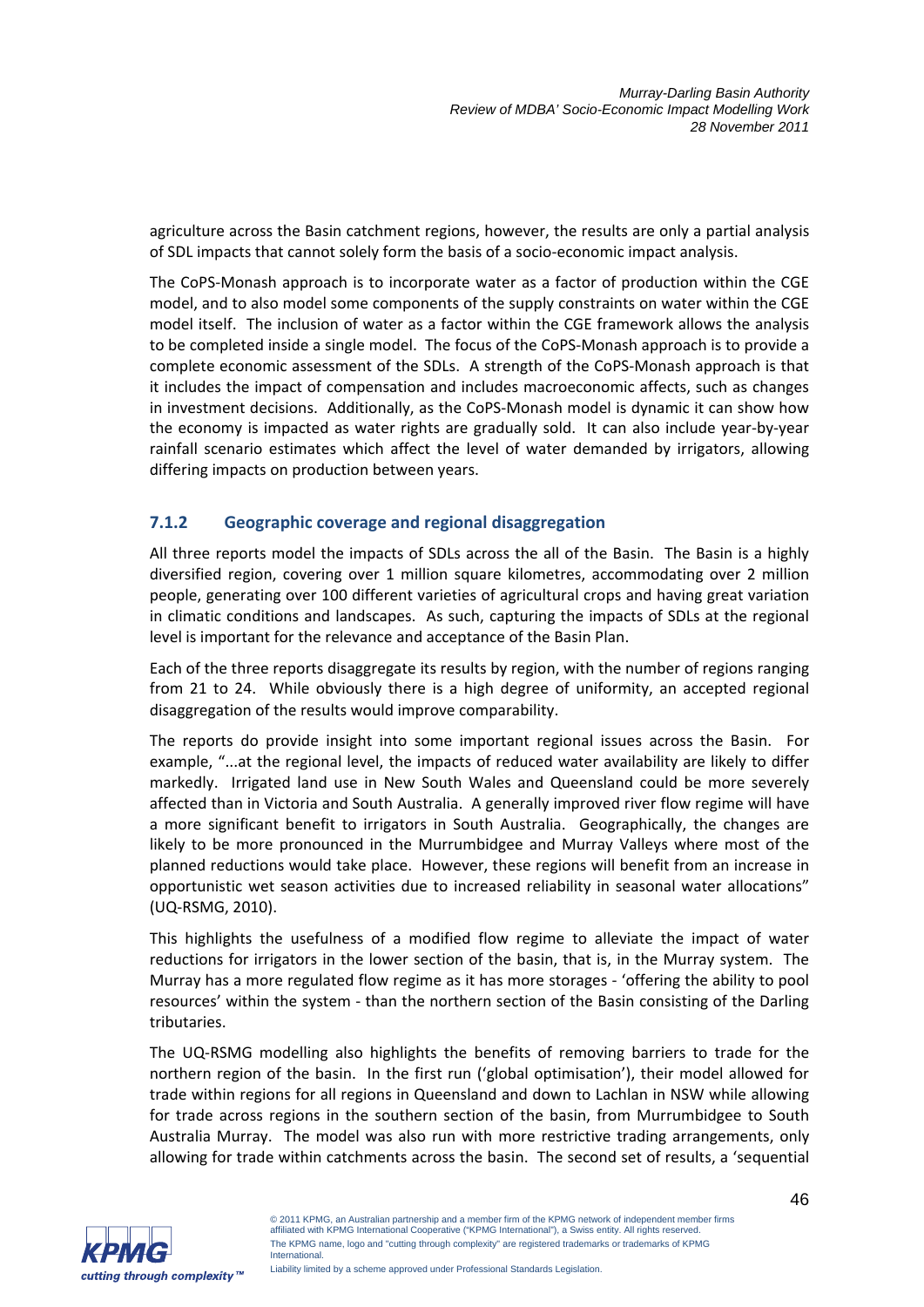optimisation', resulted in a greater reduction in irrigated area and greater loss in the gross value of production (revenue) and regional surplus (profit) than the first for the same level of water reduction. This highlighted the effectiveness of water trading which is relatively freer flowing in the lower half of the system compared to the upper half.

In summary, UQ-RSMG (2010) has the strength of being a northern based model capturing the flow and trading arrangement differences across regions of the basin, drawing on their knowledge and experience of differences in the middle and northern and sections of the basin relative to the south.

# **7.1.3 Economic coverage**

The reports present findings on the socio-economic impacts of SDL options for the Basin. However, each measures the impacts of these across different parts of the economy. The CoPS-Monash model provides the most comprehensive coverage, allowing for total direct impacts on all agriculture and the flow on impacts to the rest of the economy. While the ABARES-BRS model also captures the direct and flow-on impacts, the effects on only irrigated agriculture are exogenous shocks brought in from the WTM model. Lastly, the UQ-RSMG study covers only direct impacts and is not designed to inform flow-on effects.

# **7.1.4 Baseline water availability**

Baseline water availability requires some deeper consideration going forward. The baseline is necessarily a 'snapshot' year. It needs therefore to reflect an average, representative year in terms of (for example) water use on-farm, activity structure, gross value of irrigated agricultural product (GVIAP) per activity to ensure that long-run policy ramifications are modelled most effectively. For example, authoritative data for key variables such as water use on-farm and GVIAP per hectare of irrigated land, activity, and region is scarce prior to about 2005/06. However, the period for which data exists is an outlier due to drought. Care needs to be taken when interpreting the data, particularly when compared across years.

It is possible that current estimates of pre-drought water use for the Murrumbidgee are significantly over-estimated (due to an outlier year in 2000/01) and GVIAP per hectare underestimated (largely because the current methods seem to show results by crop areas rather than specific land used) – see Section 7.2.1 for further details.

In short, there are issues around data paucity and consistency. It would be useful to develop an agreed baseline based on the available data that is clearly explained.

# **7.1.5 Scenarios modelled**

The reduction scenarios presented in each report, typically considered SDLs of 3,000 GL, 3,500 GL and 4,000 GL in 2010, and 2,400 GL, 2,800 GL and 3,200 GL in 2011. Differences in each approach arise from whether compensation for buyback purchases are included and consideration of the wet, dry and normal state factors is included.

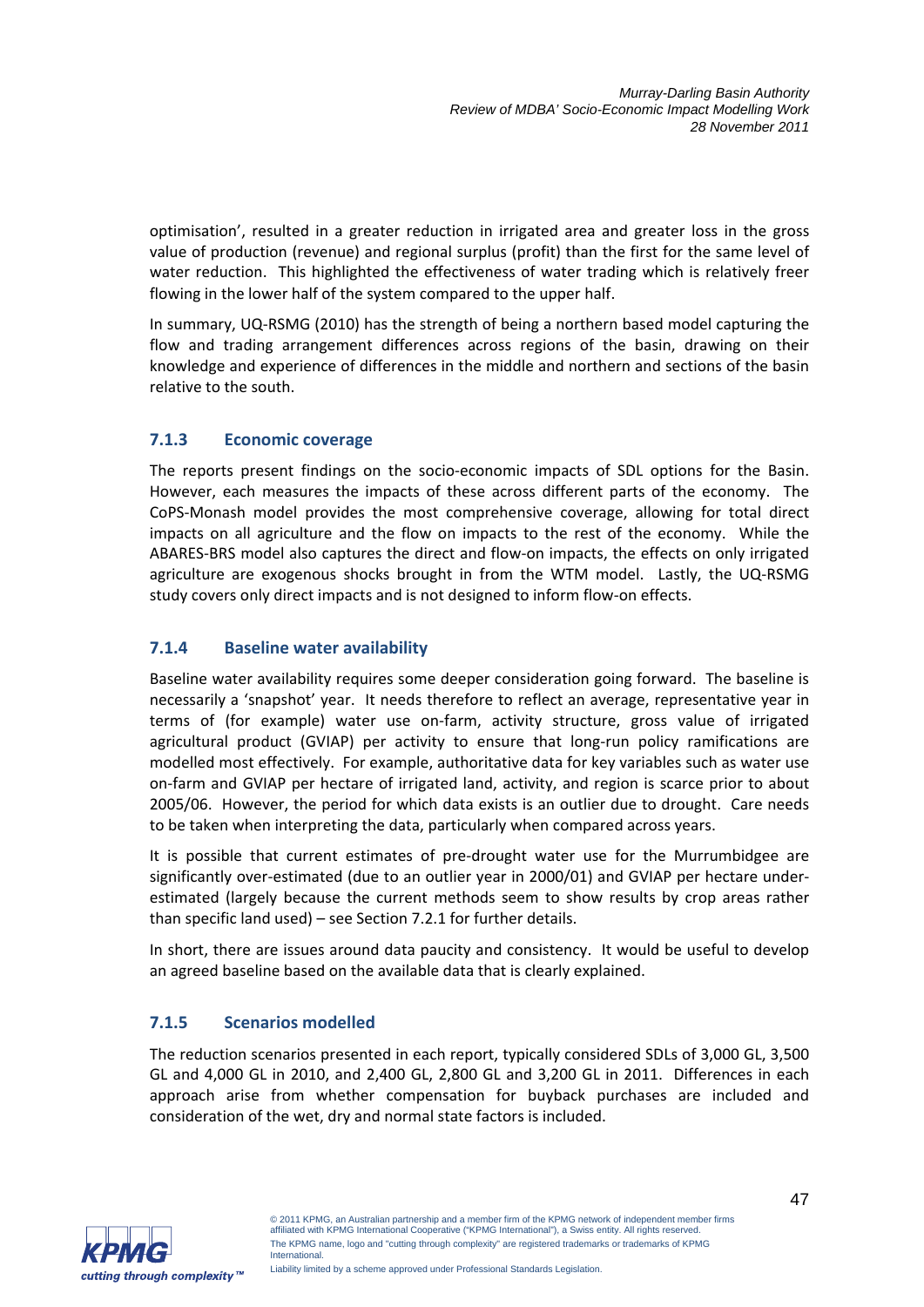Analysis of a broader range of policy scenarios would be informative. This would not only cover consideration of the volume of water entitlement to be recovered for the environment, but also the methods used to recover this water. In particular, the analysis could cover:

- the purchase of entitlements;
- the purchase of water allocations;
- investment in water savings within river systems; and
- improvement in management efficiencies.

A universally agreed set of scenarios should be part of the modelling process.

# **7.2 Model validation**

There can be a tendency to evaluate model performance by comparison of modelled and actual observed outcomes. This 'ex ante' evaluation is seen to constitute a quality control test designed to provide evidence on a model's performance. However, such validation exercises have limited value and must be interpreted with caution.

Despite the intuitive appeal of this approach, considerable care is needed in interpreting socioeconomic models. The modelling approaches reviewed in this report do not constitute 'forecasts' of the economy over a time horizon. Rather, the models are structural representations of regional and national economies that underlie simulations designed to measure the deviation resulting from a single policy impact from a baseline state. That is, they measure a marginal adjustment due only the scenarios modelled. This is particularly true of comparative static CGE models. It is likely that any attempt at forecasting or baseline generation will fail to capture many of the array of exogenous, unpredictable factors that will influence an economy's growth path over time. Baselines are not meant to make guesses at these variables, and so should not be held to account for failing to incorporate unpredictable things in an ex ante analysis.

It is important to consider the experiment that is being undertaken and its scenario design. Other important considerations include the data validation process, the model closure and model-consistent interpretation of the results. That is, the validation of the results should be carried in the context of the entire process of model development, simulation design, data validity and result interpretation.

It is also noted that dynamic CGE models can be used to generate detailed forecasts of output growth for commodities and industries. The main objective is to provide realistic baselines from which to calculate the effects of policy changes, and not to create a "crystal ball" through which the future can be predicted exactly. Dynamic baselines are business-as-usual approximations of the path of an economy over time, designed to allow the impact of flowstock accumulation, market frictions and other dynamic variables to be incorporated in calculating the effect of a policy variables in deviation simulations. They do not claim to be, and should not be held to support, a "prediction" of a point in the future.

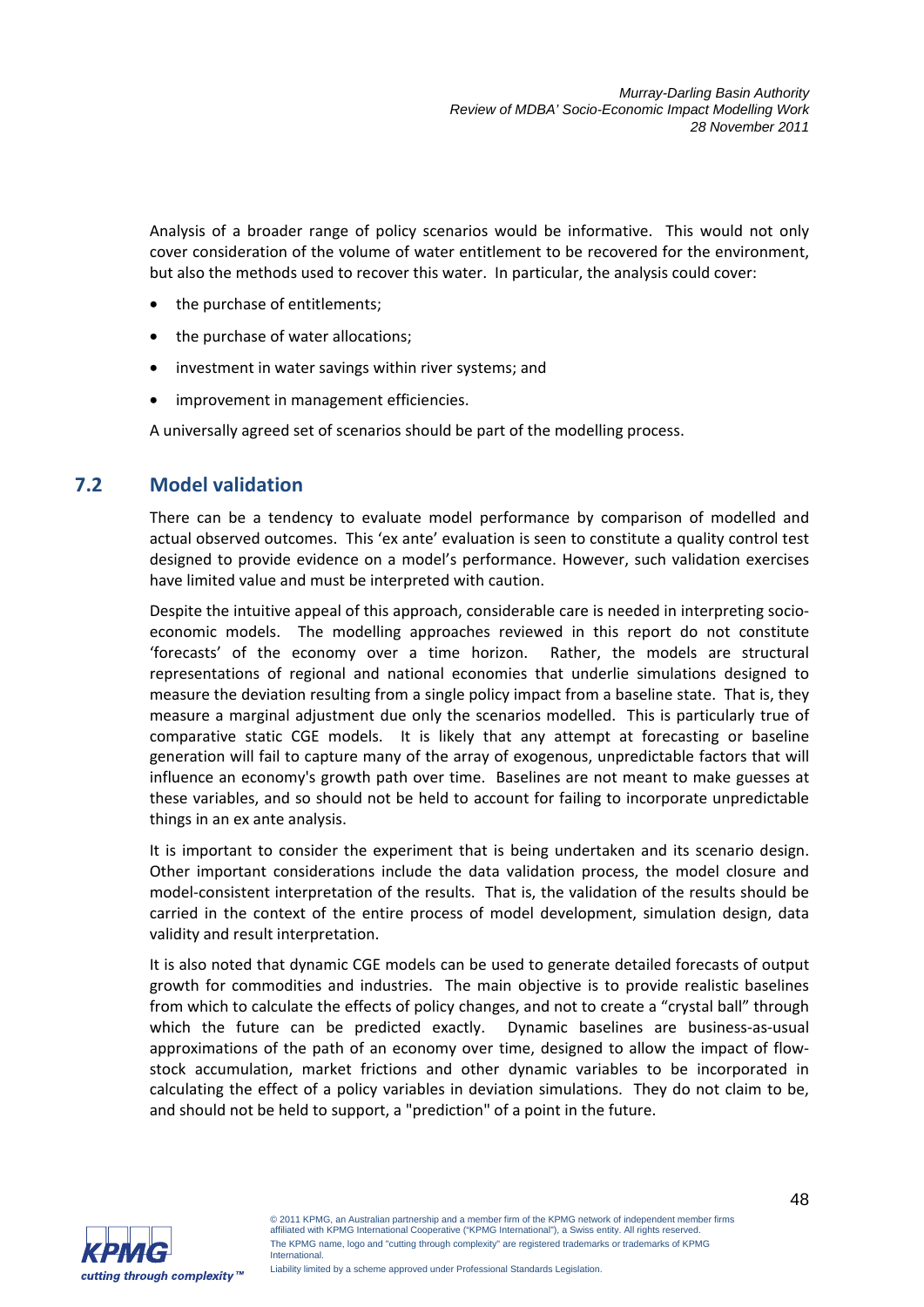### **7.2.1 Comparator years**

Additionally, the changes in water usage and its related agricultural production output between 2000/01 and 2005/06 may not be representative of average changes in water efficiencies. That is, 2000/01 represented a 'wet year' with high river levels, where annual inflow into the Murray River system was higher than the long-term median inflow. It has been suggested that opportunistic farming practices were undertaken, whereby highly water intensive crops were planted to capitalize on the seasonal conditions.

Conversely, while 2005/06 saw a limited improvement in water availability, it was a 'dry year' and represented a continuation of the below-average system inflows that have been observed each year since 2002/03.

Rainfall from July 2005 to June 2006 was average to slightly above average in the western part of the Basin. However, Murray River inflows for the year totalled about 6,200 GL (not including Snowy releases), which is 1,900 GL below the median (8,100 GL). The total system inflow for the five years from July 2000 to June 2006 had been the lowest on record. It is also noted, that 'water deals' between irrigators and Snowy Hydro Limited helped to meet some of consumptive requirements in the Murray River system in 2005/06 (MDBC 2006).

As such, the 2000/01 comparator year, may actually represent a relatively water-inefficient year, thereby overstating the increases in water efficiencies to 2005/06.

# **7.3 Common issues**

Currently, there is a perceived gap between the expectations of stakeholders in the Basin Plan and the modelling reports. While the modelling reports are based on high quality socioeconomic modelling, the reports focus heavily on the bottom line results at the expense of the underlying narrative and clear explanations around the model structures, assumptions, and inputs that drive the results. It is often difficult for stakeholders to accept the results if a path to those results is not fully revealed. In future, a benefit of an integrated modelling approach would be that more extensive stake-holder consultation could be pursued.

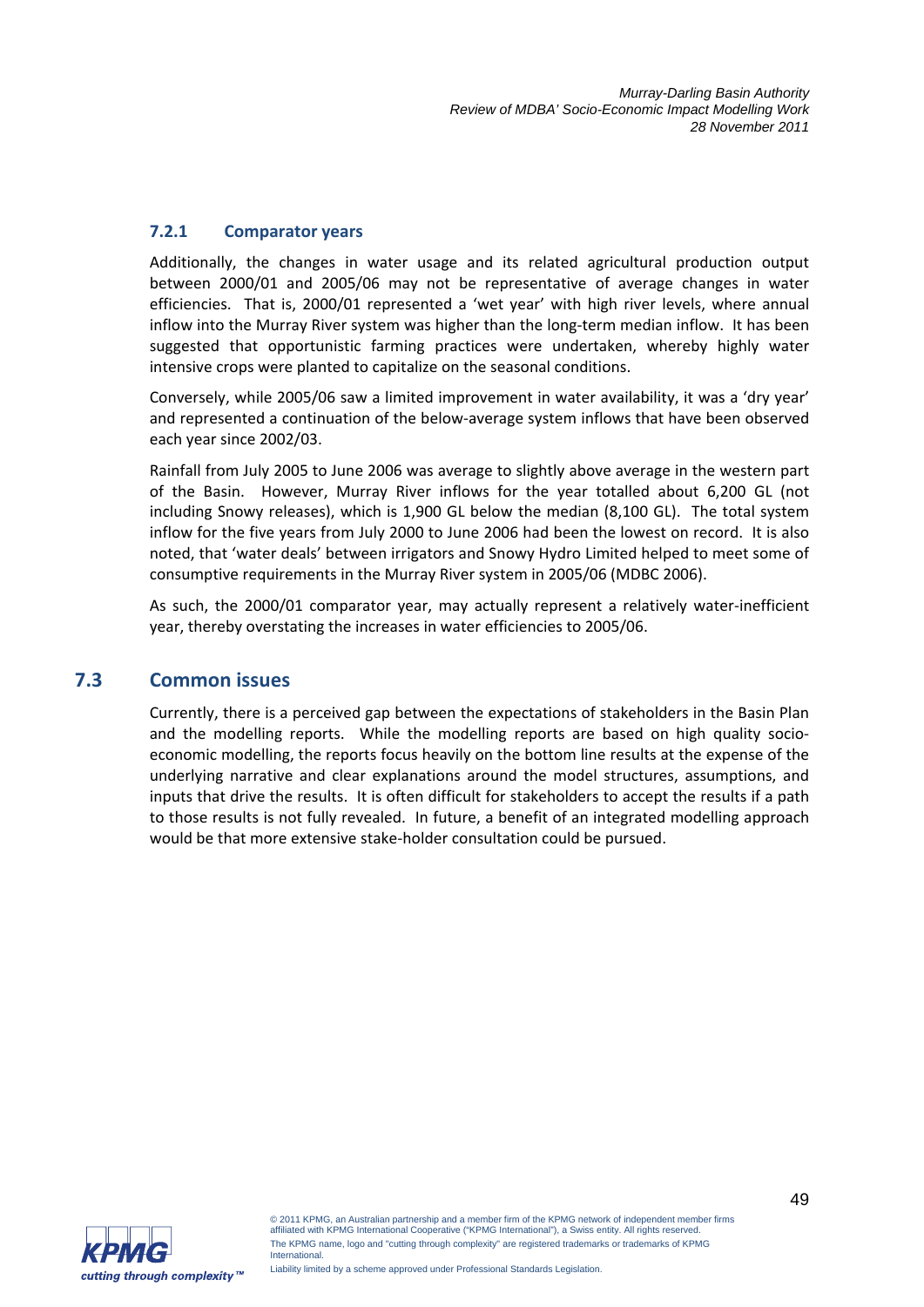# **8 Next steps**

Following on from the conclusions drawn in the section 7, this section sets out a possible path forward in relation to the managing the modelling requirements of the MDBA.

#### **Key points**

- Designate a modelling coordinator to implement a strategic focus to the modelling.
- Implement a short, medium and long term plan to enhance and improve the modelling undertaken for the MDBA and the reporting of results to key stakeholders.

# **8.1 Stock take**

This report provides an initial stock take of selected economy-wide modelling that examines the socio-economic impact of SDLs scenarios.

The modelling reviewed in the report has benefited from being independent in process and direction. That is, each modelling agency has been tasked with a modelling objective and allowed to meet this objective by managing its own modelling processes. This has allowed for innovative approaches, varied results and unique perspectives. However, we believe that in the future a more comprehensive socio-economic analysis will be feasible, and the path forward would involve a more cooperative, integrated approach that takes lessons from the studies already conducted. This variety of information has provided insight into the type of analysis that needs to be undertaken and the tools required to undertake it - all of which may not have been developed if a single agency was solely responsible for the modelling.

# **8.2 Moving forward**

This report highlights that there is an opportunity to capitalise on the positive work and diversified approaches of the work carried-out so far, and bring these together under one framework. That is, in developing a path forward, the socio-economic modelling would benefit from a strategically agreed approach.

We have considered the requirements of the modelling objectives of the MDBA in designing the framework presented in Figure 8.1 as a possible path forward.

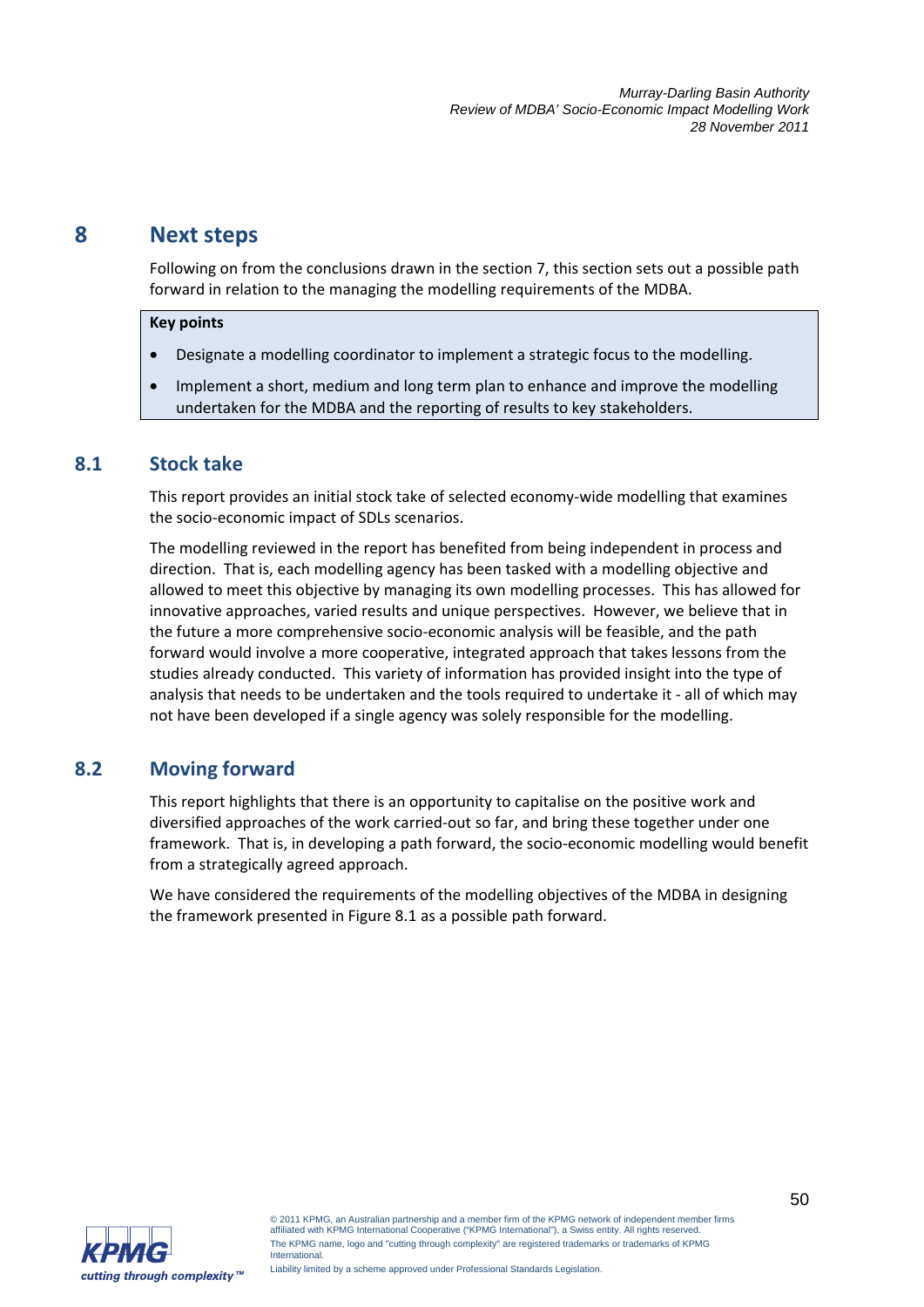

#### **Figure 8-1: Project Framework**

# **8.3 A Role for a Coordinator**

In building on the strengths of the work already completed, we suggest that the MDBA establishes a coordinator or coordinating committee that is experienced in socio-economic modelling. This will assist in meeting stakeholder expectations and would be highly focused on client centric collaboration. The coordinator's role would be to set the strategic direction of the modelling and oversee the integration of modelling process and management. This would involve an oversight role of a consortium of modellers from ABARES-BRS, UQ-RSMG and Monash-COPS, and potentially others. This coordinator could be sourced from within the MDBA, or engaged externally. The key requirements for the candidate(s) are a high degree of experience in managing and conducting integrated policy modelling and policy-relevant research with diverse teams of researchers.

To best meet the needs of MDBA and the aims of Water Act 2007, the key objective of the modelling coordinator would be to develop and implement a well specified modelling framework based on bottom-up dynamic CGE modelling, but with the addition of model linkages - formal or informal - with other modelling frameworks with more utility in climate issues, agricultural land use, hydrology and micro-simulation issues, to name a few.

The framework would be designed to provide the MDBA with an enduring framework that would provide an ongoing capacity to analyse the socio-economic impacts of the Basin plan on regional and national economies. The model would provide estimates of the total direct and indirect impact of the government policy on key indicators that meet both the requirements of the Act and community expectations.



© 2011 KPMG, an Australian partnership and a member firm of the KPMG network of independent member firms affiliated with KPMG International Cooperative ("KPMG International"), a Swiss entity. All rights reserved. The KPMG name, logo and "cutting through complexity" are registered trademarks or trademarks of KPMG International.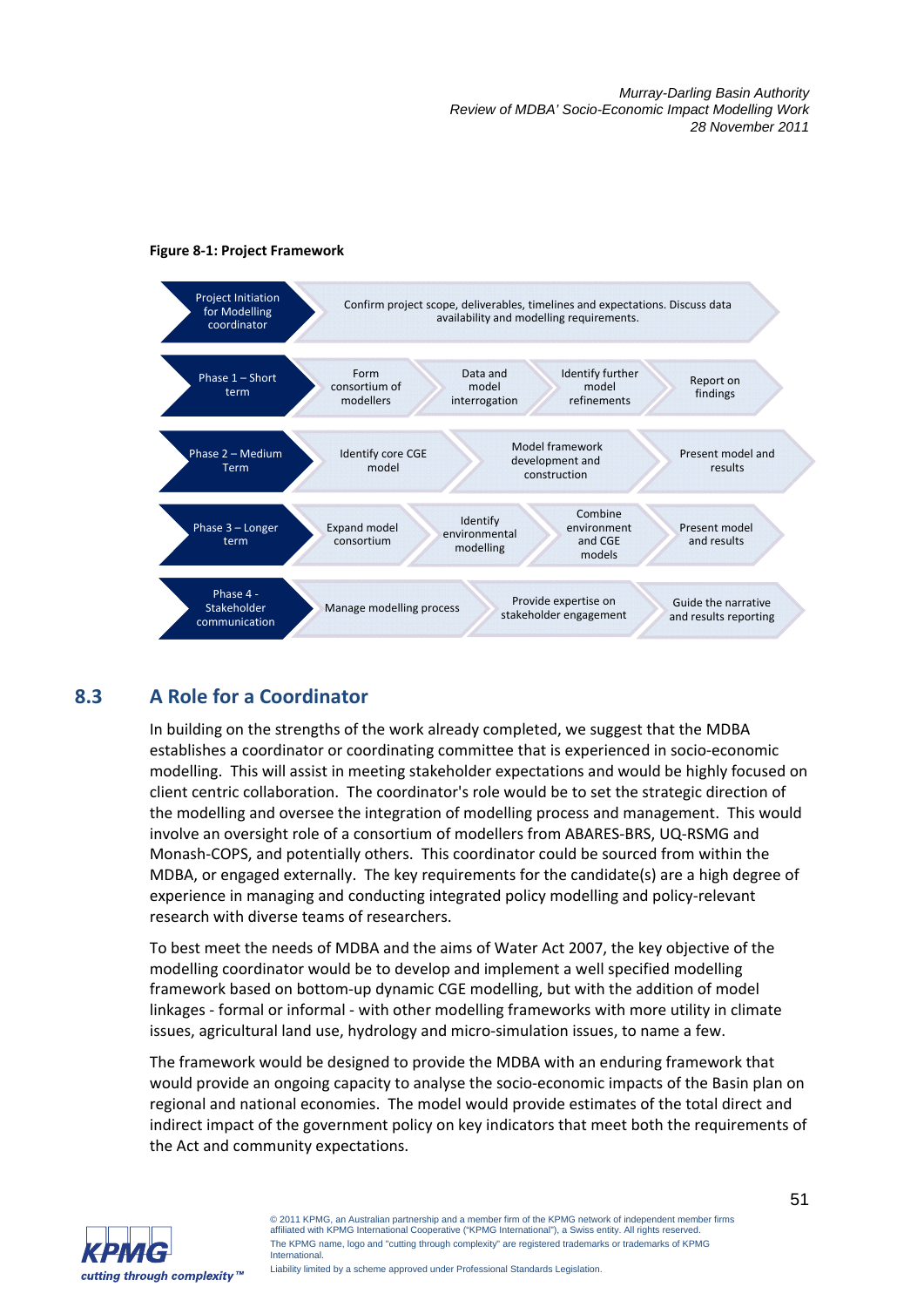The project initiation process would provide the MDBA with the assurance that there is common agreement between all project participants about: project objectives; project methodology; project context and any critical issues; project protocols regarding communications, deliverables, risk management and project governance; and indicative project deliverables and timelines.

As part of the project initiation phase the coordinator would:

- confirm the broad scope of the project and activities;
- confirm the project roles and responsibilities for the project director and project manager;
- confirm project milestone dates and progress meetings; and
- receive any information held by the MDBA that is relevant to the project.

The project would be conducted in four broadly-defined phases (detailed below).

# **8.4 Phase 1: Short term**

Phase 1 would assess the necessary components of the modelling framework, and the identification of those to be involved as subject matter experts. Discussion and debate amongst these experts would lead to consensus, at least at a high-level, on a plan to instruct the research program as it goes forward. The results of Phase 1 would be documented in a report that would form the basis of a project plan.

# **8.5 Phase 2: Medium term**

The next phase would involve 2 broad three main tasks:

- 1. Constructing or modifying an existing CGE modelling framework to form the core of the socio-economic modelling system. It would ideally be a bottom-up regional, dynamic CGE model. The model and some results of indicative simulations would be documented at the conclusion of Phase 2. This would also involve the presentation of initial modelling results. We believe that, as a key component of this phase, an attempt to embed the detailed hydrological components of models like the WTM and RSMG models into the CGE model would bear fruit.
- 2. Constructing a (or identifying an existing) micro-simulation framework to enable regional impacts on variables like incomes and employment at a fine level of regional detail.
- 3. Creation of linkages between the two frameworks. A literature exists on linkages between CGE models and micro-simulation models, and such techniques have been used in several countries to address issues of regional importance.

# **8.6 Phase 3: Longer term**

A linking of the socioeconomic model from Phase 2 with the MDBA's environmental models would be taken in this phase. This would build upon the theme of the cost-benefit analysis

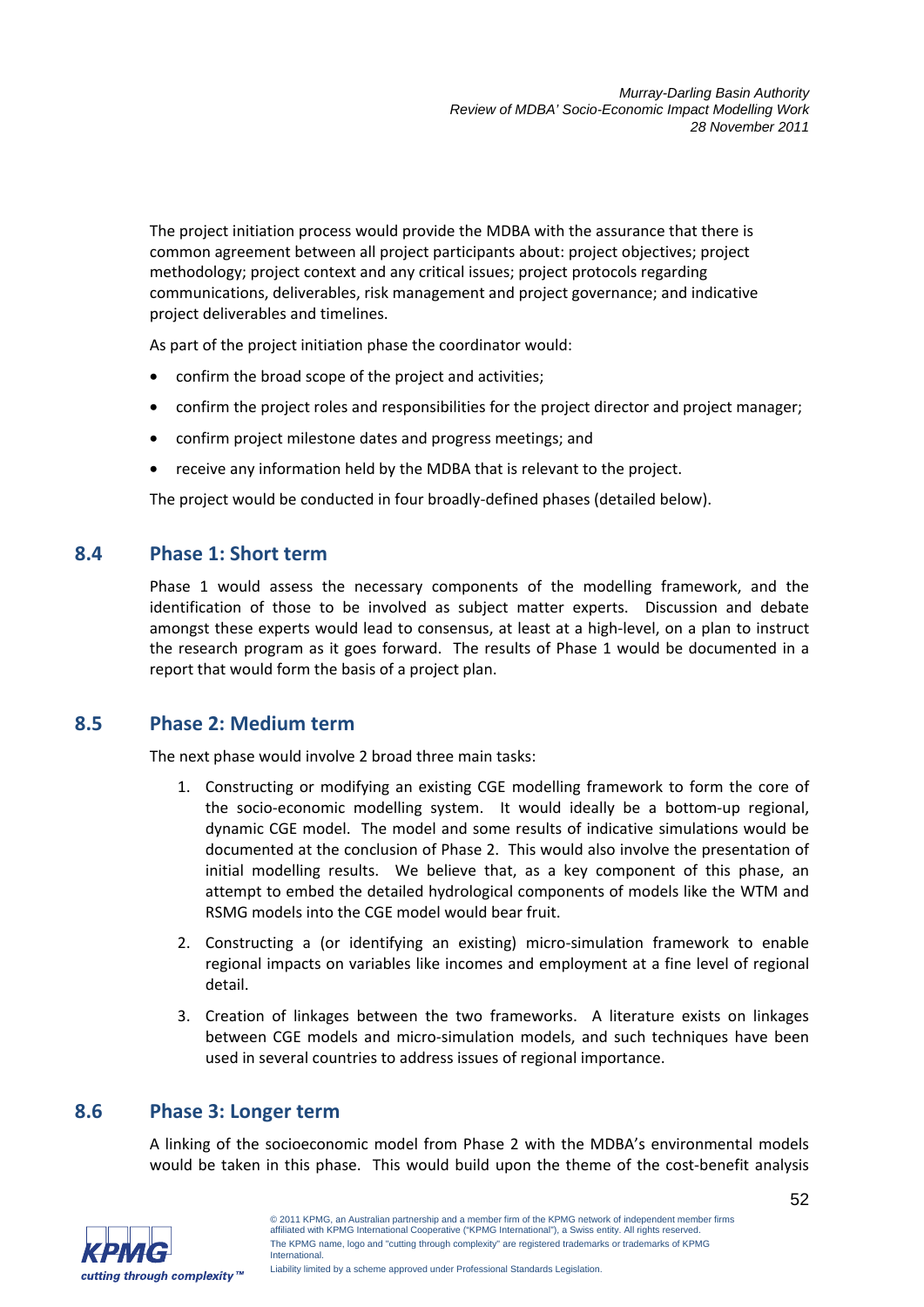already undertaken, but would more rigorously analyse the linkages between the environmental watering plan and the socioeconomic impacts. The purpose of this approach would be to optimise environmental and socioeconomic outcomes from the allocation and use of water in the Basin but accounting for all of the relevant costs and benefits.

# **8.7 Phase 4: Stakeholder communication**

The coordinator would develop a multidimensional stakeholder communication strategy aimed principally at addressing the perceived gap between the expectations of the stakeholders in the Basin Plan and the socioeconomic modelling reports.

As part of the communication strategy, there would be a focus on the clear presentation of the underlying narrative, methods and process used to derive the results from the modelling. This would involve, for example, presenting:

- the critical values used to assess welfare and the impacts on welfare;
- the key behavioural relationships and assumptions driving results;
- sensitivity analyses to test the risks association with key assumptions; and
- a finer level of regional results.